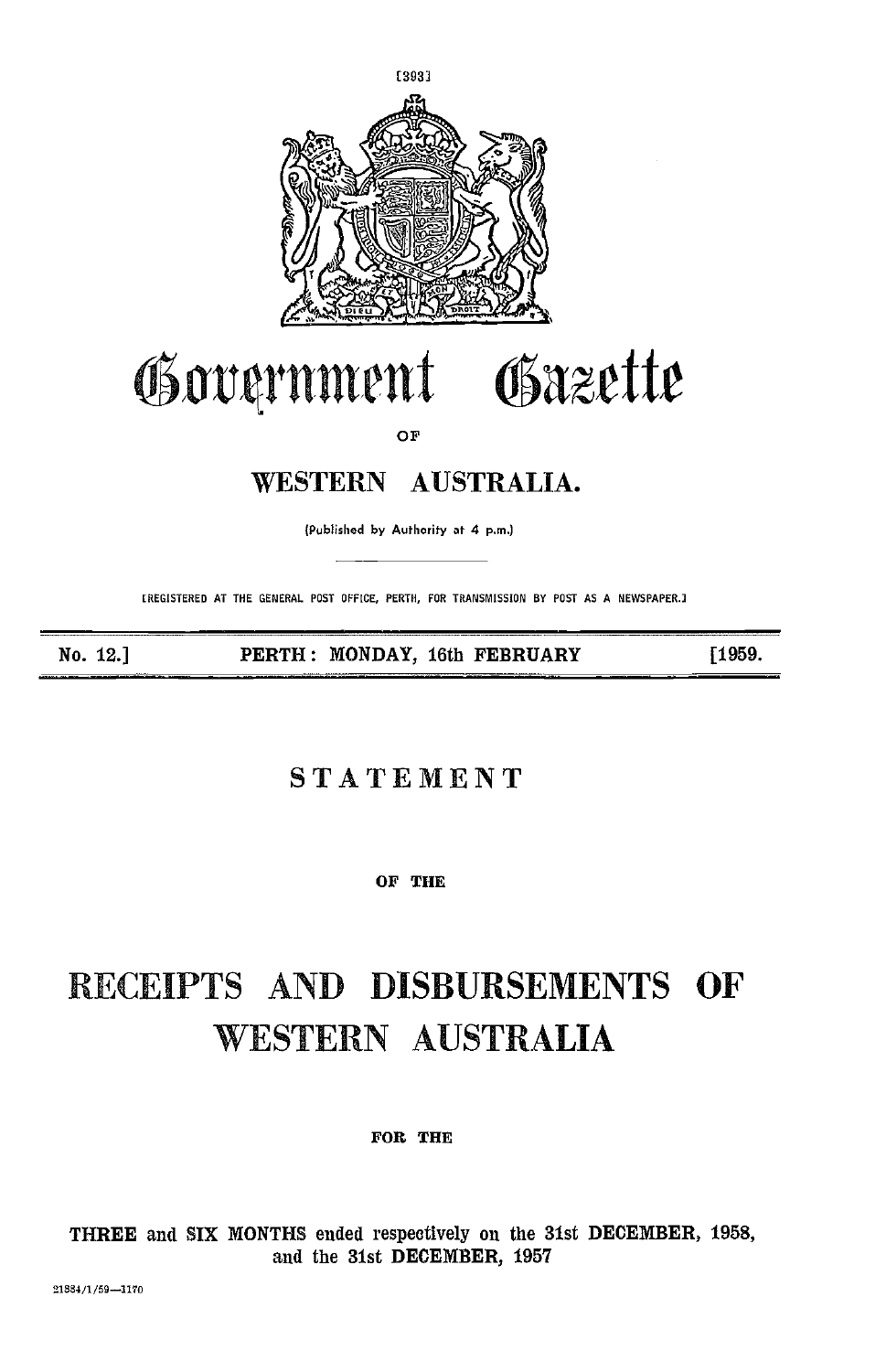#### COMPARATIVE STATEMENT of the REVENUE of the GOVERNMENT of WESTERN AUSTRALIA for the THREE MONTHS and SIX MONTHS ended respectively on the 31st DECEMBER, 1958 and the 31st DECEMBER, 1957.

#### REVENUE

|                                                                                                                                                                                                                                                                                                                                                                                                                                                                                                                                                     |                                                                                                                                                                                                    | Three Months ended :                                                                                                                                                                                                                 | Six Months ended:                                                                                                                                                                                                                                                |                                                                                                                                                                                                            |  |  |
|-----------------------------------------------------------------------------------------------------------------------------------------------------------------------------------------------------------------------------------------------------------------------------------------------------------------------------------------------------------------------------------------------------------------------------------------------------------------------------------------------------------------------------------------------------|----------------------------------------------------------------------------------------------------------------------------------------------------------------------------------------------------|--------------------------------------------------------------------------------------------------------------------------------------------------------------------------------------------------------------------------------------|------------------------------------------------------------------------------------------------------------------------------------------------------------------------------------------------------------------------------------------------------------------|------------------------------------------------------------------------------------------------------------------------------------------------------------------------------------------------------------|--|--|
| Head of Revenue                                                                                                                                                                                                                                                                                                                                                                                                                                                                                                                                     | 31st Dec., 1958                                                                                                                                                                                    | 31st Dec., 1957                                                                                                                                                                                                                      | 31st Dec., 1958                                                                                                                                                                                                                                                  | 31st Dec., 1957                                                                                                                                                                                            |  |  |
| GOVERNMENTAL.                                                                                                                                                                                                                                                                                                                                                                                                                                                                                                                                       | £<br>s. d.                                                                                                                                                                                         | £<br>s. d.                                                                                                                                                                                                                           | £<br>s. d.                                                                                                                                                                                                                                                       | £<br>s. d.                                                                                                                                                                                                 |  |  |
| Taxation.                                                                                                                                                                                                                                                                                                                                                                                                                                                                                                                                           |                                                                                                                                                                                                    |                                                                                                                                                                                                                                      |                                                                                                                                                                                                                                                                  |                                                                                                                                                                                                            |  |  |
| Land Tax<br><br>$\cdots$<br>Income Tax-Commonwealth Reimbursement<br>$\cdots$<br>Entertainment Tax<br>$\cdots$<br><br><br><br><br>Totalisator Duty<br>$\cdots$<br><br><br><br><br>Stamp Duty<br>$\cdots$<br>$\ldots$<br>$\cdots$<br><br><br><br>Probate Duty<br>$\cdots$<br>$\cdots$<br><br>$\cdots$<br><br>$\cdots$<br>Betting Tax<br>$\cdots$<br>$\cdots$<br>$\cdots$<br>$\cdots$<br><br><br>Betting Applications and Licenses<br>$\cdots$<br>$\cdots$<br>$\cdots$<br>Licenses<br><br>asa.<br><br><br><br>$\cdots$<br>Total, Taxation<br><br><br> | 375,624 9 11<br>3,234,000<br>$\bf{0}$<br>$\bf{0}$<br>64,716 11<br>1<br>34,587 11<br>4<br>407,816 17<br>1<br>217,389 510<br>7<br>97,703 17<br>384 0<br>0<br>93,233 2<br>$\bf{0}$<br>4,525,455 14 10 | 218,307 19<br>- 7<br>2,994,000 0<br>$\bf{0}$<br>64,692 18 10<br>40,603<br><b>1</b> 10<br>389,775<br>$\overline{4}$<br>- 8<br>314,700 13<br>8<br>107,354 17<br>0<br>485.<br>$\bf{0}$<br>$\bf{0}$<br>76,050 6<br>7<br>4,205,970 2<br>2 | 507,521 13<br>4<br>6,468,000<br>$\bf{0}$<br>$\boldsymbol{0}$<br>131,100 11<br>9<br>56,828<br>$\bf{0}$<br>6<br>789,458 14<br>8<br>$\overline{2}$<br>487,739<br>8<br>2<br>175,173<br>-7<br>$\bf{0}$<br>28,365<br>$\bf{0}$<br>248,604 13<br>6<br>8,892,791 3<br>- 7 | 426,955<br>8<br>9<br>5,988,000<br>0<br>$\bf{0}$<br>128,124 18<br>0<br>74,535<br>1<br>7<br>752,532<br>8<br>5<br>598,472 15<br>9<br>192,811<br>4<br>5<br>27,581 10<br>0<br>226,877 17<br>-9<br>8,415,891 4 8 |  |  |
| Territorial.                                                                                                                                                                                                                                                                                                                                                                                                                                                                                                                                        |                                                                                                                                                                                                    |                                                                                                                                                                                                                                      |                                                                                                                                                                                                                                                                  |                                                                                                                                                                                                            |  |  |
| Land Revenue<br><br>$\cdots$<br><br><br><br>Mining Revenue<br><br><br><br><br><br>Timber<br>$\ddotsc$<br>1.1.1<br><b>PARK</b>                                                                                                                                                                                                                                                                                                                                                                                                                       | 43,425 15<br>2<br>5,311 16<br>4<br>262,865 18<br>2                                                                                                                                                 | 34,068 19 11<br>5,266 17 3<br>238,208 6 11                                                                                                                                                                                           | $162,664$ 0<br>-6<br>3<br>39.408<br>- 7<br>502,347 12<br>9                                                                                                                                                                                                       | 152,162 18<br>6<br>32,758 11<br>6<br>478,822 12<br>5                                                                                                                                                       |  |  |
| Total, Territorial<br><br><br>$\cdots$                                                                                                                                                                                                                                                                                                                                                                                                                                                                                                              | 311,603 9<br>8                                                                                                                                                                                     | 277,544 4 1                                                                                                                                                                                                                          | 704,420 0<br>-6                                                                                                                                                                                                                                                  | 663,744 2 5                                                                                                                                                                                                |  |  |
| Law Courts<br>$\cdots$<br><br><br><br><br><br>Departmental<br>Reimbursements,<br>and other<br>Fees,<br>Services<br><br><br><br><br><br><br>Royal Mint<br>$\cdots$<br>$\cdots$<br><br><br><br>                                                                                                                                                                                                                                                                                                                                                       | 83,480 2<br>- 6<br>1,613,443 5<br>$\overline{a}$<br>5<br>25,634 11<br>1,722,557 19 3                                                                                                               | 83,939<br>6<br>$\bf{0}$<br>1,516,581<br>16<br>24,828 15 11<br>1,625,349 3 5                                                                                                                                                          | 177,955<br>-3<br>7.<br>2,713,390<br>7.<br>4<br>50,198 9<br>8<br>2,941,544 4 3                                                                                                                                                                                    | 171,865<br>91<br>2,445,807<br>5 H<br>52,751 3 8<br>2,670,423 18 8                                                                                                                                          |  |  |
| COMMONWEALTH.                                                                                                                                                                                                                                                                                                                                                                                                                                                                                                                                       |                                                                                                                                                                                                    |                                                                                                                                                                                                                                      |                                                                                                                                                                                                                                                                  |                                                                                                                                                                                                            |  |  |
| States Grants Act<br><br><br><br>Interest Contributions<br>$\ddotsc$<br><br>                                                                                                                                                                                                                                                                                                                                                                                                                                                                        | 3,764,000<br>$0\quad 0$<br>118,359 0 0                                                                                                                                                             | 2,960,500<br>$0\quad 0$<br>118,359<br>$0\quad 0$                                                                                                                                                                                     | $6,221,000$ 0<br>$\bf{0}$<br>236,714 0 0                                                                                                                                                                                                                         | 5,236,000<br>$0\quad 0$<br>236,718 0 0                                                                                                                                                                     |  |  |
| Total, Commonwealth<br><br>$\cdots$                                                                                                                                                                                                                                                                                                                                                                                                                                                                                                                 | 3,882,359<br>$\bf{0}$<br>$\bf{0}$                                                                                                                                                                  | 3,078,859<br>$0\quad 0$                                                                                                                                                                                                              | 6,457,714<br>$\bf{0}$<br>$\boldsymbol{0}$                                                                                                                                                                                                                        | 5,472,718<br>$0\quad 0$                                                                                                                                                                                    |  |  |
| Grand Total, Governmental<br>$\sim 100$<br>                                                                                                                                                                                                                                                                                                                                                                                                                                                                                                         | 10,441,976 3 9                                                                                                                                                                                     | 9,187,722 9 8                                                                                                                                                                                                                        | $ 18,996,469 \quad 8 \quad 4$                                                                                                                                                                                                                                    | $ 17,222,777 \t5 \t9$                                                                                                                                                                                      |  |  |
| PUBLIC UTILITIES.                                                                                                                                                                                                                                                                                                                                                                                                                                                                                                                                   |                                                                                                                                                                                                    |                                                                                                                                                                                                                                      |                                                                                                                                                                                                                                                                  |                                                                                                                                                                                                            |  |  |
| Country Areas Water Supply Schemes<br>State Abattoirs and Saleyards<br><br>.<br><br>Metropolitan Water Supply, Sewerage and Drainage<br>Other Hydraulic Undertakings<br><br>Railways<br>$\cdots$<br><br>$\cdots$<br><br><br>Tramways<br>$\cdots$<br><br>$\cdots$<br><br><br><br>State Ferries<br>$\cdots$<br><br><br><br>State Batteries<br>$\ddotsc$<br><br><br><br><br><br>Caves House, etc.<br><br><br>.<br><br><br>Medina Hotel<br><br><br><br><br><br>                                                                                         | $201,173$ 12 0<br>39,500 7 11<br>821,705 14<br>-9<br>3,164,896 15<br>3<br>2<br>236,139 18<br>2,838 16 11<br>14,110 14<br>$\bf{0}$<br>9,181 2<br>6<br>12,497 12<br>-0                               | $128,471$ 19 0<br>49,124 10<br>8<br>731,410 3<br>6<br>3,113,792 6<br>-3<br>251,666 11<br>$\mathbf{1}$<br>3,086 15 0<br>11,639 17<br>6<br>11,150 6 11<br>10,681 19 2                                                                  | $450,439$ 9 6<br>70,097 8 10<br>1,513,539 11<br>-0<br>6,072,430 15<br>- 0<br>-3<br>475,373 8<br>5,305 13 11<br>23,897 9<br>5<br>15,970 17<br>3<br>21,061 0<br>1                                                                                                  | 363,909 19 4<br>76,019 15<br>$\bf{0}$<br>1,409,880 17<br>7<br>7,564<br>5<br>- 5<br>6,195,476 17 10<br>511,627<br>3 10<br>5,503<br>1<br>9<br>8<br>23,323<br>0<br>6<br>4<br>18,135<br>16,965 11<br>7         |  |  |
| Total, Public Utilities<br><br>$\cdots$                                                                                                                                                                                                                                                                                                                                                                                                                                                                                                             | 4,502,044 13<br>-6                                                                                                                                                                                 | 4,311,024 9<br>$\mathbf{l}$                                                                                                                                                                                                          | 8,648,115 13<br>3                                                                                                                                                                                                                                                | 8,628,405 10 4                                                                                                                                                                                             |  |  |
| Grand Total<br><br><br><br>$1 - 1$                                                                                                                                                                                                                                                                                                                                                                                                                                                                                                                  | 3.<br>14,944,020 17                                                                                                                                                                                | 13,498,746 18 9                                                                                                                                                                                                                      | 27,644,585 l<br>$\mathcal{I}$                                                                                                                                                                                                                                    | $ 25,851,183 \t5 \t1$                                                                                                                                                                                      |  |  |

R. J. BOND, A. B. G. HAWKE, Under Treasurer, Treasurer. The Treasury, Perth.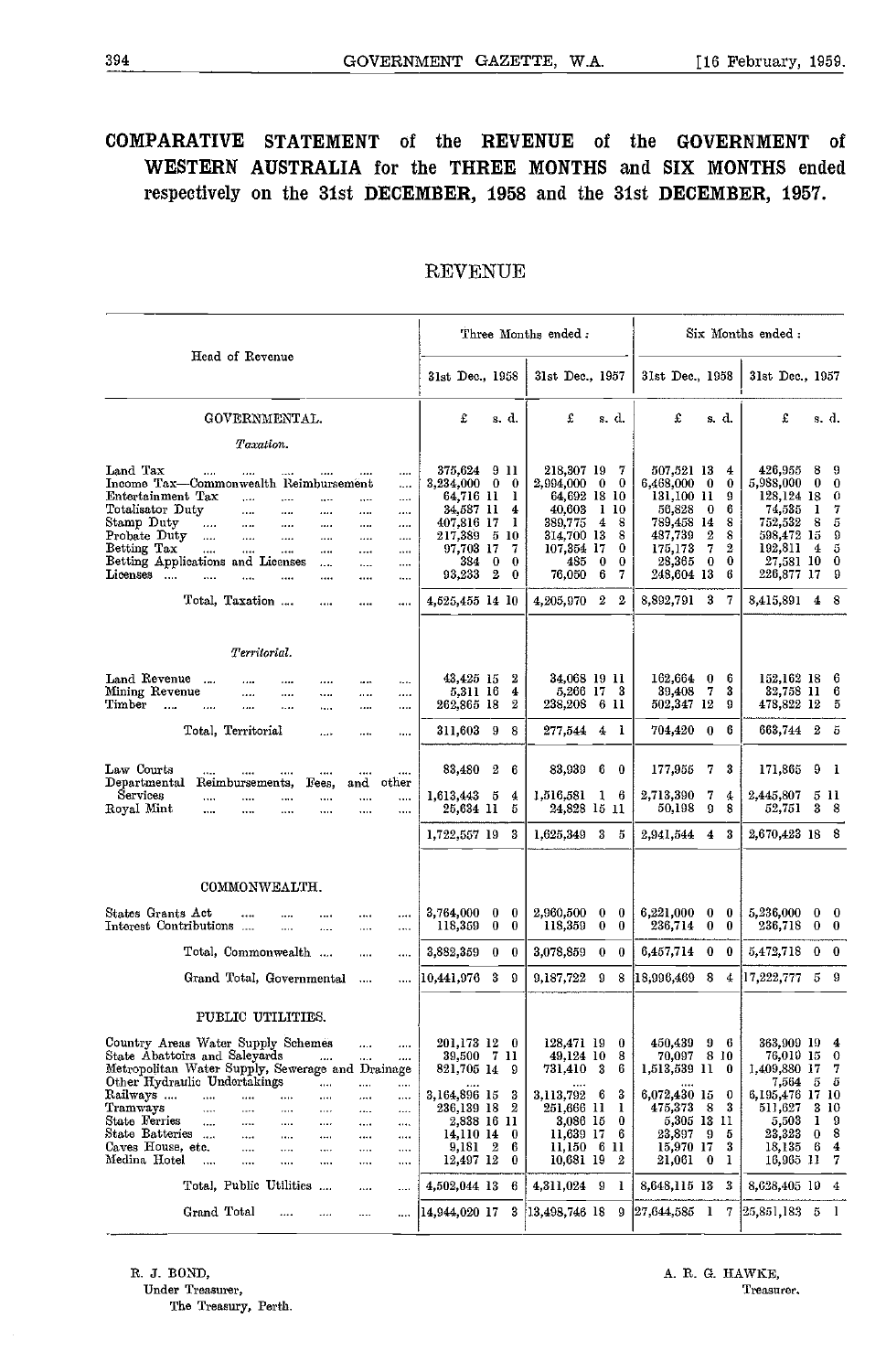#### COMPARATIVE STATEMENT of the EXPENDITURE of the GOVERNMENT of WESTERN AUSTRALIA for the THREE MONTHS and SIX MONTHS ended respectively on the 31st DECEMBER, 1958, and the 31st DECEMBER, 1957.

#### EXPENDITURE

| Heads of Service                                                                                                                                                                                                                                                                                                                                                                                                                                                                                                                                                                                                                                                                                                                                                                                                     |                                                                                                                                                                                                                                                                                             | Three Months ended:                                                                                                                                                                                                                                                       |                                                                                                                                                                                                                                                                                                                                                              | Six Months ended:                                                                                                                                                                                                                                                                                            |
|----------------------------------------------------------------------------------------------------------------------------------------------------------------------------------------------------------------------------------------------------------------------------------------------------------------------------------------------------------------------------------------------------------------------------------------------------------------------------------------------------------------------------------------------------------------------------------------------------------------------------------------------------------------------------------------------------------------------------------------------------------------------------------------------------------------------|---------------------------------------------------------------------------------------------------------------------------------------------------------------------------------------------------------------------------------------------------------------------------------------------|---------------------------------------------------------------------------------------------------------------------------------------------------------------------------------------------------------------------------------------------------------------------------|--------------------------------------------------------------------------------------------------------------------------------------------------------------------------------------------------------------------------------------------------------------------------------------------------------------------------------------------------------------|--------------------------------------------------------------------------------------------------------------------------------------------------------------------------------------------------------------------------------------------------------------------------------------------------------------|
|                                                                                                                                                                                                                                                                                                                                                                                                                                                                                                                                                                                                                                                                                                                                                                                                                      | 31st Dec., 1958                                                                                                                                                                                                                                                                             | 31st Dec., 1957                                                                                                                                                                                                                                                           | 31st Dec., 1958                                                                                                                                                                                                                                                                                                                                              | 31st Dec., 1957                                                                                                                                                                                                                                                                                              |
| Special Acts-<br>Constitution Acts<br>المستحدث المساري<br>$\ldots$ .<br>Loan Acts—Interest and Sinking Fund<br>$\ddotsc$<br>Auditor General<br>$\ldots$<br><b>Service</b> State<br>$\cdots$<br>.<br>$\cdots$<br>Agriculture Protection Board<br><br>Coal Mine Workers (Pensions) Act, 1943-50<br>$\cdots$<br>Commonwealth Pensions<br>$\ldots$<br>Court of Arbitration<br>$\sim$ $\sim$<br>$\cdots$<br>$\cdots$<br><br>Fire Brigades Act-Contribution<br>$\cdots$<br>$\cdots$<br>Forests Act-Conservator of Forests<br>$\cdots$<br>Forests Act-Transfer from Revenue<br>$\cdots$<br>Government Employees Pensions Act, 1948<br>$\cdots$<br>Judges' Pensions<br>$\mathbf{r}$<br>Judges' Salaries and Pensions, 1950<br>$\ddotsc$<br>$\cdots$<br>Land Agents Act<br><br><br>Members of Parliament Reimbursement of Ex- | £<br>s.d.<br>1,399 15<br>0<br>2.615,481<br>- 9<br>0<br>$\bf{0}$<br>825 16<br>26,250 0<br>0<br>7.500 0<br>0<br>989 11<br>1<br>2,061 10<br>0<br>26,184<br>$\mathbf{0}$<br>0<br>$\overline{4}$<br>6<br>867.<br>231,547 7<br>1<br>3,402 13<br>4<br>425<br>$\mathbf{0}$<br>0<br>3,760 0<br>0<br> | £<br>s. d.<br>1,399 15 0<br>2,412,178<br>$\mathbf{1}$<br>4<br>836 11 8<br>26,250 0<br>$\cdot$<br>$7,500 \quad 0 \quad 0$<br>2,061 10 0<br>24,590 14 5<br>876 17<br>4<br>203.885 4 10<br>$3,169$ 3<br>$\mathbf{0}$<br>745 6<br>$\overline{\bf 4}$<br>3,760 0 0<br>$\cdots$ | £<br>s d.<br>2,799 10 0<br>5,237,949<br>$\mathbf{0}$<br>$\overline{\mathbf{4}}$<br>6<br>1,786 17<br>52,500<br>$\mathbf{0}$<br>$\mathbf{0}$<br>$15,000 \quad 0$<br>$\bf{0}$<br>989 11<br>1<br>4,117 10<br>$\overline{4}$<br>50,834 9 10<br>1,376 12<br>3<br>- 6<br>433,185<br>9<br>- 6<br>8<br>6,537<br>$\mathbf{0}$<br>0<br>850<br>7,512 13<br>8<br>$\ldots$ | £<br>s. d.<br>2,799 10 0<br>4,831,753<br>7 10<br>1,798<br>-8<br>9.<br>52,500<br>$0\quad 0$<br>15,000<br>$0\quad 0$<br>4,131 15 11<br>45,949<br>-8<br>8<br>1.887<br>$\mathbf{1}$<br>6<br>403,933 19<br>8<br>6<br>3<br>5,972<br>1,425<br>0<br>0<br>7,563<br>9<br>$\bf{0}$<br>2,000<br>$\mathbf{0}$<br>$\bf{0}$ |
| penses Act, 1953<br><b>Contract Contract Contract</b><br>$\cdots$<br>$\ldots$<br>Mine Workers' Relief Fund<br>$\sim$ $\sim$<br>$\cdots$<br>$\cdots$<br>Native Affairs Administration Act<br>$\cdots$<br>$\cdots$<br>Parliamentary Allowances<br><b>Contractor</b><br>$\ldots$<br>$\cdots$<br>Parlianientary Superannuation Act (No. 60 of                                                                                                                                                                                                                                                                                                                                                                                                                                                                            | 4,769 5 8<br>3,526 14 6<br>47,664 7 7                                                                                                                                                                                                                                                       | 4,801 16<br>$\overline{4}$<br>3,518 3<br>- 1<br>47,963 6 9                                                                                                                                                                                                                | 9,529 7<br>9<br>6,673 15<br>5<br>$10,000 \quad 0$<br>0<br>95,249 16<br>-5                                                                                                                                                                                                                                                                                    | 9,614<br>6<br>4<br>6,710<br>6.<br>$\overline{4}$<br>10,000<br>$\mathbf{0}$<br>0<br>95,936<br>$\mathbf{0}$<br>- 1                                                                                                                                                                                             |
| 1948 and Amendments)<br>المنتقل المنادي<br>$\cdots$<br>Pensions and Retiring Allowances<br>$\cdots$<br>$\ldots$<br>Pensions Supplementation Act, 1953<br>$\cdots$<br>Public Scrvice Commissioner<br>$\cdots$<br>$\cdots$<br>Royal Mint<br>$\cdots$<br>$\cdots$<br>Stipendiary Magistrates<br>$\cdots$<br>$\cdots$                                                                                                                                                                                                                                                                                                                                                                                                                                                                                                    | 260<br>$0\quad 0$<br>37,311 14 1<br>$0\quad 0$<br>2<br>798<br>40<br><br>                                                                                                                                                                                                                    | $1 + 1$<br>32,388 10<br>-5<br>47,832 16<br>-7<br>842 10<br>- 0<br>$3,512$ 9<br>-8                                                                                                                                                                                         | $1,300 \quad 0$<br>0<br>73,831 13<br>4<br>$\mathbf{0}$<br>0<br>44.<br>1,727<br>1<br>2<br>$25,000 \quad 0$<br>$\bf{0}$                                                                                                                                                                                                                                        | 6,240<br>0<br>0<br>64,971 3<br>5<br>102,417 14<br>5<br>1,683 19<br>4<br>$25,000 \quad 0 \quad 0$<br>7,987 12 11                                                                                                                                                                                              |
| Superannuation and Family Benefits Act<br>$\cdots$<br>The Agent General<br>and the state of the state of<br>$\cdots$<br>University Building Acts (No. 37 of 1930 and<br>No. $50$ of $1931$ )                                                                                                                                                                                                                                                                                                                                                                                                                                                                                                                                                                                                                         | 186,709 17 0<br>750 0 0<br>3,107 12 5                                                                                                                                                                                                                                                       | 157,833 12<br>7<br>$\cdots$                                                                                                                                                                                                                                               | 401,281<br>5<br>4<br>$1,500 \quad 0$<br>0<br>3,107 12 5                                                                                                                                                                                                                                                                                                      | 305,409 8 1<br>$\cdots$                                                                                                                                                                                                                                                                                      |
| المستناد المتناول المتعد<br>University Building Act (No. 4 of 1938), Agri-<br>cultural Buildings                                                                                                                                                                                                                                                                                                                                                                                                                                                                                                                                                                                                                                                                                                                     | 630<br>$\mathbf{0}$<br>$\bf{0}$                                                                                                                                                                                                                                                             | 3,107 12 5<br>630<br>$\mathbf{0}$<br>$\mathbf 0$                                                                                                                                                                                                                          | 630<br>$0\quad 0$                                                                                                                                                                                                                                                                                                                                            | 3,107 12 5<br>$0\quad 0$<br>630                                                                                                                                                                                                                                                                              |
| University Building Act (No. 43 of 1952), Addi-<br>tion to Arts Block<br>and the state of the state of the<br>University Medical School Act (No. 30 of 1955)<br>University of Western Australia<br>Wheat Industry Stabilisation (No. 75 of 1948)                                                                                                                                                                                                                                                                                                                                                                                                                                                                                                                                                                     | 1,317 18 7<br>$\mathbf{1}$<br>$\overline{2}$<br>7,107<br>62,500 0<br>$\bf{0}$<br>69 0 8                                                                                                                                                                                                     | 615 14<br>-7<br>5,278 18<br>- 3<br>62,500 0 0<br>63 15 6                                                                                                                                                                                                                  | 2,890<br>4 10<br>$1\quad 2$<br>7,107<br>$0\quad 0$<br>125,000<br>0 <sub>8</sub><br>69.                                                                                                                                                                                                                                                                       | $7\quad 4$<br>1,230<br>7.107<br>$\mathbf{I}$<br>2<br>$125,000 \quad 0$<br>$\mathbf 0$<br>63 15 6                                                                                                                                                                                                             |
| $_{\rm Total}$                                                                                                                                                                                                                                                                                                                                                                                                                                                                                                                                                                                                                                                                                                                                                                                                       | 3,277,218 1 8                                                                                                                                                                                                                                                                               | 3,058,142 10 6                                                                                                                                                                                                                                                            | 6,580,879 19 8                                                                                                                                                                                                                                                                                                                                               | 6,149,823 15 10                                                                                                                                                                                                                                                                                              |
| Legislative Council<br><br><br><br>$\cdots$                                                                                                                                                                                                                                                                                                                                                                                                                                                                                                                                                                                                                                                                                                                                                                          | 2,466 15 8                                                                                                                                                                                                                                                                                  | 2,469 8 8                                                                                                                                                                                                                                                                 | 4,839 17 3                                                                                                                                                                                                                                                                                                                                                   | 4,862 8<br>$\mathbf{0}$                                                                                                                                                                                                                                                                                      |
| Legislative Assembly<br><br><br>$\cdots$<br><br>                                                                                                                                                                                                                                                                                                                                                                                                                                                                                                                                                                                                                                                                                                                                                                     | $3.384$ 3 8                                                                                                                                                                                                                                                                                 | 3,309 11 2                                                                                                                                                                                                                                                                | 6,915 14 8                                                                                                                                                                                                                                                                                                                                                   | 6,738 5 8                                                                                                                                                                                                                                                                                                    |
| Joint House Committee<br>$\cdots$<br>$\cdots$<br>$\cdots$<br>                                                                                                                                                                                                                                                                                                                                                                                                                                                                                                                                                                                                                                                                                                                                                        | 6,891 7 3                                                                                                                                                                                                                                                                                   | 6,988 12 10                                                                                                                                                                                                                                                               | 13,199 11 9                                                                                                                                                                                                                                                                                                                                                  | 13,778 16 8                                                                                                                                                                                                                                                                                                  |
| Joint Printing Committee<br>                                                                                                                                                                                                                                                                                                                                                                                                                                                                                                                                                                                                                                                                                                                                                                                         | 6,088 16 6                                                                                                                                                                                                                                                                                  | 6,102 17 8                                                                                                                                                                                                                                                                | 14,375 11 8                                                                                                                                                                                                                                                                                                                                                  | 12,233 16 11                                                                                                                                                                                                                                                                                                 |
| Joint Library Committee<br><br><br>$\cdots$<br>                                                                                                                                                                                                                                                                                                                                                                                                                                                                                                                                                                                                                                                                                                                                                                      | $244 \t0 \t3$                                                                                                                                                                                                                                                                               | 195 13 4                                                                                                                                                                                                                                                                  | 352 16 0                                                                                                                                                                                                                                                                                                                                                     | 39299                                                                                                                                                                                                                                                                                                        |
| Premier and Treasurer-<br>Premier's Office<br>$\sim$<br>$\cdots$<br>$\cdots$<br><br><br>Treasury<br>$\cdots$<br>$\cdots$<br><br><br>$\cdots$<br>$\cdots$<br>Governor's Establishment<br>$\cdots$<br>$\cdots$<br><br>London Ageney<br>$\ldots$<br>$\ldots$<br>$\cdots$<br>$\cdots$<br><br>Public Service Commissioner<br>$\cdots$<br>$\ldots$<br>$\cdots$<br>Government Motor Car Service<br>$\cdots$<br>$\cdots$<br>Audit<br>$\cdots$<br>$\cdots$<br>$\ldots$<br>$\cdots$<br><br>Compassionate Allowances<br>$\cdots$<br>$\ldots$<br><br>Government Stores<br>$\cdots$<br>$\ldots$<br>$\cdots$<br>Taxation<br>$\sim$<br>$\cdots$<br>$\cdots$<br>$\cdots$<br>$\cdots$<br>Superannuation Board<br>$\cdots$                                                                                                             | 11,573 5 2<br>33,953 16<br>7<br>$4,250$ 5<br>2<br>7,507 17<br>3<br>6,201 10<br>3<br>2.629 15<br>$\bf{0}$<br>19,313 9 5<br>124 14<br>6<br>33,820 4 0<br>25,000 0 0<br>3,336 15<br>3                                                                                                          | 8,658 4 5<br>34,380 14 3<br>4,878 6<br>$\overline{\mathbf{4}}$<br>8,269 10 6<br>5,227 15 10<br>$1,239$ 14 3<br>17,657 3<br>7<br>$124$ 14 6<br>29,340<br>- 9<br>6<br>25,000 0<br>$\mathbf{0}$<br>3,304 15<br>$\mathbf{1}$                                                  | 32,191 8 1<br>79,865 0 2<br>9,339 19 11<br>19,194 16 11<br>$12,407$ $12$ 9<br>3,257 19 11<br>40,676<br>0<br>- 5<br>9<br>0<br>249<br>7<br>2<br>66,861<br>25,000<br>$\mathbf{0}$<br>$\mathbf 0$<br>8 3<br>7,236                                                                                                                                                | 24,823 18 6<br>76,177 17 7<br>2<br>$9,974$ 4<br>14,511 12<br>2<br>10,632<br>$\overline{4}$<br>0<br>$\blacktriangleleft$<br>3,575<br>4<br>7.<br>38,746<br>1<br>7<br>794.<br>7.<br>62,124<br>6<br>1<br>25,000<br>$\mathbf{0}$<br>0<br>7,609 9<br>8                                                             |
| $\cdots$<br>$\cdots$<br><br>Printing<br>$\mathbf{1}$<br>$\cdots$<br>$\cdots$<br><br>.<br><br>Miscellaneous Services<br>$\cdots$<br>$\cdots$<br>.<br>                                                                                                                                                                                                                                                                                                                                                                                                                                                                                                                                                                                                                                                                 | 152,906 12<br>$\bf{0}$<br>$1,822,589$ 7 0                                                                                                                                                                                                                                                   | 113,703<br>-7<br>1<br>820,399 1 7                                                                                                                                                                                                                                         | 248,480 10 10<br>2,316,075 15 1                                                                                                                                                                                                                                                                                                                              | 218,026 16<br>- 1<br>1,183,736 18 5                                                                                                                                                                                                                                                                          |
| Total<br>$\ddotsc$<br>$\ldots$<br><br><br>$\cdots$                                                                                                                                                                                                                                                                                                                                                                                                                                                                                                                                                                                                                                                                                                                                                                   | 2,123,207 11 7                                                                                                                                                                                                                                                                              | 1,072,183 16 11                                                                                                                                                                                                                                                           | 2,860,836 8 6                                                                                                                                                                                                                                                                                                                                                | $1,675,733$ 5 8                                                                                                                                                                                                                                                                                              |
| Minister for Child Welfare and Industrial Development-<br>Child Welfare<br>المستحدث المماري المما<br>$\ldots$<br>Department of Industrial Development<br>$\cdots$                                                                                                                                                                                                                                                                                                                                                                                                                                                                                                                                                                                                                                                    | 171,225<br>-79<br>48,745 9 11                                                                                                                                                                                                                                                               | 147,167 8 11<br>46,371 15 2                                                                                                                                                                                                                                               | 360,113 8 4<br>79,910 19 11                                                                                                                                                                                                                                                                                                                                  | 296,097 19 4<br>76,319 4 9                                                                                                                                                                                                                                                                                   |
| Total<br>$\cdots$<br>$\cdots$<br>$\cdots$<br>$\cdots$<br>$\cdots$                                                                                                                                                                                                                                                                                                                                                                                                                                                                                                                                                                                                                                                                                                                                                    | 219,970 17 8                                                                                                                                                                                                                                                                                | 193,539 4 1                                                                                                                                                                                                                                                               | 440,024 8 3                                                                                                                                                                                                                                                                                                                                                  | $372,417$ 4 1                                                                                                                                                                                                                                                                                                |
| Minister for Works and Water Supplies-<br>Public Works and Buildings<br>$\cdots$<br>$\ldots$<br>                                                                                                                                                                                                                                                                                                                                                                                                                                                                                                                                                                                                                                                                                                                     | 316,046 8 8                                                                                                                                                                                                                                                                                 | 284,372 15 4                                                                                                                                                                                                                                                              | 692,469 7 9                                                                                                                                                                                                                                                                                                                                                  | 638,615 5 10                                                                                                                                                                                                                                                                                                 |
| Total<br>$\cdots$<br>$\cdots$<br><br><br>                                                                                                                                                                                                                                                                                                                                                                                                                                                                                                                                                                                                                                                                                                                                                                            | 316,046 8 8                                                                                                                                                                                                                                                                                 | 284,372 15 4                                                                                                                                                                                                                                                              | 692,469 7 9                                                                                                                                                                                                                                                                                                                                                  | 638,615 5 10                                                                                                                                                                                                                                                                                                 |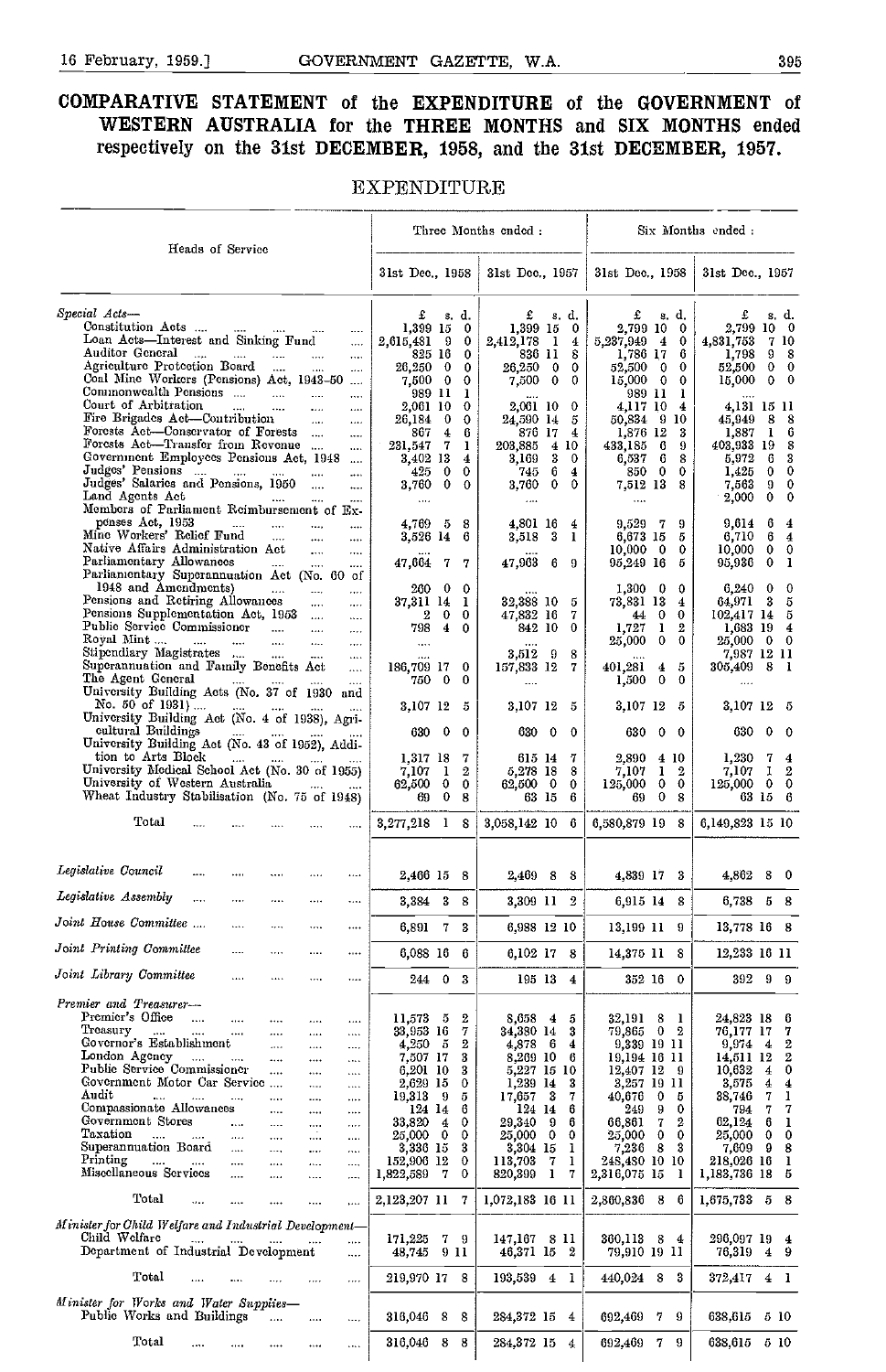#### 396 GOVERNMENT GAZETTE, W.A. [16 February, 1959.

#### Expenditure-continued.

|                                                                |                                   |                      |                                                                                                                                                    |                      |                                        |                                  |                                                                                                                             | Three Months Ended :                                                          | Six Months ended:                                                                      |                                                                    |  |  |
|----------------------------------------------------------------|-----------------------------------|----------------------|----------------------------------------------------------------------------------------------------------------------------------------------------|----------------------|----------------------------------------|----------------------------------|-----------------------------------------------------------------------------------------------------------------------------|-------------------------------------------------------------------------------|----------------------------------------------------------------------------------------|--------------------------------------------------------------------|--|--|
|                                                                |                                   |                      | Heads of Service                                                                                                                                   |                      |                                        |                                  | 31st Dec., 1958                                                                                                             | 31st Dec., 1957                                                               | 31st Dec., 1958                                                                        | 31st Dec., 1957                                                    |  |  |
| Minister for Housing and Forests-<br>Forests                   |                                   |                      | .                                                                                                                                                  | o e                  |                                        | $\cdots$                         | £<br>s. d.<br>81.446.13<br>-5                                                                                               | £<br>s. d.<br>$103,183$ 1 1                                                   | £<br>s. d.<br>176,335 16 6                                                             | £<br>s. d.<br>192,973 10 9                                         |  |  |
|                                                                | Total                             | $\cdots$             | $\cdots$                                                                                                                                           |                      |                                        | $\cdots$                         | 81,446 13 5                                                                                                                 | 103,183 1 1                                                                   | 176,335 16 6                                                                           | 192,973 10 9                                                       |  |  |
| Chief Secretary-                                               |                                   |                      |                                                                                                                                                    |                      |                                        |                                  |                                                                                                                             |                                                                               |                                                                                        |                                                                    |  |  |
| Prisons<br>Observatory                                         | Chief Secretary<br>$\cdots$       | $\cdots$<br>$\cdots$ | $\cdots$<br>Registry and Friendly Societies<br>$\cdots$                                                                                            | $\cdots$<br>$\cdots$ | $\cdots$<br><br>$\ldots$               | $\cdots$<br>$\cdots$<br>$\cdots$ | 27,946 610<br>2<br>8,928 19<br>6<br>58,356 13                                                                               | 27,917<br>511<br>$\mathbf{0}$<br>- 7<br>8,476<br>58,397 11<br>0<br>- 8<br>- 5 | 60.814 13 1<br>18,007 7<br>6<br>120.981 17<br>5<br>4,043 15<br>$\overline{\mathbf{4}}$ | $4\quad 9$<br>62,808<br>19,744 2 10<br>115,772 19 6<br>$6,251$ 9 8 |  |  |
|                                                                |                                   |                      |                                                                                                                                                    |                      | $\ldots$                               | $\cdots$                         | 1,186 8<br>7.                                                                                                               | 4,240                                                                         | 203,847 13 4                                                                           | 204,576 16 9                                                       |  |  |
|                                                                | Total                             | $\sim$               | $\cdots$                                                                                                                                           | $\cdots$             | $\cdots$                               |                                  | 96,418 8<br>- 1                                                                                                             | 99,031 5 11                                                                   |                                                                                        |                                                                    |  |  |
| Minister for Local Government and Town Planning-               | Local Government<br>Town Planning | $\cdots$             | $\cdots$<br>                                                                                                                                       | $\cdots$<br>$\cdots$ | $\cdots$<br>                           | <br>$\cdots$                     | 8,454 1 9<br>7,464 14 1                                                                                                     | 8,717 14<br>-7<br>6,481 2<br>7                                                | 16,218 0 11<br>15,346 8 1                                                              | 19,456 15 5<br>13,935 6 9                                          |  |  |
|                                                                | Total                             | $\cdots$             | $\cdots$                                                                                                                                           | $\cdots$             |                                        | $\cdots$                         | 15.918 15 10                                                                                                                | 15,198 17 2                                                                   | 31,564 9 0                                                                             | 33,392 2 2                                                         |  |  |
| Minister for Health and Justice-                               |                                   |                      |                                                                                                                                                    |                      |                                        |                                  |                                                                                                                             |                                                                               |                                                                                        |                                                                    |  |  |
| Medical                                                        | $\cdots$                          | $\cdots$             | $\ddotsc$                                                                                                                                          | $\cdots$             | $\ldots$                               | $\cdots$                         | 1.051.642 19<br>2                                                                                                           | 929,948 15 0                                                                  | 1,873,586 8<br>- 6                                                                     | 1,796,949 12 9                                                     |  |  |
| Homes                                                          | $\cdots$<br>Public Health         | $\sim 100$           | $\cdots$                                                                                                                                           |                      | $\cdots$                               | $\cdots$                         | 90,928 14<br>$\blacktriangleleft$<br>3<br>96,309 10                                                                         | 83,511<br>- 2 10<br>6 11<br>96,542                                            | 184,833 2<br>2<br>216,114 12<br>8                                                      | 174,594 0 11<br>207,063 9<br>$\overline{4}$                        |  |  |
|                                                                | Tuberculosis                      |                      | $\mathbf{r}_{\mathbf{r}}$ and $\mathbf{r}_{\mathbf{r}}$ .<br>$\sim$<br>$\frac{1}{2}$<br>$\mathbf{1}_{\mathbf{2},\mathbf{3},\mathbf{4},\mathbf{5}}$ | $\cdots$<br>$\cdots$ | $\cdots$<br>$\cdots$                   | $\cdots$<br>$\cdots$             | 169,443 13<br>5                                                                                                             | 130,114<br>-9<br>ő                                                            | 316,906 9<br>3                                                                         | 281,386 0 9                                                        |  |  |
|                                                                | Mental Health Services            |                      |                                                                                                                                                    | $\cdots$             | $\cdots$                               | $\cdots$                         | 235,370 11<br>6                                                                                                             | 220,607 8<br>1                                                                | 455,778 13<br>$\mathbf{I}$                                                             | 437,184 10 0                                                       |  |  |
| Licensing                                                      | Crown Law<br>$\cdots$             | $\cdots$             | $\cdots$<br>$\cdots$                                                                                                                               |                      |                                        | $\cdots$                         | 6<br>123,185 13<br>1,811<br>$\overline{\mathbf{4}}$<br>8                                                                    | 9<br>116,845 14<br>3<br>1,919 17                                              | 9<br>263,210 18<br>7<br>5.154 19                                                       | 251,970 14 9<br>4.111 18 10                                        |  |  |
|                                                                | Arbitration Court                 |                      | $\cdots$<br>$\cdots$                                                                                                                               | <br>                 | $\cdots$<br>                           | <br>                             | 6,639 8<br>0                                                                                                                | 2<br>7,149<br>-8                                                              | $\boldsymbol{2}$<br>13,974 18                                                          | 15,351 14 7                                                        |  |  |
|                                                                | Total                             | $\cdots$             |                                                                                                                                                    | $\cdots$             |                                        | $\cdots$                         | 1,775,331 14 10                                                                                                             | 1,586,639 2<br>5                                                              | 3,329,560 2<br>-2                                                                      | 3.168,612 1 11                                                     |  |  |
| Minister for Education and Labour-                             |                                   |                      |                                                                                                                                                    |                      |                                        |                                  |                                                                                                                             |                                                                               |                                                                                        |                                                                    |  |  |
|                                                                | Education                         | $\ddotsc$            | $\sim$                                                                                                                                             | $\cdots$             | $\cdots$                               | $\cdots$                         | 2,105,995 14 9                                                                                                              | 1,906,311 0<br>3                                                              | 4,059,096 11 11                                                                        | 3,612,901 11 9                                                     |  |  |
| Labour<br>Factories                                            | $\cdots$<br>$\cdots$              | $\cdots$<br>$\cdots$ | $\cdots$<br>$\cdots$                                                                                                                               | <br>$\cdots$         | $\cdots$<br>$\cdots$                   | $\cdots$<br>$\cdots$             | 3.298 9 11<br>7,865 14<br>$\mathbf{1}$                                                                                      | 3,381 4<br>1<br>6<br>7,016 10                                                 | 6.747 14 1<br>16.451 7 7                                                               | - 6<br>7,187 5<br>15,233 13<br>- 7                                 |  |  |
|                                                                | Unfair Trading                    | $\cdots$             | $\cdots$                                                                                                                                           | $\cdots$             | $\cdots$                               |                                  | 2,535 15<br>6                                                                                                               | 5<br>1,383 2                                                                  | 4,469 15 9                                                                             | 2,693 5<br>8                                                       |  |  |
|                                                                | Total                             | $\cdots$             | $\cdots$                                                                                                                                           | $\cdots$             |                                        |                                  | 2,119,695 14 3                                                                                                              | 1,918,091 17 3                                                                | 4,086.765 9<br>4                                                                       | 3,638,015 16 6                                                     |  |  |
| Minister for Lands, Agriculture, and Fisheries-                |                                   |                      |                                                                                                                                                    |                      |                                        |                                  |                                                                                                                             |                                                                               |                                                                                        |                                                                    |  |  |
|                                                                | Lands and Surveys                 |                      | $\cdots$                                                                                                                                           | $\cdots$             | $\cdots$                               | $\cdots$                         | 184,577 11 10                                                                                                               | $177,240$ 6 8                                                                 | 378,471 13 5                                                                           | 363,909 1<br>4                                                     |  |  |
|                                                                | Agriculture                       |                      | $\sim 10^{-11}$                                                                                                                                    | $\cdots$             | $\ddotsc$                              | $\cdots$                         | 189,278 9<br>4                                                                                                              | 184,514 18 1                                                                  | 365,278<br>42<br>26,263 8<br>6                                                         | 363,492 2<br>6<br>26,439 19<br>- 7                                 |  |  |
|                                                                |                                   |                      | College of Agriculture<br>Agriculture Protection Board                                                                                             | $\cdots$<br>$\sim$   | $\mathbf{r}_{\mathbf{r}}$<br>$\sim 10$ | $\cdots$<br>$\cdots$             | 13,978 12<br>8<br>7<br>8,433 18                                                                                             | 14,364 17 10<br>3<br>6,731 2                                                  | 16,713 19<br>1                                                                         | 7<br>16,285 13                                                     |  |  |
|                                                                | Bush Fires Board                  |                      | $\sim 10^{-10}$                                                                                                                                    | $\sim 100$           | $\ldots$                               | $\cdots$                         | 3,568 18<br>0                                                                                                               | 3<br>2,944 10                                                                 | 6.761 19<br>$\overline{4}$                                                             | 9<br>6,627 14                                                      |  |  |
| Fisheries                                                      | Tourist Bureau                    | $\cdots$             | $\sim$                                                                                                                                             |                      | $\ddotsc$                              |                                  | 3<br>13,718 10<br>5                                                                                                         | 2<br>13,178<br>$\mathbf 0$<br>3<br>9<br>8,352                                 | 29,825 2<br>8<br>19,432 10<br>3                                                        | 7<br>26,806 2<br>19,339 17<br>4                                    |  |  |
|                                                                |                                   | $\sim$ 1000 $\sim$   | $\cdots$                                                                                                                                           | $\cdots$             | $\cdots$                               |                                  | 7.552 10                                                                                                                    |                                                                               |                                                                                        |                                                                    |  |  |
|                                                                | Total                             |                      |                                                                                                                                                    | $\cdots$             |                                        | $\cdots$                         | 421,108 11 1                                                                                                                | 407,325 19 0                                                                  | $842,746$ 17 5                                                                         | 822,900 11 8                                                       |  |  |
| Minister for North-West and Supply and Shipping-<br>North-West |                                   |                      |                                                                                                                                                    |                      |                                        |                                  | 774,857 19<br>2                                                                                                             | 623,025 0 7                                                                   | 1,194,051 10 9                                                                         | 817,822 12 4                                                       |  |  |
|                                                                | Harbour and Light                 | $\sim$               | $\cdots$<br>                                                                                                                                       | <br>                 | <br>$\ddotsc$                          | <br>$\cdots$                     | 54,596 9<br>5.                                                                                                              | 51,027 17 1                                                                   | 114,399 1 4                                                                            | 116,548 7 6                                                        |  |  |
| Supply and Shipping                                            |                                   |                      | $\cdots$                                                                                                                                           | $\cdots$             |                                        | $\cdots$                         | 1,870 1<br>9                                                                                                                | 1,888 10 11                                                                   | 4,039 14 2                                                                             | 3,959 18 0                                                         |  |  |
|                                                                | Total                             |                      |                                                                                                                                                    | $\cdots$             |                                        | $\cdots$                         | 831, 324 10 4                                                                                                               | 675,941 8 7                                                                   | $1,312,490$ 6 3                                                                        | 938,330 17 10                                                      |  |  |
| Minister for Native Welfare and Police-                        |                                   |                      |                                                                                                                                                    |                      |                                        |                                  |                                                                                                                             |                                                                               |                                                                                        |                                                                    |  |  |
| Police                                                         | Native Welfare<br>                | <br>$\cdots$         | <br>                                                                                                                                               | <br>                 | <br>                                   | $\cdots$<br>                     | 70,919 18<br>8<br>410,620 0<br>0                                                                                            | 2 10<br>54,913<br>0 <sub>0</sub><br>399,178                                   | 121,808 10 1<br>863,818 17 4                                                           | 98,813 15 9<br>839,598 15 8                                        |  |  |
|                                                                |                                   |                      |                                                                                                                                                    |                      |                                        |                                  |                                                                                                                             |                                                                               |                                                                                        |                                                                    |  |  |
|                                                                | Total                             | $\cdots$             | $\cdots$                                                                                                                                           | $\cdots$             |                                        | $\cdots$                         | 481,539 18<br>8                                                                                                             | 454,091 3 4                                                                   | 985,627 7 5                                                                            | 938,412 11 5                                                       |  |  |
| Minister for Mines-<br>Mines                                   | $\ddotsc$                         |                      |                                                                                                                                                    |                      |                                        |                                  | 100,999 14<br>$\triangleq$                                                                                                  | 97,297<br>3<br>7.                                                             | 213,540 8 5                                                                            | 211,872 1 11                                                       |  |  |
|                                                                |                                   |                      |                                                                                                                                                    |                      |                                        |                                  |                                                                                                                             |                                                                               |                                                                                        |                                                                    |  |  |
|                                                                | Total                             |                      |                                                                                                                                                    |                      |                                        |                                  | 100,999 14 4                                                                                                                | 97,297 7<br>3                                                                 | 213,540 8 5                                                                            | 211,872 1 11                                                       |  |  |
| Public Utilities-                                              |                                   |                      | Country Areas Water Supply Schemes<br>Metropolitan Water Supply,                                                                                   |                      | Sewerage                               | $\cdots$<br>and                  | 305,360 6 11                                                                                                                | 317,382<br>$2\quad 0$                                                         | 631,375 5<br>- 2                                                                       | 629,026 810                                                        |  |  |
|                                                                | Drainage                          | $\cdots$             | $\cdots$                                                                                                                                           |                      |                                        |                                  | 288,437 12<br>з                                                                                                             | 257,947 5 10                                                                  | 580,639 8<br>- 9                                                                       | 511,931 16 10                                                      |  |  |
| Tramways                                                       |                                   | $\cdots$             |                                                                                                                                                    | $\cdots$             |                                        |                                  | 315,504 4<br>6                                                                                                              | 325,352 13 8                                                                  | 621,132 15 2                                                                           | 641,808 7 5                                                        |  |  |
| Ferries<br>Caves House, etc.                                   | $\ddotsc$                         | $\cdots$             | $\cdots$                                                                                                                                           |                      | 1.1.1                                  | $\cdots$                         | 3,962 10<br>4<br>10,404 10<br>7                                                                                             | 3,786 17<br>-1<br>10,819<br>62                                                | 7,535 11 10<br>17,902 11 0                                                             | 8,341 11<br>0<br>20,299 8<br>7                                     |  |  |
| Medina Hotel                                                   |                                   |                      | $\cdots$<br>                                                                                                                                       | <br>                 | $\cdots$<br>1.11                       | $\cdots$<br>                     | $10,383$ 3<br>-8                                                                                                            | 8,290<br>-1 11                                                                | 17,356 17<br>-9                                                                        | 2<br>13,735 17                                                     |  |  |
|                                                                |                                   |                      | State Abattoirs and Saleyards                                                                                                                      |                      | $\cdots$                               | $\cdots$                         | 39,054 12 11                                                                                                                | 45,099<br>3.<br>0                                                             | 56,781 14<br>-5                                                                        | $\bf{0}$<br>64,422<br>- 7                                          |  |  |
| Railways                                                       | $\ldots$                          |                      | $\cdots$                                                                                                                                           |                      |                                        |                                  | 4,010,120 7<br>-3<br>48,592 8<br>-9                                                                                         | 4,031,808 10<br>4<br>36,285 10<br>4                                           | 8,017,598 10<br>-3<br>97,818 16 8                                                      | 8<br>8,231,436 18<br>77,891 5<br>8                                 |  |  |
| State Batteries                                                |                                   | $\cdots$             | $\cdots$                                                                                                                                           |                      |                                        |                                  |                                                                                                                             |                                                                               |                                                                                        |                                                                    |  |  |
|                                                                | Total                             |                      | $\cdots$                                                                                                                                           |                      |                                        |                                  | 5,031,819 17<br>2                                                                                                           | 5,036,771 10                                                                  | 4 10,048,141 11<br>$\mathbf{0}$                                                        | $ 10,198,894 \quad 1 \quad 2$                                      |  |  |
|                                                                | Grand Total                       |                      | $\cdots$                                                                                                                                           |                      |                                        | $\cdots$                         | $\begin{array}{ccccccccc} 16,911,122 & 0 & 11 & 15,020,876 & 2 & 10 & 31,844,513 & 16 & 4 & 29,222,576 & 0 & 6 \end{array}$ |                                                                               |                                                                                        |                                                                    |  |  |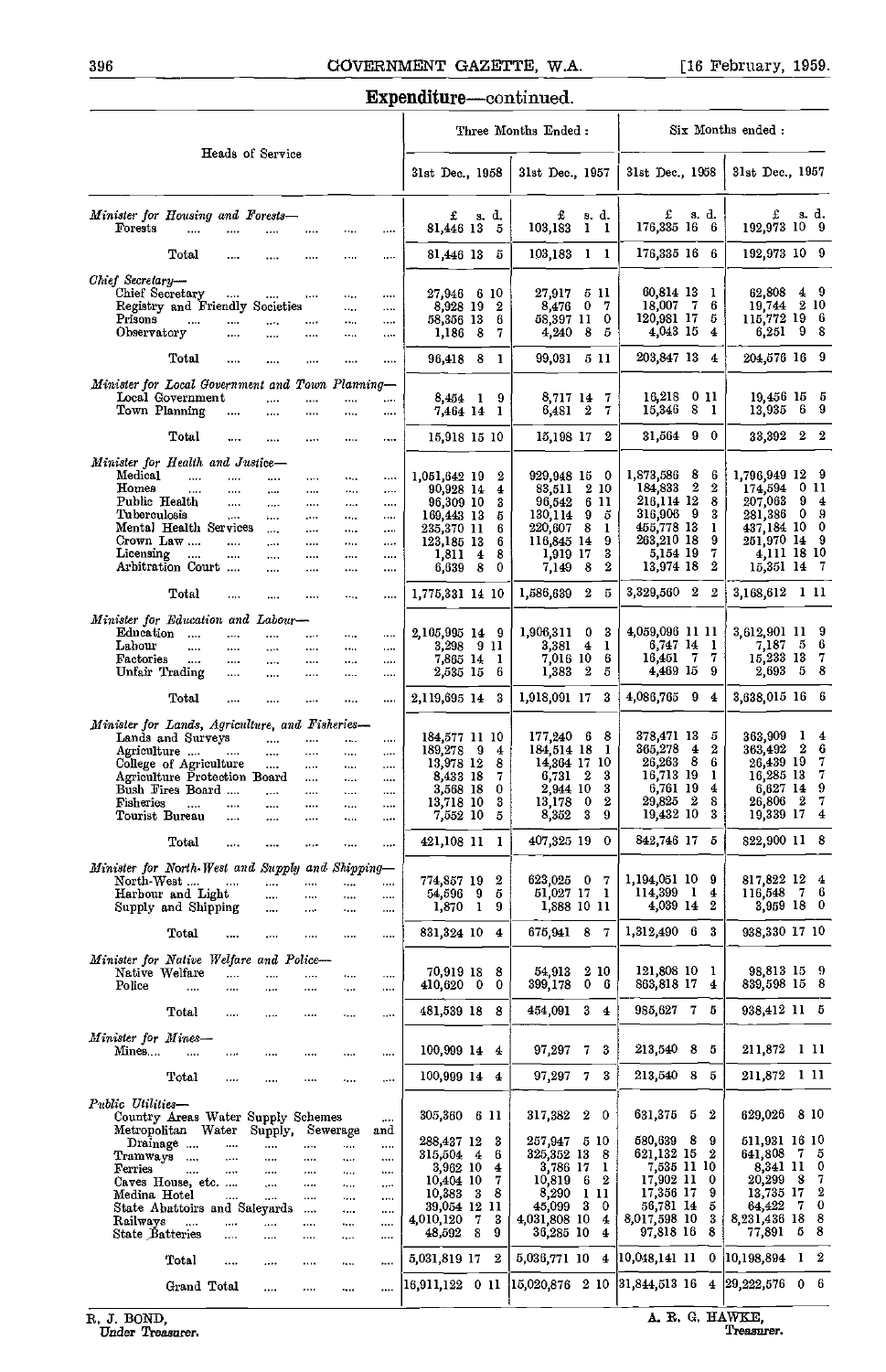#### CONSOLIDATED REVENUE FUND

#### Revenue and Expenditure for Six Months ended 31st December, 1958

#### REVENUE

| 1957-58<br>£ |                        |          |   |   |       |          | 1958-59<br>£ |  |
|--------------|------------------------|----------|---|---|-------|----------|--------------|--|
| 8,415,891    | Taxation<br>1.1.1      |          | . |   | <br>. |          | 8,892,791    |  |
| 663,744      | <b>Territorial</b><br> |          |   |   | <br>  |          | 704,420      |  |
| 171,866      | Law Courts             |          |   |   | <br>  |          | 177,955      |  |
| 2,445,807    | Departmental           | $\cdots$ |   | . | <br>. |          | 2,713,390    |  |
| 52,751       | Royal Mint<br>$\cdots$ |          |   |   | <br>  |          | 50,199       |  |
| 5,472,718    | Commonwealth           | $\cdots$ |   |   | <br>  |          | 6,457,714    |  |
| 8,628,406    | Public Utilities       |          | . | . | <br>. | $\cdots$ | 8,648,116    |  |
| 25,851,183   | Total Revenue          |          | . | . | <br>. | .        | 27,644,585   |  |

#### EXPENDITURE

Special Acts-

| 2,798            | Constitution Act<br>$\cdots$<br>.                                                                                                     | 2,799      |
|------------------|---------------------------------------------------------------------------------------------------------------------------------------|------------|
| 475,560          | Interest-Overseas<br>$\cdots$<br>$\sim$ $\sim$ $\sim$<br>$\ldots$ .<br>.<br>.                                                         | 483,648    |
| 3,510,193        | Interest-Australia<br>$\cdots$<br>$\cdots$<br>$\cdots$<br>$\cdots$<br>$\cdots$                                                        | 3,794,301  |
| 846,000          | $\text{Sinking Fund}$<br>$\ldots$<br><br>$\cdots$<br>$\cdots$                                                                         | 960,000    |
| 1,315,272        | Other Special Acts<br>$\cdots$<br>$\ldots$ .<br>$\cdots$<br>                                                                          | 1,340,132  |
| 38,006           | Parliament House<br>$\mathbf{1}$<br>$\cdots$<br>$\cdots$<br>$\cdots$<br>$\cdots$                                                      | 39,684     |
| 1,675,733        | Premier and Treasurer<br>$\cdots$<br>$\cdots$<br>$\cdots$<br>$\cdots$<br>                                                             | 2,860,836  |
| 372,417          | Minister for Child Welfare and Industrial Development                                                                                 | 440,024    |
| 638,615          | Works and Water Supplies<br>.<br>,                                                                                                    | 692,469    |
| 192,973          | Housing and Forests<br>$\ldots$<br>$\cdots$<br>, 1                                                                                    | 176,336    |
| 204,577          | Chief Secretary<br>$\mathcal{L}_{\text{max}}$ , and $\mathcal{L}_{\text{max}}$<br>$\cdots$<br>and the company<br>$\ldots$<br>$\cdots$ | 203,848    |
| 33,392           | Minister for Local Government and Town Planning<br>$\cdots$                                                                           | 31,565     |
| 3,168,612        | Health and Justice<br>.<br>, ,                                                                                                        | 3,329,560  |
| 3,638,016        | Education and Labour<br>$\cdots$<br>$\cdots$<br>$\cdots$<br>, ,                                                                       | 4,086,766  |
| 822,901          | Lands, Agriculture and Fisheries<br><br>, ,                                                                                           | 842,747    |
| 938, 331         | North-West and Supply and Shipping<br><br>, ,                                                                                         | 1,312,490  |
| 938,413          | Native Welfare and Police<br>$\cdots$<br>, ,                                                                                          | 985,627    |
| 211,872          | Mines<br>$\cdots$<br>,,                                                                                                               | 213,540    |
| 10,198,894       | Public Utilities<br><br>$\cdots$<br>$\cdots$                                                                                          | 10,048,142 |
| 29,222,575       | Total Expenditure<br>$\cdots$<br>$\cdots$                                                                                             | 31,844,514 |
| $25,\!851,\!183$ | Less Total Revenue<br>$\cdots$<br>.                                                                                                   | 27,644,585 |
| 3,371,392        | Deficit for Six Months                                                                                                                | 4,199,929  |
|                  |                                                                                                                                       |            |

i.

R. J. BOND, A. R. G HAWICE,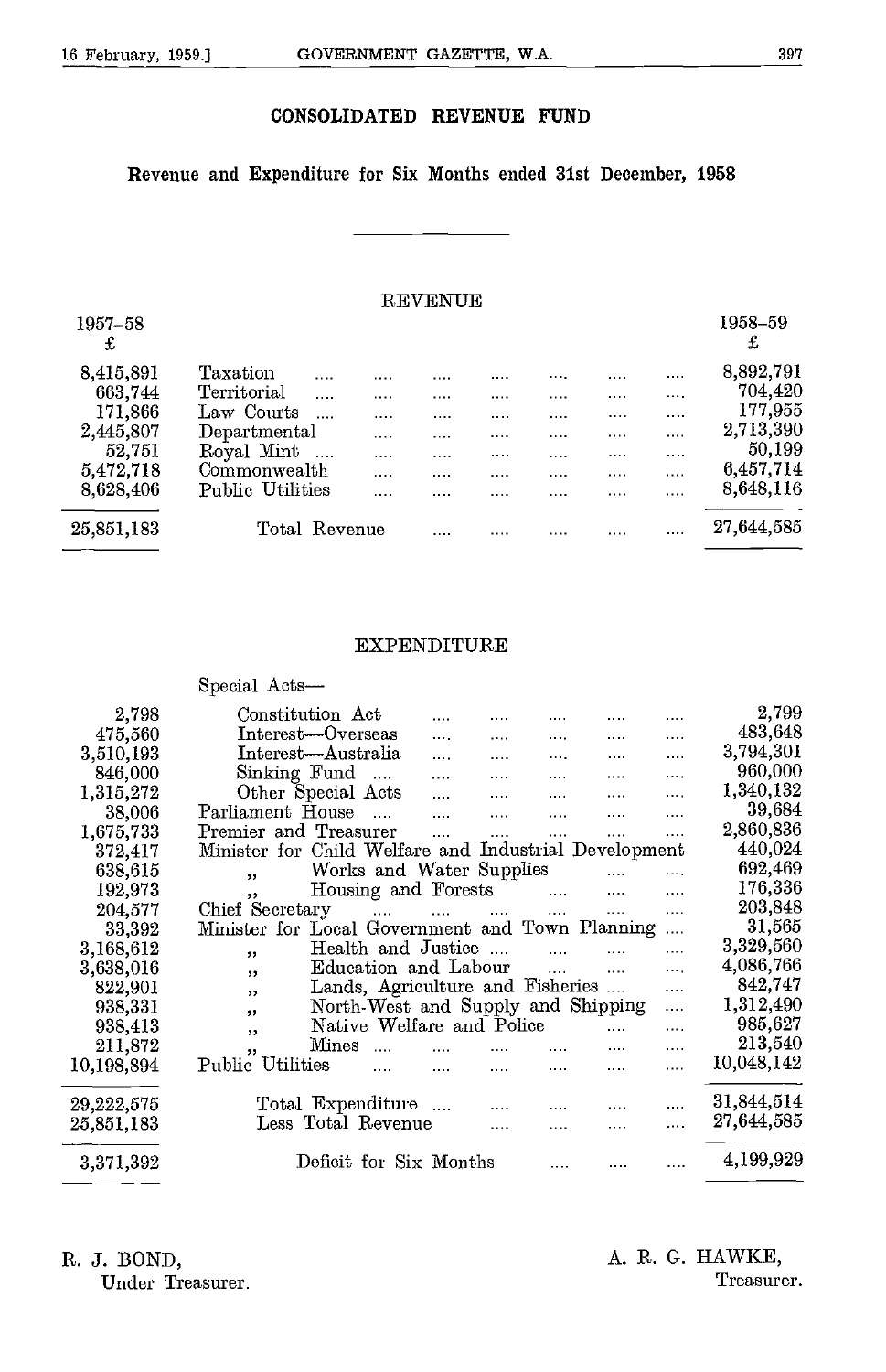#### GOVERNMENT OF WESTERN AUSTRALIA BALANCE SHEET AS AT 31st DECEMBER, 1958

| 30th June, 1958                                                     |                                                                                                                                                                                                                                                                         |                                                          |                          |                                      |                                  |                                  |                          |                          |                                  | 31st December, 1958                                   |             |
|---------------------------------------------------------------------|-------------------------------------------------------------------------------------------------------------------------------------------------------------------------------------------------------------------------------------------------------------------------|----------------------------------------------------------|--------------------------|--------------------------------------|----------------------------------|----------------------------------|--------------------------|--------------------------|----------------------------------|-------------------------------------------------------|-------------|
| £<br>259,349,940<br>40,921,495                                      | Loan Flotations<br>Less Redemptions from Sinking Fund                                                                                                                                                                                                                   | $\sim$ $\sim$<br>$\cdots$                                | $\ldots$ .               | Funds Employed<br>$\cdots$<br>$\sim$ | $\cdots$<br>$\cdots$             | $\cdots$<br>$\cdots$             | <br>$\cdots$             | <br>                     | .<br>$\ddotsc$                   | £<br>267,731,940<br>40,921,495                        | £           |
| 218,428,445                                                         |                                                                                                                                                                                                                                                                         |                                                          |                          |                                      |                                  |                                  |                          |                          |                                  |                                                       | 226,810,445 |
| 6,955,326<br>2,593,103                                              | Treasury Bills<br>$\cdots$<br>Trust Funds, Governmental<br>Less Investments                                                                                                                                                                                             | $\cdots$<br>$\cdots$<br>$\ldots$<br>$\cdots$<br>$\cdots$ | $\cdots$<br><br>$\cdots$ | $\cdots$<br>$\cdots$<br>$\cdots$     | $\cdots$<br>$\cdots$<br>$\cdots$ | <br>$\cdots$<br>$\cdots$         | <br><br>                 | <br><br>                 | <br><br>                         | 8,047,283<br>2,515,928                                | 3,000,000   |
| 4,362,223                                                           |                                                                                                                                                                                                                                                                         |                                                          |                          |                                      |                                  |                                  |                          |                          |                                  |                                                       | 5,531,355   |
| 6,484,522<br>6,188,104                                              | Trust Fund, Private<br>Less Investments                                                                                                                                                                                                                                 | $\cdots$<br>$\cdots$<br><br>                             | $\cdots$                 | $\cdots$<br>                         | $\sim$<br>                       | $\cdots$<br>                     | <br>                     | $\cdots$<br>.            | $\cdots$<br>                     | 6,729,850<br>6,412,156                                |             |
| 296,418                                                             |                                                                                                                                                                                                                                                                         |                                                          |                          |                                      |                                  |                                  |                          |                          |                                  |                                                       | 317,694     |
| 969,138                                                             | Suspense Accounts                                                                                                                                                                                                                                                       |                                                          |                          | $\cdots$                             | $\cdots$                         | $\cdots$                         |                          |                          |                                  |                                                       | 1,216,851   |
| 1,126,555                                                           | Commonwealth Grants and Advances                                                                                                                                                                                                                                        |                                                          |                          |                                      | .                                |                                  |                          |                          |                                  |                                                       | 1,650,806   |
| 1,272,664                                                           | Trading Concerns and Public Utilities Banking Accounts                                                                                                                                                                                                                  |                                                          |                          |                                      |                                  |                                  | $\sim 100$               | $\cdots$                 | $\cdots$                         |                                                       | 818,893     |
| 226,455,443                                                         |                                                                                                                                                                                                                                                                         |                                                          |                          |                                      |                                  |                                  |                          |                          |                                  |                                                       | 239,346,044 |
| 3,743,199<br>1,123,330<br>4,866,529                                 | Deduct<br>Consolidated Revenue Fund:<br>Unfunded Deficit at commencement of year<br>Deficit for year                                                                                                                                                                    | <br>$\cdots$                                             | $\ldots$                 | $\cdots$                             | $\cdots$                         | $\ldots$ .<br>$\cdots$           | <br>                     | $\cdots$<br>$\cdots$     | $\cdots$<br>$\ldots$             | 3,035,698<br>4,199,929                                |             |
| 322,000                                                             | Less Special Grant from Commonwealth received in year                                                                                                                                                                                                                   |                                                          |                          |                                      |                                  |                                  |                          | $\cdots$                 | $\cdots$                         | 7,235,627<br>1,342,000                                |             |
| 4,544,529<br>1,508,831                                              | Less Amount funded by Loan Flotation in year                                                                                                                                                                                                                            |                                                          |                          |                                      |                                  |                                  | $\cdots$                 | $\cdots$                 | $\cdots$                         | 5,893,627<br>570,368                                  |             |
| 3,035,698                                                           | Unfunded Deficit                                                                                                                                                                                                                                                        |                                                          |                          |                                      |                                  |                                  | $\cdots$                 | $\cdots$                 |                                  |                                                       | 5,323,259   |
| 223,419,745                                                         |                                                                                                                                                                                                                                                                         |                                                          |                          |                                      |                                  |                                  |                          |                          |                                  |                                                       | 234,022,785 |
| 237,351,974<br>6,939,242<br>15,058,871<br>259,350,087<br>40,921,495 | Railways, Trainways, Electricity, Harbours, Water Supplies, Housing and<br>other State Undertakings<br>Flotation Expenses and Discounts and Exchange<br>Consolidated Revenue Fund Deficits (Funded)<br>Less Redemptions of Debt applied to depreciation of assets, etc. |                                                          | and the                  |                                      | and the state                    | $\cdots$<br>$\cdots$<br>$\cdots$ | $\cdots$<br><br>$\cdots$ | $\cdots$<br><br>$\cdots$ | $\cdots$<br>$\cdots$<br>$\cdots$ | 244,541,529<br>6,955,417<br>15,629,239<br>267,126,185 |             |
| 218,428,592                                                         |                                                                                                                                                                                                                                                                         |                                                          |                          |                                      |                                  |                                  |                          |                          | $\cdots$                         | 40,921,495                                            | 226,204,690 |
|                                                                     | Investments-                                                                                                                                                                                                                                                            |                                                          |                          |                                      |                                  |                                  |                          |                          |                                  |                                                       |             |
| 1,865,080                                                           | Debenture Deposit at Commonwealth Bank                                                                                                                                                                                                                                  |                                                          |                          |                                      | $\cdots$                         |                                  |                          |                          | $\cdots$                         |                                                       | 2,319,559   |
|                                                                     | Other Assets-                                                                                                                                                                                                                                                           |                                                          |                          |                                      |                                  |                                  |                          |                          |                                  |                                                       |             |
| 231,214<br>56,360                                                   | Cash at Bank<br>Cash in London<br>Cash in Hand                                                                                                                                                                                                                          | $\cdots$<br><br><br><br><br>.                            | <br><br>                 | <br><br>$\cdots$                     | <br>.<br>.                       | <br>$\cdots$                     | <br>                     | $\cdots$<br>             | <br><br>$\cdots$                 | 87,349<br>42,095                                      |             |
| 287,574                                                             |                                                                                                                                                                                                                                                                         |                                                          |                          |                                      |                                  |                                  |                          |                          |                                  |                                                       | 129,444     |
|                                                                     | Stores Accounts-                                                                                                                                                                                                                                                        |                                                          |                          |                                      |                                  |                                  |                          |                          |                                  |                                                       |             |
| Cr. 76,763<br>879,201                                               | Government Printer<br>Government Stores                                                                                                                                                                                                                                 | $\cdots$<br>$\sim$<br>                                   | $\cdots$<br>             | $\cdots$<br>$\cdots$                 | <br>$1 - 1$                      | <br>$\cdots$                     | <br>$\cdots$             | $\cdots$<br>             | $\cdots$<br>$\cdots$             | Cr. 81,947<br>1,741,449                               |             |
| 421,358<br>Cr. 38.585                                               | Railway Stores<br>$\sim$<br>Tramway Stores                                                                                                                                                                                                                              | $\ddotsc$<br>.<br>$\sim$<br>$\cdots$                     | $\cdots$<br>$\cdots$     | $\cdots$<br>$\cdots$                 | <br>                             |                                  | <br>                     | <br>                     | $\cdots$                         | 720,749<br>Cr.<br>49,690                              |             |
| 1,185,211                                                           |                                                                                                                                                                                                                                                                         |                                                          |                          |                                      |                                  |                                  |                          |                          | $\cdots$                         |                                                       | 2,330,561   |
|                                                                     | Remittances to London                                                                                                                                                                                                                                                   |                                                          |                          |                                      |                                  |                                  |                          |                          |                                  |                                                       | 209,000     |
| 1,717,483<br>1,484                                                  | Advances—<br>Treasurer's Advances to Departments, etc.<br>Trust Funds, Governmental (Overdrawn Accounts)                                                                                                                                                                |                                                          |                          |                                      | $\cdots$                         | $\cdots$<br>                     | <br>                     | $\cdots$<br>.            |                                  | 2,633,440<br>5,075                                    |             |
| <br>87,338                                                          | Commonwealth Grants and Advances (Overdrawn Accounts)<br>Trading Concerns and Public Utilities (Overdrawn Banking Accounts)<br>Suspense (Overdrawn Accounts)                                                                                                            |                                                          |                          |                                      |                                  |                                  |                          |                          | <br><br>                         | 271<br>381,738                                        |             |
| $\cdots$<br>1,806,305                                               |                                                                                                                                                                                                                                                                         |                                                          | $\ddotsc$                | $\cdots$                             |                                  | $\cdots$                         |                          |                          |                                  | 1,486                                                 | 3,022,010   |
| 223,572,762                                                         | Total Assets                                                                                                                                                                                                                                                            |                                                          |                          |                                      |                                  |                                  |                          |                          | $\cdots$                         |                                                       | 234,215,264 |
| 153,017                                                             | Deduct<br>Overdrawn Bank Account at Commonwealth Bank                                                                                                                                                                                                                   |                                                          |                          |                                      |                                  |                                  |                          |                          | $\cdots$                         |                                                       | 192,479     |
| 223,419,745                                                         |                                                                                                                                                                                                                                                                         |                                                          |                          |                                      |                                  |                                  |                          |                          |                                  | $\cdots$                                              | 234,022,785 |
|                                                                     |                                                                                                                                                                                                                                                                         |                                                          |                          |                                      |                                  |                                  |                          |                          |                                  |                                                       |             |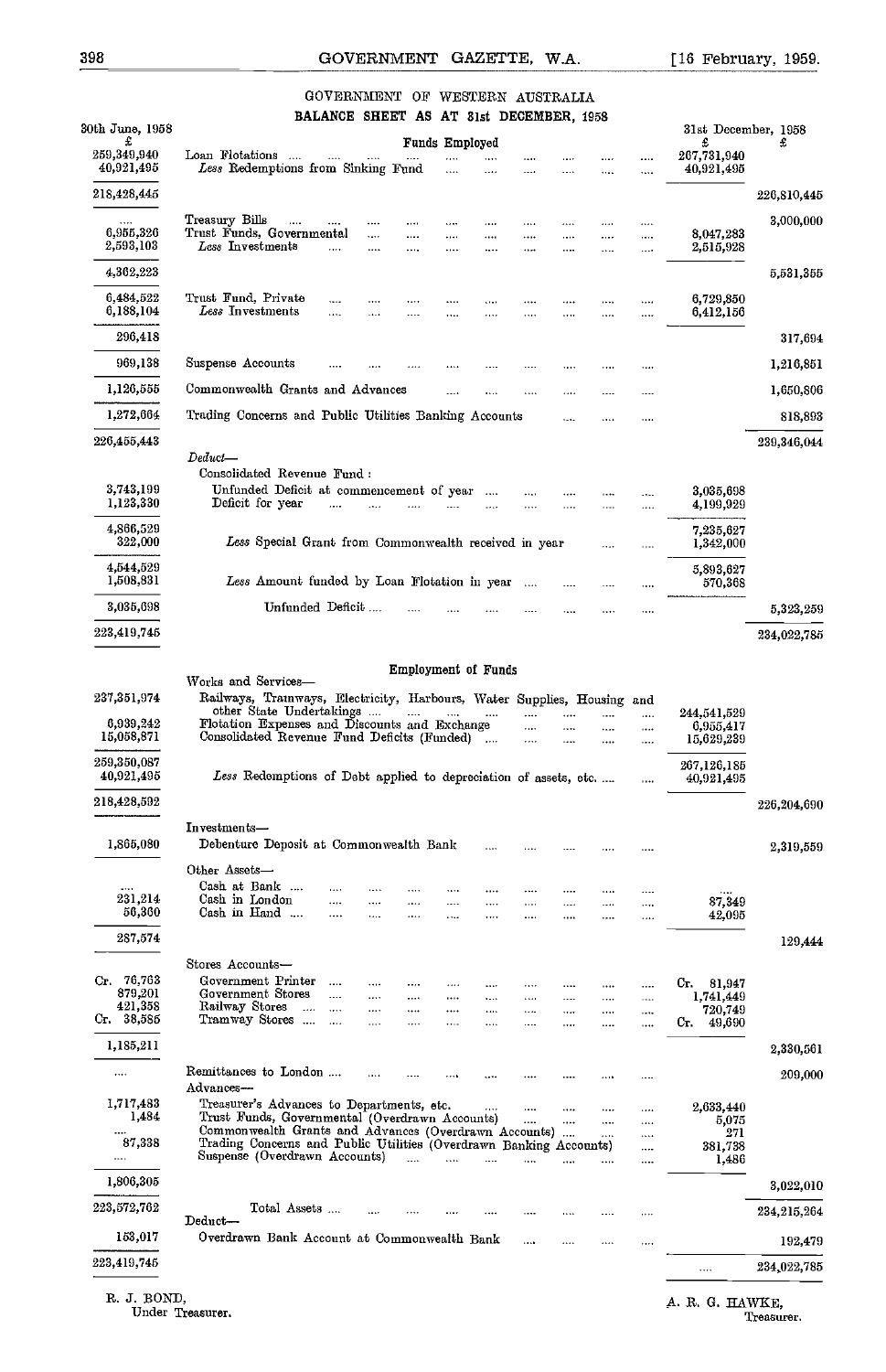#### TOTAL TRANSACTIONS of TREASURY ACCOUNTS from 30th SEPTEMBER, 1958, and BALANCE as at 31st DECEMBER, 1958.

| STATEMENT No. 1.<br>TRUST FUNDS-GOVERNMENTAL. †<br>£<br>s. d.<br>£<br>s. d.<br>£<br>£<br>s. d.<br>s. d.<br>63,711 3<br>- 3<br>60,224<br>-8<br>- 2<br>34,677 13 0<br>38,164 8 1<br>Agriculture Protection Board<br>$\ldots$<br>$\cdots$<br>$\cdots$<br>30,297 19 1<br>3 <sub>3</sub><br>18,783 2 1<br>10,029<br>39,051 17 11<br>Argentine Ant Control Committee<br>$\cdots$<br><br>Assistance to Settlers affected by South-West Bush<br>5,811 13<br>5,811 13 0<br>Fires<br>-0<br>$\sim$<br><b>Contract Contract</b><br>$\ldots$<br>$\cdots$<br>$\cdots$<br>9 6<br>9 12 7<br>$\boldsymbol{2}$<br>Beekeepers' Compensation<br>$\bf{0}$<br>1,011 19<br>1,021<br>- 1<br>$\ldots$<br>$\cdots$<br>556 11 6<br>559 0 6<br>2159<br>4<br>Charles Hadley Travelling Library<br>-9<br>5<br>$\sim 100$<br>$\cdots$<br>249,327 18 10<br>$\mathbf{2}$<br>$17,194$ 4 10<br>12,921<br>-8<br>Crown Law Advance<br>245,055<br>-5<br>- 5<br>المتناول المتنا<br>$\mathbf{r}$<br>$\cdots$<br>2,482 18<br>3<br>9,311<br>54<br>1,837<br>0 <sub>8</sub><br>9,957<br>$\bf{0}$<br>4<br>$\ldots$<br>$\cdots$<br>Dairy Cattle Compensation Investment Reserve<br>$41,000 \quad 0 \quad 0$<br>1,000<br>$0\quad 0$<br>42,000<br>$\mathbf{0}$<br>$\bf{0}$<br>504<br>88<br>Emu Point Reserve Board<br>1,211 14 11<br>1,776<br>110<br>2,483<br>-8<br>1<br>$\sim$ $\sim$<br>$\cdots$<br>278,962<br>011<br>288,598<br>$4 \quad 2$<br>Forests Improvement and Reforestation<br>253,541 14 1<br>263,177 17<br>4<br><br>55,270 13 11<br>607 16 3<br>2<br>Fremantle Harbour Trust Replacement<br>55,878 10<br>$\cdots$<br>3,753<br>83<br>Fruit Fly Eradication<br>5,661 18<br>-7<br>3,431<br>$\overline{5}$<br>5,339 15 4<br>$\mathbf{0}$<br>$\mathbf{r}$ and $\mathbf{r}$ are the set of $\mathbf{r}$<br>$\cdots$<br>$\cdots$<br>16,766<br>7.<br>1,564 11 11<br>$1,632$ 17 2<br>Fruit Growing Industry<br>$\mathbf{1}$<br>16,834 6 10<br>$\ldots$<br><b>Seat College</b><br><br>$\cdots$<br>8<br>-9<br>89<br>Fruit Growing Industry Investment Reserve<br>22,478<br>22,478<br>$\cdots$<br>$14,355$ 0 5<br>84,971<br>$1\quad0$<br>80,831<br>2<br>19<br>Hospital Buildings and Equipment<br>$\overline{4}$<br>10,215<br>$\cdots$<br>$\cdots$<br>1,276,160 16 9<br>Hospital Fund Contributions<br>1,276,160 16<br>9<br>$\ldots$ .<br>$\cdots$<br>$\ddotsc$<br>$\cdots$<br>$\cdots$<br>Housing-<br>61,679 10 10<br>50,386 17 1<br>30,582 7<br>-2<br>Kwinana Housing<br>41,875<br>0 11<br>$\ldots$ .<br>$\cdots$<br>$\cdots$<br><br>12,034<br>14,158 2<br>4,259 15 6<br>McNess Housing<br>$\overline{4}$<br>$\bf{0}$<br>2,136 0 10<br>- 7 -<br>$\ldots$<br>$\ldots$<br>$\cdots$<br>$\cdots$<br>13,629 12 2<br>13.629 12 2<br>McNess Housing Investment Reserve<br><br>1,296,775 16 3<br>State Housing Commission<br>281,345 12 10<br>1,134,060 14 9<br>118,630 11 4<br>$\cdots$<br>5,576 13 1<br>4,651 4 8<br>2,171 12 5<br>State Housing Commission Weekly Tenancy<br>$3,097$ 0 10<br>22,256 11 1<br>Infant Welfare Centres<br>7,210 3 6<br>18,975 14 11<br>3,929 7 4<br>$\cdots$<br><br>Insurance-<br>Government Fire and Marine Insurance<br>163,592 2 10<br>36,833<br>90<br>58,932<br>73<br>185,691 1 1<br>$\cdots$<br>Government Fire and Marine Insuranco In-<br>1000<br>vestment Reserve<br>$189,150 \quad 0 \quad 0$<br>$189,140 \quad 0 \quad 0$<br>$\cdots$<br>$\sim$ $\sim$<br><br>110,856 14 11<br>230,701 10 6<br>Government Workers' Compensation<br>58,037 17 10<br>177,882 13<br>-5<br>$114,548$ 1 5<br>4,644 14 11<br>1,641 17 9<br>111,545 4 3<br>Public Buildings Insurance<br>$\cdots$<br><br>Railway Accident and Fire Insurance<br>157,650 15 8<br>8,467 8 4<br>9,877 19<br>4<br>159,061 6<br>8<br>$\cdots$<br>$10,261$ 3<br>Sheriffs' Assurance<br>-7<br>680<br>9<br>10,329<br>44<br>$\mathbf{r}$<br>$\sim$<br><br><br>152,156 13 4<br>420,645 18 4<br>329,819 16<br>7<br>61,330 11 7<br>State Insurance<br>and the same<br>$\cdots$<br><br>50,000 0<br>State Insurance Deposit<br>0<br>50,000 0<br>-0<br>$\cdots$<br>$\cdots$<br>$\cdots$<br>$\cdots$<br><br>70,000 0<br>$70,000 \quad 0 \quad 0$<br>State Insurance Special Deposit<br>-0<br>$\cdots$<br>$\cdots$<br>State Insurance Investment Reserve<br>-2<br>81,912<br>50,000 0 0<br>1,395,366 18<br>81<br>1,363,454 10 1<br><br>$\overline{2}$<br>Titles Office Assurance<br>62,824 3<br>441 10 5<br>63,265 13 7<br>$\sim$ $\sim$<br>$\cdots$<br>$\cdots$<br>.<br>- 3 - 2<br>2,317<br>6 11<br>4,072 5 11<br>61,266 2 2<br>Tramways Accident and Fire Insurance<br>59,511<br>$\ldots$<br>Junior Farmers Movement<br>670 19 11<br>3,397<br>4,005 19 10<br>99<br>$1,279$ 10 0<br><b>Contract Contract</b><br>$\cdots$<br>$\cdots$<br>Kalgoorlie Metallurgical Laboratory<br>939 6<br>3<br>145100<br>$1.084$ 16 3<br>$\cdots$<br><br><br>Kalgoorlie School of Mines Apparatus<br>6,892 18 0<br>340 2 5<br>6,552 15 7<br>$\cdots$<br>3,990 8<br>27,906 10 8<br>Library Board of W.A.<br>0<br>34,359 18 7<br>10,443 15 11<br>and a state of the state of<br><br>Maintenance Reserve for Foundry Buildings (Cham-<br>36 15 0<br>$36$ 15 0<br>berlains) in Welshpool Industrial Area<br><br>$\cdots$<br><br>3,140<br>Mechanical Appliances<br>$3,140 \quad 6 \quad 4$<br>6<br>4<br>$\mathbf{r}$ and $\mathbf{r}$ are all $\mathbf{r}$<br>$\cdots$<br><br>$\cdots$<br>2,487<br>Metropolitan Markets<br>6,342 18 10<br>43,254 13 8<br>52,084 16 10<br>4<br>4*<br>and the company<br>$\cdots$<br><br>Metropolitan Markets Trust Reserve<br>20,000 0<br>- 0<br>20,000 0 0<br>$\cdots$<br>$\cdots$<br>41,218 19 2<br>62,293 16<br>47,767 15 6<br>26,692 18 0<br>- 8<br>Metropolitan Water Supply Payroll Surcharge<br>$\sim$<br>9,090 1<br>$10,460$ 1 8<br>12,924<br>$4\quad 2$<br>Milk Board<br>11,554 3 10<br>4<br><b>Sales Control</b><br>and the most of<br>$\ldots$ .<br>$\cdots$<br><br>Milk Board Investment Reserve<br>21,626<br>50<br>$1,000 \quad 0$<br>20,626<br>50<br>0<br>$\cdots$<br><br>$0\quad 0$<br>Mothercraft Improvement<br>$400 \t 0 \t 8$<br>$1\,15\,6$<br>218<br>616 5 2<br>$\mathcal{L} = \mathcal{L}$<br>$\cdots$<br><br>17,432 10 9<br>3,318 1 7<br>15,806 14 10<br>4,943 17 6<br>National Parks Board<br>$\sim$ $\sim$ $\sim$<br>$\cdots$<br><br><br>Native Welfare Administration-Consolidated Rev-<br>8,686 9<br>$136,336$ 0 6<br>141,188 17 0<br>13,539<br>61<br>7<br>enue<br>$\cdots$<br>Native Welfare Administration-General Loan<br>542 14 1<br>39 18 3<br>502 15 10<br>208 10 9<br>208 10 9<br>Norseman School of Mines Apparatus Trust Fund<br>$\cdots$ |  | Balance as at<br>30th Sept., 1958 | Debit. | Credit. | Balance as at<br>31st Dec., 1958 |  |  |  |  |  |  |
|-------------------------------------------------------------------------------------------------------------------------------------------------------------------------------------------------------------------------------------------------------------------------------------------------------------------------------------------------------------------------------------------------------------------------------------------------------------------------------------------------------------------------------------------------------------------------------------------------------------------------------------------------------------------------------------------------------------------------------------------------------------------------------------------------------------------------------------------------------------------------------------------------------------------------------------------------------------------------------------------------------------------------------------------------------------------------------------------------------------------------------------------------------------------------------------------------------------------------------------------------------------------------------------------------------------------------------------------------------------------------------------------------------------------------------------------------------------------------------------------------------------------------------------------------------------------------------------------------------------------------------------------------------------------------------------------------------------------------------------------------------------------------------------------------------------------------------------------------------------------------------------------------------------------------------------------------------------------------------------------------------------------------------------------------------------------------------------------------------------------------------------------------------------------------------------------------------------------------------------------------------------------------------------------------------------------------------------------------------------------------------------------------------------------------------------------------------------------------------------------------------------------------------------------------------------------------------------------------------------------------------------------------------------------------------------------------------------------------------------------------------------------------------------------------------------------------------------------------------------------------------------------------------------------------------------------------------------------------------------------------------------------------------------------------------------------------------------------------------------------------------------------------------------------------------------------------------------------------------------------------------------------------------------------------------------------------------------------------------------------------------------------------------------------------------------------------------------------------------------------------------------------------------------------------------------------------------------------------------------------------------------------------------------------------------------------------------------------------------------------------------------------------------------------------------------------------------------------------------------------------------------------------------------------------------------------------------------------------------------------------------------------------------------------------------------------------------------------------------------------------------------------------------------------------------------------------------------------------------------------------------------------------------------------------------------------------------------------------------------------------------------------------------------------------------------------------------------------------------------------------------------------------------------------------------------------------------------------------------------------------------------------------------------------------------------------------------------------------------------------------------------------------------------------------------------------------------------------------------------------------------------------------------------------------------------------------------------------------------------------------------------------------------------------------------------------------------------------------------------------------------------------------------------------------------------------------------------------------------------------------------------------------------------------------------------------------------------------------------------------------------------------------------------------------------------------------------------------------------------------------------------------------------------------------------------------------------------------------------------------------------------------------------------------------------------------------------------------------------------------------------------------------------------------------------------------------------------------------------------------------------------------------------------------------------------------------------------------------------------------------------------------------------------------------------------------------------------------------------------------------------------------------------------------------------------------------------------------------------------------------------------------------------------------------------------------------------------------------------------------------------------------------------------------------------------------------------------------------------------------------------------------|--|-----------------------------------|--------|---------|----------------------------------|--|--|--|--|--|--|
|                                                                                                                                                                                                                                                                                                                                                                                                                                                                                                                                                                                                                                                                                                                                                                                                                                                                                                                                                                                                                                                                                                                                                                                                                                                                                                                                                                                                                                                                                                                                                                                                                                                                                                                                                                                                                                                                                                                                                                                                                                                                                                                                                                                                                                                                                                                                                                                                                                                                                                                                                                                                                                                                                                                                                                                                                                                                                                                                                                                                                                                                                                                                                                                                                                                                                                                                                                                                                                                                                                                                                                                                                                                                                                                                                                                                                                                                                                                                                                                                                                                                                                                                                                                                                                                                                                                                                                                                                                                                                                                                                                                                                                                                                                                                                                                                                                                                                                                                                                                                                                                                                                                                                                                                                                                                                                                                                                                                                                                                                                                                                                                                                                                                                                                                                                                                                                                                                                                                                                                                                                                                                                                                                                                                                                                                                                                                                                                                                                                                                                                   |  |                                   |        |         |                                  |  |  |  |  |  |  |
|                                                                                                                                                                                                                                                                                                                                                                                                                                                                                                                                                                                                                                                                                                                                                                                                                                                                                                                                                                                                                                                                                                                                                                                                                                                                                                                                                                                                                                                                                                                                                                                                                                                                                                                                                                                                                                                                                                                                                                                                                                                                                                                                                                                                                                                                                                                                                                                                                                                                                                                                                                                                                                                                                                                                                                                                                                                                                                                                                                                                                                                                                                                                                                                                                                                                                                                                                                                                                                                                                                                                                                                                                                                                                                                                                                                                                                                                                                                                                                                                                                                                                                                                                                                                                                                                                                                                                                                                                                                                                                                                                                                                                                                                                                                                                                                                                                                                                                                                                                                                                                                                                                                                                                                                                                                                                                                                                                                                                                                                                                                                                                                                                                                                                                                                                                                                                                                                                                                                                                                                                                                                                                                                                                                                                                                                                                                                                                                                                                                                                                                   |  |                                   |        |         |                                  |  |  |  |  |  |  |
|                                                                                                                                                                                                                                                                                                                                                                                                                                                                                                                                                                                                                                                                                                                                                                                                                                                                                                                                                                                                                                                                                                                                                                                                                                                                                                                                                                                                                                                                                                                                                                                                                                                                                                                                                                                                                                                                                                                                                                                                                                                                                                                                                                                                                                                                                                                                                                                                                                                                                                                                                                                                                                                                                                                                                                                                                                                                                                                                                                                                                                                                                                                                                                                                                                                                                                                                                                                                                                                                                                                                                                                                                                                                                                                                                                                                                                                                                                                                                                                                                                                                                                                                                                                                                                                                                                                                                                                                                                                                                                                                                                                                                                                                                                                                                                                                                                                                                                                                                                                                                                                                                                                                                                                                                                                                                                                                                                                                                                                                                                                                                                                                                                                                                                                                                                                                                                                                                                                                                                                                                                                                                                                                                                                                                                                                                                                                                                                                                                                                                                                   |  |                                   |        |         |                                  |  |  |  |  |  |  |
|                                                                                                                                                                                                                                                                                                                                                                                                                                                                                                                                                                                                                                                                                                                                                                                                                                                                                                                                                                                                                                                                                                                                                                                                                                                                                                                                                                                                                                                                                                                                                                                                                                                                                                                                                                                                                                                                                                                                                                                                                                                                                                                                                                                                                                                                                                                                                                                                                                                                                                                                                                                                                                                                                                                                                                                                                                                                                                                                                                                                                                                                                                                                                                                                                                                                                                                                                                                                                                                                                                                                                                                                                                                                                                                                                                                                                                                                                                                                                                                                                                                                                                                                                                                                                                                                                                                                                                                                                                                                                                                                                                                                                                                                                                                                                                                                                                                                                                                                                                                                                                                                                                                                                                                                                                                                                                                                                                                                                                                                                                                                                                                                                                                                                                                                                                                                                                                                                                                                                                                                                                                                                                                                                                                                                                                                                                                                                                                                                                                                                                                   |  |                                   |        |         |                                  |  |  |  |  |  |  |
|                                                                                                                                                                                                                                                                                                                                                                                                                                                                                                                                                                                                                                                                                                                                                                                                                                                                                                                                                                                                                                                                                                                                                                                                                                                                                                                                                                                                                                                                                                                                                                                                                                                                                                                                                                                                                                                                                                                                                                                                                                                                                                                                                                                                                                                                                                                                                                                                                                                                                                                                                                                                                                                                                                                                                                                                                                                                                                                                                                                                                                                                                                                                                                                                                                                                                                                                                                                                                                                                                                                                                                                                                                                                                                                                                                                                                                                                                                                                                                                                                                                                                                                                                                                                                                                                                                                                                                                                                                                                                                                                                                                                                                                                                                                                                                                                                                                                                                                                                                                                                                                                                                                                                                                                                                                                                                                                                                                                                                                                                                                                                                                                                                                                                                                                                                                                                                                                                                                                                                                                                                                                                                                                                                                                                                                                                                                                                                                                                                                                                                                   |  |                                   |        |         |                                  |  |  |  |  |  |  |
|                                                                                                                                                                                                                                                                                                                                                                                                                                                                                                                                                                                                                                                                                                                                                                                                                                                                                                                                                                                                                                                                                                                                                                                                                                                                                                                                                                                                                                                                                                                                                                                                                                                                                                                                                                                                                                                                                                                                                                                                                                                                                                                                                                                                                                                                                                                                                                                                                                                                                                                                                                                                                                                                                                                                                                                                                                                                                                                                                                                                                                                                                                                                                                                                                                                                                                                                                                                                                                                                                                                                                                                                                                                                                                                                                                                                                                                                                                                                                                                                                                                                                                                                                                                                                                                                                                                                                                                                                                                                                                                                                                                                                                                                                                                                                                                                                                                                                                                                                                                                                                                                                                                                                                                                                                                                                                                                                                                                                                                                                                                                                                                                                                                                                                                                                                                                                                                                                                                                                                                                                                                                                                                                                                                                                                                                                                                                                                                                                                                                                                                   |  |                                   |        |         |                                  |  |  |  |  |  |  |
|                                                                                                                                                                                                                                                                                                                                                                                                                                                                                                                                                                                                                                                                                                                                                                                                                                                                                                                                                                                                                                                                                                                                                                                                                                                                                                                                                                                                                                                                                                                                                                                                                                                                                                                                                                                                                                                                                                                                                                                                                                                                                                                                                                                                                                                                                                                                                                                                                                                                                                                                                                                                                                                                                                                                                                                                                                                                                                                                                                                                                                                                                                                                                                                                                                                                                                                                                                                                                                                                                                                                                                                                                                                                                                                                                                                                                                                                                                                                                                                                                                                                                                                                                                                                                                                                                                                                                                                                                                                                                                                                                                                                                                                                                                                                                                                                                                                                                                                                                                                                                                                                                                                                                                                                                                                                                                                                                                                                                                                                                                                                                                                                                                                                                                                                                                                                                                                                                                                                                                                                                                                                                                                                                                                                                                                                                                                                                                                                                                                                                                                   |  |                                   |        |         |                                  |  |  |  |  |  |  |
|                                                                                                                                                                                                                                                                                                                                                                                                                                                                                                                                                                                                                                                                                                                                                                                                                                                                                                                                                                                                                                                                                                                                                                                                                                                                                                                                                                                                                                                                                                                                                                                                                                                                                                                                                                                                                                                                                                                                                                                                                                                                                                                                                                                                                                                                                                                                                                                                                                                                                                                                                                                                                                                                                                                                                                                                                                                                                                                                                                                                                                                                                                                                                                                                                                                                                                                                                                                                                                                                                                                                                                                                                                                                                                                                                                                                                                                                                                                                                                                                                                                                                                                                                                                                                                                                                                                                                                                                                                                                                                                                                                                                                                                                                                                                                                                                                                                                                                                                                                                                                                                                                                                                                                                                                                                                                                                                                                                                                                                                                                                                                                                                                                                                                                                                                                                                                                                                                                                                                                                                                                                                                                                                                                                                                                                                                                                                                                                                                                                                                                                   |  |                                   |        |         |                                  |  |  |  |  |  |  |
|                                                                                                                                                                                                                                                                                                                                                                                                                                                                                                                                                                                                                                                                                                                                                                                                                                                                                                                                                                                                                                                                                                                                                                                                                                                                                                                                                                                                                                                                                                                                                                                                                                                                                                                                                                                                                                                                                                                                                                                                                                                                                                                                                                                                                                                                                                                                                                                                                                                                                                                                                                                                                                                                                                                                                                                                                                                                                                                                                                                                                                                                                                                                                                                                                                                                                                                                                                                                                                                                                                                                                                                                                                                                                                                                                                                                                                                                                                                                                                                                                                                                                                                                                                                                                                                                                                                                                                                                                                                                                                                                                                                                                                                                                                                                                                                                                                                                                                                                                                                                                                                                                                                                                                                                                                                                                                                                                                                                                                                                                                                                                                                                                                                                                                                                                                                                                                                                                                                                                                                                                                                                                                                                                                                                                                                                                                                                                                                                                                                                                                                   |  |                                   |        |         |                                  |  |  |  |  |  |  |
|                                                                                                                                                                                                                                                                                                                                                                                                                                                                                                                                                                                                                                                                                                                                                                                                                                                                                                                                                                                                                                                                                                                                                                                                                                                                                                                                                                                                                                                                                                                                                                                                                                                                                                                                                                                                                                                                                                                                                                                                                                                                                                                                                                                                                                                                                                                                                                                                                                                                                                                                                                                                                                                                                                                                                                                                                                                                                                                                                                                                                                                                                                                                                                                                                                                                                                                                                                                                                                                                                                                                                                                                                                                                                                                                                                                                                                                                                                                                                                                                                                                                                                                                                                                                                                                                                                                                                                                                                                                                                                                                                                                                                                                                                                                                                                                                                                                                                                                                                                                                                                                                                                                                                                                                                                                                                                                                                                                                                                                                                                                                                                                                                                                                                                                                                                                                                                                                                                                                                                                                                                                                                                                                                                                                                                                                                                                                                                                                                                                                                                                   |  |                                   |        |         |                                  |  |  |  |  |  |  |
| 9<br>$1,003$ 8<br>$1,003$ 8 9<br>Other Ores Advances<br>$\sim 100$ and $\sim 100$<br>$\ldots$<br>$\cdots$                                                                                                                                                                                                                                                                                                                                                                                                                                                                                                                                                                                                                                                                                                                                                                                                                                                                                                                                                                                                                                                                                                                                                                                                                                                                                                                                                                                                                                                                                                                                                                                                                                                                                                                                                                                                                                                                                                                                                                                                                                                                                                                                                                                                                                                                                                                                                                                                                                                                                                                                                                                                                                                                                                                                                                                                                                                                                                                                                                                                                                                                                                                                                                                                                                                                                                                                                                                                                                                                                                                                                                                                                                                                                                                                                                                                                                                                                                                                                                                                                                                                                                                                                                                                                                                                                                                                                                                                                                                                                                                                                                                                                                                                                                                                                                                                                                                                                                                                                                                                                                                                                                                                                                                                                                                                                                                                                                                                                                                                                                                                                                                                                                                                                                                                                                                                                                                                                                                                                                                                                                                                                                                                                                                                                                                                                                                                                                                                         |  |                                   |        |         |                                  |  |  |  |  |  |  |
| Perth Technical School Trustees Self Supporting<br>$10,000 \quad 0$<br>237 10 0<br>10,000<br>237 10 0<br>$0\quad 0$<br>Classes<br>0<br>المتعدد المتنا<br>$\cdots$<br>$\cdots$<br>3<br>16,583 9<br>8<br>3,079 15 8<br>18,731<br>0 <sup>3</sup><br>Pig Industry Compensation<br>932<br>$\overline{4}$<br><b>Contractor</b><br>$\ldots$<br>$\cdots$<br>60,000<br>$0\quad 0$<br>$60,000 \quad 0 \quad 0$<br>Pig Industry Compensation Investment Reserve A/c.<br>$\cdots$<br>762,132 14 8<br>792,407 7 11<br>213,011 12<br>182,736 19<br>7<br>Plant Hire<br>$\overline{4}$<br>and the state of the state of<br>$\cdots$<br><br><br>$\overline{\mathbf{3}}$<br>416,442 3<br>Plant Suspense<br>- 3<br>24,981<br>-9<br>40,556 3 l<br>7<br>$400,867$ 4<br>$\sim 10^{10}$ km $^{-1}$<br>and the state<br>$\cdots$<br>$\cdots$<br>8<br>51,472 15<br>9,082<br>3<br>31,393 19<br>8<br>73,784 7 0<br>Plant Suspense Reserve<br>7<br>$\cdots$<br><br>$3,170$ 4 4<br>$1,901$ 5 7<br>2,206 7<br>3,475 6 1<br>Potato Growing Industry<br>4<br>$\sim$ 100 $\sim$ 100 $\sim$<br>$\cdots$<br>$\cdots$<br>Potato Growing Industry Investment Reserve<br>16,316 10 11<br>16,316 10 11<br>$\cdots$<br>$\cdots$<br>13,338 5 4<br>690 10 7<br>Poultry Industry<br>14,028 15 11<br>المتبرات المتناد<br><b>Contractor</b><br>$\ddotsc$<br>$\cdots$<br>$\sim$<br>Public Debt Sinking Fund<br>73,659 1 0<br>73,659 1 0<br>$\sim 100$<br>$\cdots$<br>$\cdots$<br>$\cdots$<br>68<br>238 12 6<br>$255$ 17 $4$<br>Public Education Endowment<br>140 11 6<br>123<br><b>Contract</b><br>$\cdots$<br>$\cdots$<br>177,643 4 3<br>357,570 0 2<br>Public Works Department Payroll Surcharge<br>400,620 11 10<br>220,693 15 11<br>$\cdots$<br>8,320 19 3<br>11,507 14 11<br>6,807 11 6<br>Purchase of Tailings<br>3,620 15 10<br>المتعقب المتعارض<br>$\cdots$<br><br>Railways Expenditure Advance<br>4,579,201<br>184,638 1 11<br>4,722,035 6 10<br>-3<br>4<br>327,472 5 5<br>$\cdots$<br><br>Railways Munitions Annexe Depreciation<br>583 10 3<br>$\mathbf{0}$<br>$\bf{0}$<br>$16,904$ 4 9<br>$15,234$ 15 0<br>2,253                                                                                                                                                                                                                                                                                                                                                                                                                                                                                                                                                                                                                                                                                                                                                                                                                                                                                                                                                                                                                                                                                                                                                                                                                                                                                                                                                                                                                                                                                                                                                                                                                                                                                                                                                                                                                                                                                                                                                                                                                                                                                                                                                                                                                                                                                                                                                                                                                                                                                                                                                                                                                                                                                                                                                                                                                                                                                                                                                                                                                                                                                                                                                                                                                                                                                                                                                                                                                                                                                                                                                                                                                                                                                                                                                                                                                                                                                                                                                                                                                                                                                                                                                                                                                                                                                                                                                                                                                                    |  |                                   |        |         |                                  |  |  |  |  |  |  |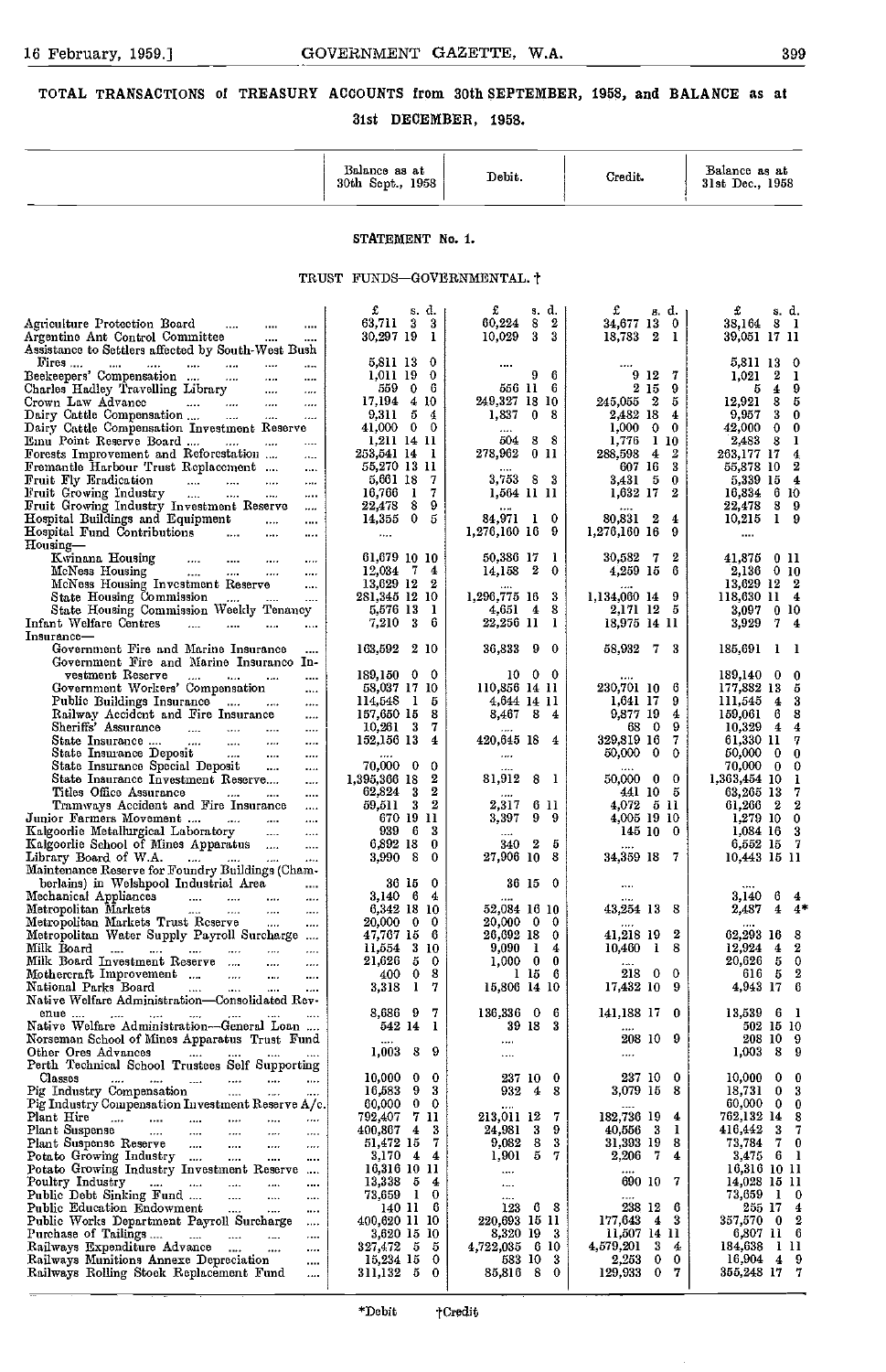#### TOTAL TRANSACTIONS OF TREASURY ACCOUNTS-continued.

|                                                                                                                          | Balance as at<br>30th Sept., 1958 | Debit.                                            | Credit.                      | Balance as at<br>30th Dec., 1958 |
|--------------------------------------------------------------------------------------------------------------------------|-----------------------------------|---------------------------------------------------|------------------------------|----------------------------------|
|                                                                                                                          | STATEMENT No. 1-continued.        |                                                   |                              |                                  |
|                                                                                                                          |                                   | TRUST FUNDS-GOVERNMENTAL <sup>+</sup> -continued. |                              |                                  |
|                                                                                                                          | £<br>s. d.                        | £<br>s. d.                                        | £<br>s. d.                   | £<br>s.d.                        |
| Road Motor Services Overhaul<br>                                                                                         | 18,407<br>6<br>$\overline{4}$     | 3<br>11,298<br>4                                  | $0 \quad 0$<br>9,000         | $3\quad 0$<br>16,109             |
| Roads                                                                                                                    |                                   |                                                   |                              |                                  |
| Main Roads<br>$\cdots$<br><br>$\cdots$<br><br>                                                                           | 348,187 12<br>8                   | 447,953 19<br>1                                   | 539,865 18<br>4              | 440.099 11 11                    |
| Main Roads Contribution<br>$\cdots$<br>$\cdots$<br>$\cdots$                                                              | - 3<br>330,159<br>4               | 343,760<br>$\Omega$<br>$\theta$                   | 91,243 10<br>7               | 77,642 13 11                     |
| Metropolitan Area Railway Crossings<br>$\cdots$                                                                          | 26,225 17<br>6                    | $\cdots$                                          | 6.3550<br>0                  | 32,580 17<br>-6                  |
| Metropolitan Traffic<br>$\sim$<br>$\cdots$<br>$\cdots$<br>$\cdots$                                                       | 88,512 16<br>4                    | 92,808 19<br>6                                    | 279,608 10<br>6              | 275,312 7<br>4                   |
| Narrows Bridge Construction<br><br>$\cdots$                                                                              | 2<br>$0*$<br>9.093                | 238,474 10                                        | 5<br>347.674 13              | 100,107 1<br>3                   |
| Rural and Industries Bank<br>$\ddotsc$<br>$\cdots$<br>$\cdots$                                                           | 7<br>507<br>4                     | -8<br>185,452<br>0                                | 8<br>205,590 16              | 20,645 16<br>0                   |
| Rural and Industries Bank Investment Reserve                                                                             | $\cdots$                          | $\mathbf{0}$<br>$\theta$<br>550,000               | 850,000<br>0<br>0            | $300,000 \quad 0$<br>-0          |
| State Electricity Commission Deposit<br>                                                                                 | $\cdots$                          | $\cdots$                                          | 700,000<br>$\bf{0}$<br>0     | 700,000 0 0                      |
| State Electricity Commission Private Loans Sinking                                                                       |                                   |                                                   |                              |                                  |
| $\mathbf{Fund}$<br>المقدار الممتاز المقدارات<br>$\mathbf{r}$                                                             | 187<br>4 11                       |                                                   | 242 12 6                     | 429 17 5                         |
| State Electricity Commission Public Loans Sinking                                                                        |                                   |                                                   |                              |                                  |
| Fund<br>$\ddotsc$<br>$\cdots$<br>$\cdots$<br>$\cdots$<br>$\cdots$<br>$\cdots$                                            | 146,684<br>7<br>- 6               | 28,128 12<br>0                                    | 1,575<br>$\bf{0}$<br>0       | 120,130 14<br>7                  |
| State National Fitness Council<br>$\cdots$<br><br>$\cdots$                                                               | 8,233 14<br>9                     | -8<br>4,271<br>6                                  | 3,805<br>$\overline{4}$<br>4 | 7,767 10<br>7                    |
| State Shipping Service Depreciation<br>$\cdots$                                                                          | $\cdots$                          | $\cdots$                                          | 134,296<br>5<br>$\Omega$     | 134,296<br>5<br>0                |
| Stud Stock<br>$\cdots$<br>$\cdots$ $\cdots$<br><br>$\cdots$<br>                                                          | 1,007<br>7<br>5                   |                                                   | $\cdots$                     | 7.<br>1,007<br>5                 |
| Timber Royalty from Mining Leases<br>$\cdots$<br>$\cdots$                                                                | 7<br>1,480<br>9                   | $\cdots$                                          | $\cdots$                     | 1,480<br>9<br>7                  |
| Tobacco Industry<br>$\sim$ $\sim$ $\sim$<br>$\cdots$<br>$\cdots$<br>$\cdots$<br>                                         | 3<br>0<br>7,781                   | 3,240<br>8<br>2                                   | 7.500<br>$0 -$<br>0          | 12,040 14 10                     |
| Transport Co-ordination<br>$\ddotsc$<br>$\cdots$<br>$\cdots$                                                             | 9<br>9.<br>20.966                 | 4<br>59,441<br>4                                  | 68,642<br>15<br>6            | 30,168<br>0 11                   |
| Typewriters for Schools<br><b>Sales</b> College<br>$\cdots$<br>$\cdots$<br>$\cdots$                                      | 8<br>2,968<br>$0*$                | $\cdots$                                          | 5<br>380<br>0                | 3<br>2,588<br>-0*                |
| Typewriters for Technical Colleges<br>saka.<br>$\cdots$                                                                  | 1,809<br>7 11                     | 1,116<br>1<br>0                                   | $\cdots$                     | 6 11<br>693                      |
| V. Houston-Ex-gratia Payment<br>$\cdots$<br>$\cdots$                                                                     | 240<br>0<br>0                     |                                                   |                              | $\bf{0}$<br>240<br>0             |
| Vermin Act<br>$\ddot{\phantom{a}}$<br>$\sim$<br>$\cdots$<br>and the company of the state of the state of the<br>$\cdots$ | 8<br>75.514 10                    | 67,233<br>-6<br>-10                               | 17,061 16<br>5               | 0<br>3<br>25,343                 |
| Workers' Compensation Board<br>$\cdots$<br>$\ddotsc$<br>$\cdots$                                                         | 13,129<br>2<br>8                  | 5,188 10<br>9                                     | 2.097 11<br>5                | 3<br>10.038<br>4                 |
| Workers' Compensation Board Investment Reserve                                                                           | 4,954 16 10                       |                                                   | 1.307<br>0<br>0              | 6,261 16 10                      |
| Wyndham Meatworks Superannuation Reserve                                                                                 | - 6<br>10.561<br>4                | 2,485 11<br>2                                     | 3,767<br>6<br>0              | 11,842 19<br>$\overline{4}$      |
| Zoological Gardens Board<br>$\cdots$<br>$\cdots$<br>$\cdots$                                                             | 4<br>3.079<br>9                   | 10,891 3<br>6                                     | 10,098<br>3 10               | 2,286<br>- 5<br>$\mathbf{I}$     |
| Total, Trust Funds-Governmental                                                                                          | 7,081,274<br>- 6<br>7.            | 11,654,005 12<br>2                                | 12,614,938 13 1              | -8<br>8,042,207<br>-5            |

#### STATEMENT No. 2.

| TRUST FUNDS-PRIVATE.+ |
|-----------------------|
|                       |

|                                                                                                     | £<br>s.d.                                          | £<br>s. d.                    | £<br>s. d.                                 | £<br>s d.                                        |
|-----------------------------------------------------------------------------------------------------|----------------------------------------------------|-------------------------------|--------------------------------------------|--------------------------------------------------|
| Bayswater Parents and Citizens' Association                                                         | 1,094 19 11                                        | 12<br>69.<br>-6               | $\cdots$                                   | 1,025<br>7<br>-5                                 |
| Benefit and Provident Funds-                                                                        |                                                    |                               |                                            |                                                  |
| Public Service Provident Fund<br>$\cdots$<br>$\cdots$                                               | 5,066<br>64                                        | 449<br>7 <sup>1</sup><br>-8   | 3 11<br>444                                | 5,061<br>2<br>- 7                                |
| Railways Servants' Benefit Fund<br><br>$\cdots$                                                     | 5,872 11 10                                        | $\cdots$                      | 8 10<br>169                                | $\bf{0}$<br>6,042<br>8                           |
| W.A. Government Tramways and Ferries'                                                               |                                                    |                               |                                            |                                                  |
| Provident Fund<br>$\cdots$ $\cdots$<br>$\cdots$<br>                                                 | 1,743 13<br>-9                                     | 443<br>8<br>6                 | 6<br>-8<br>152                             | 1,452 II 11                                      |
| Water Supply Provident Fund<br>$\cdots$<br>                                                         | 437<br>9<br>9                                      | 108 10<br>-0                  | 9<br>90<br>9                               | 419<br>9<br>- 6                                  |
| Water Supply Provident Fund Investment                                                              |                                                    |                               |                                            |                                                  |
| Reserve<br>$\sim$<br>$\ldots$ .<br><br>$\cdots$<br>                                                 | 1,356<br>$\Omega$<br>0                             |                               | $\cdots$                                   | 1,356<br>$0\quad 0$                              |
| Bequests and Donations-                                                                             |                                                    |                               |                                            |                                                  |
| Bussell<br>$\cdots$<br>$\cdots$<br>$\sim$<br>$\cdots$<br>$\cdots$<br>$\cdots$                       | 8<br>188<br>4                                      | $\cdots$                      |                                            | 188<br>48                                        |
| Charitable Institutions<br>$\mathbf{1}$<br><br>$\cdots$                                             | 7<br>1<br>56,624                                   | 15,808<br>9<br>4              | 15,281 10<br>$\overline{2}$                | 7 11<br>56,097                                   |
| Child Welfare Benevolent Fund<br><br>                                                               | $9 -$<br>590<br>$\theta$                           | $\bf{0}$<br>15<br>0           | $\cdots$                                   | 9<br>- 0<br>575                                  |
| E. Y. Taylor (Yandanooka and Mingenew                                                               |                                                    |                               |                                            |                                                  |
| Schools)<br>$\cdots$<br>$\cdots$<br>$\cdots$                                                        | 6<br>-6<br>5                                       |                               | .                                          | 5<br>6<br>- 6                                    |
| G. C. W. Robinson (Kalgoorlie Hospital)<br>$\cdots$                                                 | 11,906 13 11                                       | $\cdots$                      | 300<br>$\mathbf{0}$<br>- 0                 | 12,206 13 11                                     |
| Gooch (Wooroloo Sanatorium)<br>$\cdots$                                                             | 4 11 10                                            | 4 11 10                       |                                            |                                                  |
| McKellar Estate (Geraldton Hospital)<br>$\ddotsc$                                                   | 1,030<br>3<br>- 6                                  |                               | $\cdots$                                   | 1.030<br>3<br>-6                                 |
| McNess (Wooroloo Sanatorium)<br>$\mathbf{r}$<br>$\cdots$                                            | 2 11<br>1                                          | 211<br>1                      | .                                          | 1.011                                            |
| P. C. Connolly Hospitals<br><b>Contractor</b><br>1.11<br>$\cdots$                                   | $\bf{0}$<br>3,000<br>$\Omega$                      | 1.114                         | $\cdots$                                   | 3,000<br>$\mathbf{0}$<br>- 0                     |
| Rush (Geraldton Hospital)<br>$\sim 100$<br>$\cdots$                                                 | 7<br>2<br>3,934                                    | 7<br>- 6<br>$\overline{4}$    | 5<br>0<br>$^{\circ}$                       | 3,932<br>$\overline{2}$<br>8                     |
| Sargent (Three Springs Hospital)<br>$\cdots$<br>$\cdots$                                            | $\overline{2}$<br>67 11                            | $\cdots$                      | $\cdots$                                   | 67 11                                            |
| School Books for Children of Indigent Parents                                                       | 17 19<br>$\overline{\mathbf{4}}$                   |                               | $\cdots$                                   | 17 19<br>$\overline{4}$                          |
| William Samuel (White Gum Valley School)                                                            | 210<br>457                                         | $\mathbf 0$<br>10<br>$\theta$ | $\cdots$                                   | 210<br>447                                       |
| Cadetship Bonds<br><br>$\cdots$<br>$\cdots$<br>$\cdots$<br>$\cdots$                                 | .                                                  |                               | 0<br>500<br>0                              | 500<br>$\bf{0}$<br>- 0                           |
| Charitable Collections Act<br>$\cdots$<br>$\cdots$<br>$\cdots$                                      | 3<br>3<br>952                                      | $\theta$<br>0<br>4            | 0<br>$\bf{0}$<br>24                        | 3<br>972                                         |
| Clerk of Courts<br>$\cdots$<br>$\cdots$<br>$\cdots$<br>$\cdots$<br>$\cdots$<br>Coal Miners' Welfare | 8 11<br>47,599                                     | 274,771<br>7<br>2             | $\overline{2}$<br>271,282<br>8             | $\overline{4}$<br>44,110<br>- 5                  |
| $\cdots$<br><b>SALE</b><br>$\cdots$<br>$\cdots$                                                     | 111<br>385                                         | 1,375<br>$\bf{0}$<br>0        | 8<br>1,046<br>9                            | 56 10 8                                          |
| Coal Mine Workers' Investment Reserve<br>$\cdots$                                                   | 656,842<br>46                                      | $\cdots$                      | 23,401 14<br>-5                            | 680,243 18 11                                    |
| Coal Mine Workers' Pensions<br>$\mathbf{r}$<br>$\cdots$<br>$\cdots$                                 | 13,802<br>011                                      | 57,851 10                     | 7<br>57,693<br>7                           | 5<br>13,643 18                                   |
| Commissioner of Native Welfare<br>$\mathbf{r}$<br>$\cdots$<br>$\cdots$                              | $5\quad 7$<br>2,347                                | 1,972 11<br>- 1               | 3<br>2,814<br>1                            | 3,688 17<br>7                                    |
| Companies Act Stockbrokers' Bonds<br>$\ddotsc$<br>$\cdots$                                          | $\mathbf{0}$<br>$\bf{0}$<br>500<br>7,536 11<br>- 8 | <br>13                        |                                            | - 0<br>500 0                                     |
| Companies Liquidation Account<br>$\cdots$<br>$\cdots$<br>Deposits-                                  |                                                    | $7 -$<br>-6                   | 73<br>6 II                                 | 7,596 11<br>ा                                    |
| Betting Board                                                                                       | 3,151 17 11                                        | 1.045<br>9<br>1               |                                            |                                                  |
| $\cdots$<br><br>$\cdots$<br><br>$\cdots$<br>Contractors                                             | 139,065 12<br>8                                    | 3                             | 7<br>9 <sub>11</sub><br>-9                 | 2,113 18<br>- 9                                  |
| $\cdots$<br><br>$\cdots$<br>$\cdots$<br>$\cdots$<br>Electoral Act                                   | 0<br>0<br>100.                                     | 32,979<br>4                   | 34,632<br>5                                | 140,718 14                                       |
| 1.114<br>$\cdots$<br>$\cdots$<br>$\cdots$<br>$\cdots$<br>Entertainments Tax                         | $0 \quad 0$<br>603                                 | 99 19<br>4                    | 0<br>$\bf{0}$<br>25<br>0<br>58<br>$\bf{0}$ | 25<br>0<br>-8<br>$\mathbf{0}$<br>661<br>$\theta$ |
| $\cdots$<br>$\cdots$<br>$\cdots$<br>$\cdots$<br>Land Application                                    | 8<br>30,956<br>$\Omega$                            | <br>11,476 11<br>9            | 3<br>8,129<br>5                            | $\bf{0}$<br>5<br>27,609                          |
| $\cdots$<br><b>SALA</b><br>$\cdots$<br><br>Mines Department                                         | $\bf{0}$<br>$\mathbf{0}$<br>785                    | 30<br>$\mathbf{0}$<br>0       | 120<br>0<br>0                              | $\mathbf{0}$<br>875<br>0                         |
| $\cdots$<br>$\cdots$<br>$\cdots$<br>$\cdots$<br>Railway Traffic<br>$\overline{1}$                   | 8 11<br>108,713                                    | 4,288 13<br>9                 | 3<br>1<br>1.757                            | 106,181 16<br>- 5                                |
| $\cdots$<br>$\cdots$<br>$\cdots$                                                                    |                                                    |                               |                                            |                                                  |
|                                                                                                     |                                                    |                               |                                            |                                                  |

 $\hat{\mathcal{L}}$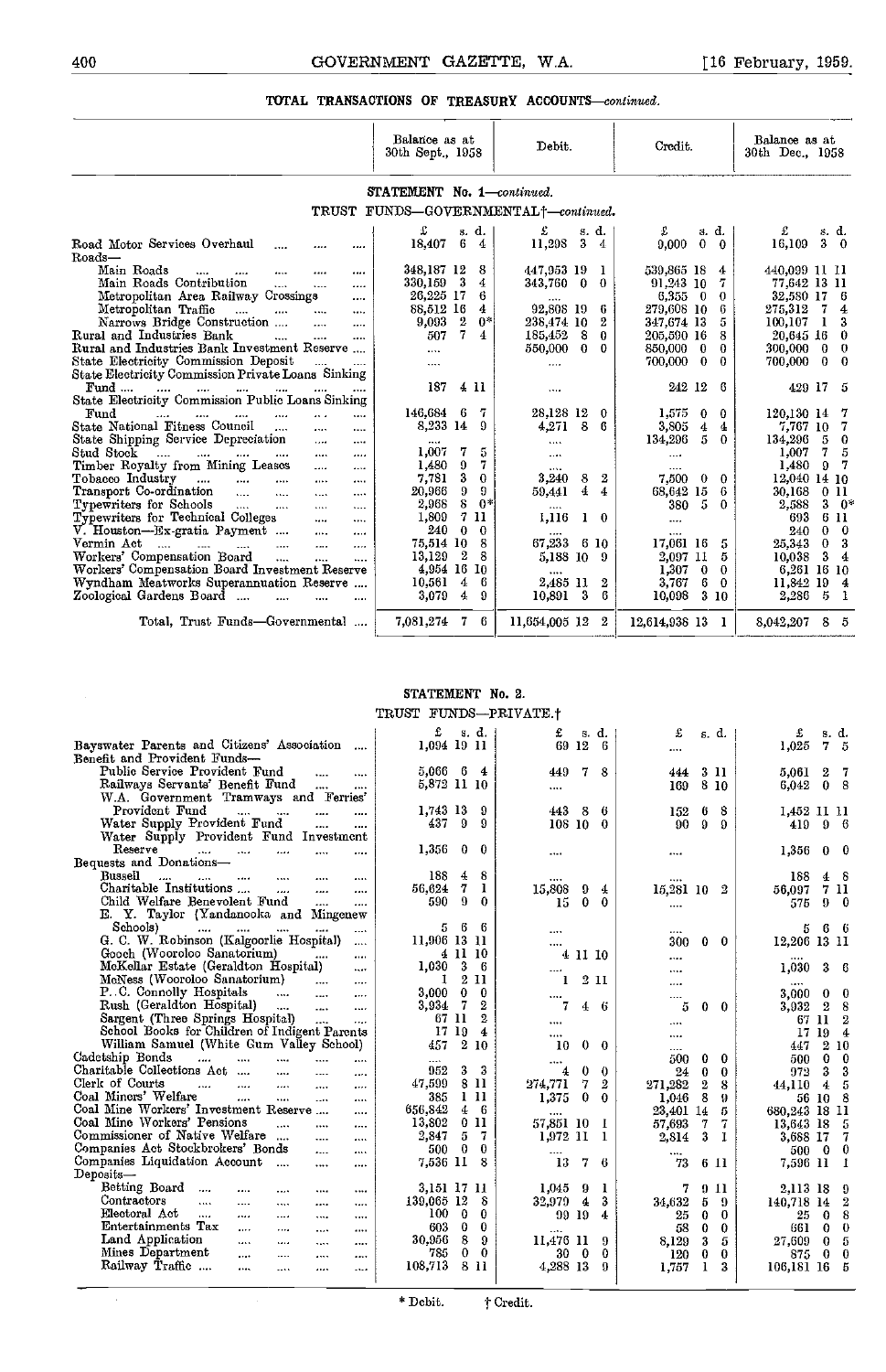#### TOTAL TRANSACTIONS OF TREASURY ACCOUNTS-continued.

|                                                                                                                                                                                                                                                                                                                                                                                                                                                                                                                                                                                                                                                                                                                                                                                                                                                                                                                                                                                                                                                                                                                                                                 | Balance as at<br>30th Sept, 1958                                                                                                                                                                                                                                                                                                                                                                                                | Debit.                                                                                                                                                                                                                                                                              | Credit.                                                                                                                                                                                  | Balance as at<br>30th Dec., 1958                                                                                                                                                                                                                                                                                                                                  |  |  |  |  |  |  |  |
|-----------------------------------------------------------------------------------------------------------------------------------------------------------------------------------------------------------------------------------------------------------------------------------------------------------------------------------------------------------------------------------------------------------------------------------------------------------------------------------------------------------------------------------------------------------------------------------------------------------------------------------------------------------------------------------------------------------------------------------------------------------------------------------------------------------------------------------------------------------------------------------------------------------------------------------------------------------------------------------------------------------------------------------------------------------------------------------------------------------------------------------------------------------------|---------------------------------------------------------------------------------------------------------------------------------------------------------------------------------------------------------------------------------------------------------------------------------------------------------------------------------------------------------------------------------------------------------------------------------|-------------------------------------------------------------------------------------------------------------------------------------------------------------------------------------------------------------------------------------------------------------------------------------|------------------------------------------------------------------------------------------------------------------------------------------------------------------------------------------|-------------------------------------------------------------------------------------------------------------------------------------------------------------------------------------------------------------------------------------------------------------------------------------------------------------------------------------------------------------------|--|--|--|--|--|--|--|
| STATEMENT No. 2-continued.<br>TRUST FUNDS-PRIVATE <sup>+</sup> -continued.                                                                                                                                                                                                                                                                                                                                                                                                                                                                                                                                                                                                                                                                                                                                                                                                                                                                                                                                                                                                                                                                                      |                                                                                                                                                                                                                                                                                                                                                                                                                                 |                                                                                                                                                                                                                                                                                     |                                                                                                                                                                                          |                                                                                                                                                                                                                                                                                                                                                                   |  |  |  |  |  |  |  |
| Deposits-continued.                                                                                                                                                                                                                                                                                                                                                                                                                                                                                                                                                                                                                                                                                                                                                                                                                                                                                                                                                                                                                                                                                                                                             | £<br>s. d.                                                                                                                                                                                                                                                                                                                                                                                                                      | £<br>s. d.                                                                                                                                                                                                                                                                          | s. d.<br>£                                                                                                                                                                               | £<br>s.d.                                                                                                                                                                                                                                                                                                                                                         |  |  |  |  |  |  |  |
| Students-                                                                                                                                                                                                                                                                                                                                                                                                                                                                                                                                                                                                                                                                                                                                                                                                                                                                                                                                                                                                                                                                                                                                                       |                                                                                                                                                                                                                                                                                                                                                                                                                                 |                                                                                                                                                                                                                                                                                     |                                                                                                                                                                                          |                                                                                                                                                                                                                                                                                                                                                                   |  |  |  |  |  |  |  |
| Cunderdin School of Agriculture<br><br>Denmark School of Agriculture<br><br>Harvey School of Agriculture<br><br>Muresk College<br>$\cdots$<br>and the state of the state of<br><br>Narrogin School of Agriculture<br>$\ddotsc$<br>School of Mines, Kalgoorlie<br>$\sim$<br>Workers' Compensation Act, 1924 (Employers'                                                                                                                                                                                                                                                                                                                                                                                                                                                                                                                                                                                                                                                                                                                                                                                                                                          | $\boldsymbol{2}$<br>6<br>135<br>$\mathbf{0}$<br>174<br>$\bf{0}$<br>$\cdot$ 0<br>$\bf{0}$<br>168.<br>$\mathbf{0}$<br>0<br>180<br>$\mathbf{0}$<br>33<br>0                                                                                                                                                                                                                                                                         | 3<br>0<br>$\bf{0}$<br><br><br>.                                                                                                                                                                                                                                                     | $\theta$<br>0<br>54<br>0<br>$\bf{0}$<br>54<br>$\mathbf{0}$<br>$\bf{0}$<br>63<br>$\mathbf 0$<br>$\theta$<br>10<br>0<br>0<br>99<br>1<br>0<br>$\Omega$                                      | 0<br>$\bf{0}$<br>54<br>$\boldsymbol{2}$<br>6<br>186<br>237<br>$\bf{0}$<br>0<br>0<br>178<br>0<br>270<br>0<br>$\bf{0}$<br>$\bf{0}$<br>34<br>0                                                                                                                                                                                                                       |  |  |  |  |  |  |  |
| Deposits)<br>$\cdots$<br>Derby Leprosarium Child Endowment<br><br>Junior Farmers' Memorial Building Fund<br>$\cdots$<br>Local Authorities-                                                                                                                                                                                                                                                                                                                                                                                                                                                                                                                                                                                                                                                                                                                                                                                                                                                                                                                                                                                                                      | $105,000 \quad 0$<br>0<br>-7<br>141 14<br>203 19 10                                                                                                                                                                                                                                                                                                                                                                             | <br>                                                                                                                                                                                                                                                                                | 25 15 8<br>                                                                                                                                                                              | 105,000<br>$\Omega$<br>$\mathbf{0}$<br>167 10<br>3<br>203 19 10                                                                                                                                                                                                                                                                                                   |  |  |  |  |  |  |  |
| Road Board Sinking Fund<br>$\cdots$<br>$\cdots$<br>$\cdots$<br>Water Board Sinking Fund<br>$\cdots$<br>$\cdots$<br>Lotteries Commission Grants to Institutions<br><br>Mental Hospital Patients' Comforts and Private Cash<br>Mortgage Moneys under Transfer of Land Act<br>Official Receiver in Bankruptcy<br>$\sim 1000$<br>$\cdots$<br>$\cdots$<br>Old Men's Home Entertainment Fund<br>$\cdots$<br>Parliamentary Superannuation Fund<br>$\sim 100$ km s $^{-1}$<br>$\cdots$                                                                                                                                                                                                                                                                                                                                                                                                                                                                                                                                                                                                                                                                                  | 58,913 19<br>ö<br>8<br>1,375 19<br>9<br>264.500 3<br>6.853 19<br>4<br>3,504 2 11<br>1,351 11<br>7<br>1<br>- 5<br>98<br>707 13<br>4                                                                                                                                                                                                                                                                                              | 9,172<br>7<br>4<br>7<br>6<br>36,484<br>5,462 16<br>3<br>740 18<br>$\mathbf 0$<br>2,408 10 0                                                                                                                                                                                         | 9<br>4.22<br>7<br>$\mathbf{0}$<br>9<br>15<br>7.<br>6<br>1.434<br>7<br>5,630<br>9.<br>3,167<br>6 11<br>7 10<br>949<br>19<br>6<br>2,120 18<br>9                                            | $\boldsymbol{2}$<br>7<br>50.164<br>$\bf{0}$<br>1,391<br>5<br>3<br>9<br>229,500<br>7,021 12<br>8<br>-9-10<br>6.671<br>$\mathbf{1}$<br>1,560<br>-5<br>99<br>$\overline{4}$<br>7<br>$\overline{2}$<br>420<br>1                                                                                                                                                       |  |  |  |  |  |  |  |
| Parliamentary Superanniation Fund Investment<br>Reserve<br>$\cdots$<br>$\ldots$<br>$\cdots$<br>$\ldots$<br>$\cdots$<br>Prisoners' Private Cash<br>$\cdots$<br>$\mathbf{1}$<br>$\cdots$<br>$\cdots$<br>Public Trustee Common Fund<br>$\cdots$<br>$\cdots$<br>$\cdots$<br>Public Trustee Investment Reserve<br>$\cdots$<br>                                                                                                                                                                                                                                                                                                                                                                                                                                                                                                                                                                                                                                                                                                                                                                                                                                       | 50,410 14<br>5<br>1,068 17<br>8<br>16,557 11<br>5<br>$\bf{0}$<br>$20,000 \quad 0$                                                                                                                                                                                                                                                                                                                                               | $1\quad 6$<br>1,820<br>308,802<br>4 11<br>$\ldots$                                                                                                                                                                                                                                  | 1,791 12<br>4<br>328,394 17<br>0<br>$\cdots$                                                                                                                                             | 50,410 14<br>5<br>$1,040$ 8<br>6<br>3<br>36.150<br>6<br>20,000 0<br>0                                                                                                                                                                                                                                                                                             |  |  |  |  |  |  |  |
| Scholarships-<br>A. L. Loton<br>$\cdots$<br>$\cdots$<br>$\cdots$<br>$\cdots$<br>$\cdots$<br>A. R. Jones<br>$\cdots$<br>$\cdots$<br>$\cdots$<br>$\sim$<br>Carnarvon Gascoyne Memorial Fund<br><br>Dowson (School of Mines, Kalgoorlie)<br>Falconer Rescarch (School of Mines, Kalgoorlie)<br>James A. Heron Memorial<br>$\ddotsc$<br>$\cdots$<br>$\cdots$<br>James and Rose Coombs<br>$\cdots$<br>$\cdots$<br>$\cdots$<br>J. A. Wood<br>$\cdots$<br>$\cdots$<br>Meat Industry Apprenticeships<br>$\cdots$<br><br>N. F. Poynton (Muresk College)<br><br>$\ldots$<br>R. S. Sampson<br>$\ldots$ .<br>$\cdots$<br>$\cdots$<br>$\cdots$<br>Shell<br>$\cdots$<br>$\overline{a}$<br>$\overline{a}$<br>$\cdots$<br>$\cdots$<br>$\cdots$<br>Thomas Coombe<br>$\ldots$<br>$\cdots$<br>$\ldots$<br>$\ldots$<br>Sheriffs' Collections<br>$\cdots$<br>$\cdots$<br>$\cdots$<br><br>Shipping Master-Deceased Estates<br>$\cdots$<br>$\cdots$<br>Superannuation Fund<br><b><i>Committee</i></b><br>$\cdots$<br><br>$\cdots$<br>Superannuation Investment Reserve<br>$\cdots$<br><br>Trustecs—<br>Perpetual Trustees, Executors and Agency Co.<br>Testamentary and Trust Deposits | $\mathbf{0}$<br>80<br>$\Omega$<br>$\bf{0}$<br>$\bf{0}$<br>160.<br>7<br>879 15<br>243 18<br>5<br>$\mathbf{0}$<br>$\Omega$<br>700-<br>-3<br>651<br>4<br>39<br>$\mathbf{0}$<br>0<br>7<br>16 14<br>$\bf{0}$<br>1.108<br>$\overline{4}$<br>52 10<br>$\Omega$<br>176 18<br>6<br>240<br>8<br>$\Omega$<br>7<br>$\boldsymbol{2}$<br>2,227<br>3<br>7<br>52<br>7<br>91,301 14<br>5<br>6<br>4,819,659<br>5,000<br>0<br>0<br>8<br>5<br>3,825 | $\cdots$<br>26 13 4<br>$\cdots$<br><br>$\cdots$<br>6<br>123<br>8<br>$\mathbf{0}$<br>22<br>0<br>$\cdots$<br><br>10 <sub>0</sub><br>7<br>0<br>0<br>50.<br>$\mathbf{0}$<br>$\mathbf 0$<br>100<br>4,768 12<br>- 7<br>470,024<br>$\boldsymbol{2}$<br>$\overline{4}$<br><br>3<br>8.<br>-0 | 8<br>53<br>6.<br><br>$\cdots$<br>$\cdots$<br>19 16 11<br>$\cdots$<br><br><br>$\cdots$<br>$\cdots$<br>$\cdots$<br>3<br>0<br>3,143<br>9<br>3<br>449,794<br>4<br>165,965<br>4<br>31 12<br>9 | 80 0<br>$^{\rm o}$<br>26 13<br>4<br>160 0<br>0<br>879 15<br>7<br>243 18<br>-5<br>719 16 11<br>527 16<br>8<br>170<br>0<br>16 14<br>7<br>1,103<br>$\overline{4}$<br>0<br>$\bf{0}$<br>0<br>45<br>126 18<br>6<br>0<br>140 8<br>601 17<br>7<br>3<br>52<br>- 7<br>$\overline{2}$<br>71,071 14<br>4,985,624 9 10<br>$\boldsymbol{0}$<br>$5,000 \quad 0$<br>2<br>8,853 13 |  |  |  |  |  |  |  |
| W.A. Trustee, Executor and Agency Co., Ltd.<br>Unclaimed Moneys<br><br>$\cdots$<br>$\cdots$<br>W.A. Government Tramways Welfare Fund<br>$\cdots$<br>Wheat Research—State<br><b>Contract Contract</b><br>$\cdots$<br><br>Workers' Compensation in Suspense<br>$\cdots$<br>$\ldots$                                                                                                                                                                                                                                                                                                                                                                                                                                                                                                                                                                                                                                                                                                                                                                                                                                                                               | 0<br>$\Omega$<br>5,000<br>2 11<br>4,408<br>1,069 10<br>1<br>- 7<br>1<br>2,697<br>15,700 18<br>9                                                                                                                                                                                                                                                                                                                                 | <br>5 <sub>16</sub><br>8<br>50<br>$\bf{0}$<br>$\Omega$<br>3<br>363<br>9<br>55,453<br><sup>0</sup><br>4                                                                                                                                                                              | <br>3<br>5<br>66<br>48,293 14 5                                                                                                                                                          | $5,000 \quad 0$<br>$\Omega$<br>3<br>4.402 6<br>1,085 13<br>6<br>3<br>4<br>2.334<br>8<br>5<br>8,541                                                                                                                                                                                                                                                                |  |  |  |  |  |  |  |
| Total, Trust Funds-Private<br>$\cdots$                                                                                                                                                                                                                                                                                                                                                                                                                                                                                                                                                                                                                                                                                                                                                                                                                                                                                                                                                                                                                                                                                                                          | 6,598,908 16<br>$\overline{2}$                                                                                                                                                                                                                                                                                                                                                                                                  | 1,298,717<br>311                                                                                                                                                                                                                                                                    | 1,429,658 11 11                                                                                                                                                                          | 6,729,850<br>4<br>$\boldsymbol{2}$                                                                                                                                                                                                                                                                                                                                |  |  |  |  |  |  |  |

#### STATEMENT No. 3. TREASURER'S ADVANCES.\*

| Advertising Trading Concerns and Semi-Govern-                           |                                   |                                |                            |                          |
|-------------------------------------------------------------------------|-----------------------------------|--------------------------------|----------------------------|--------------------------|
| mental Authorities<br>$\sim$ $\sim$ $\sim$<br>$\cdots$<br><br>$\cdots$  | 415 13 7                          | 3,003 18 1                     | 1.984 8                    | $1,435$ 3 4              |
| Agriculture Department Petrol Bowser<br>$\cdots$                        | 390 13<br>-911                    | 1,480<br>7 10                  | 1,314<br>6                 | 224 12<br>በተ             |
| Alexandra Home-Erection of Buildings<br>$\cdots$                        |                                   | 12,364<br>$\Omega$<br>$\Omega$ | 6,632 15<br>ō.             | 5,731<br>4               |
| Allendale Memorial Boys' Home<br>$\cdots$<br>                           | 483<br>6<br>8                     |                                | 25<br>$\Omega$<br>$\Omega$ | 458<br>6                 |
| Aluminium Therapy<br>$\cdots$<br>$\cdots$<br>                           | 1,165<br>9                        |                                | 368 16<br>$\Omega$         | 796<br>5.                |
| Arcus Metal Products Ltd<br>$\cdots$<br>$\cdots$<br>                    | 3<br>2,646<br>2                   | 0<br>6                         | 2,112<br>3                 | 535<br>$\Omega$          |
| Argentine Ant Control<br>$\cdots$<br>$\cdots$<br>                       | 22.815<br>6 10                    |                                | $\cdots$                   | 22,815<br>6 10           |
| Australian Red Cross Society Building<br>$\cdots$<br>$\cdots$           | 71,768<br>4<br>4                  | 6,000<br>0<br>$\bf{0}$         | $\cdots$                   | 77,768<br>$\overline{4}$ |
| Australian Red Cross Society Operating Expenses                         | $\theta$<br>9,000                 | 6,000<br>0<br>0                | 12,000<br>$\Omega$<br>0    | 3,000<br>0.              |
| Bridgetown Railway Bridge Drilling<br>$\cdots$                          | $6^{\circ}$<br>96                 | 578<br>3                       | $\overline{2}$<br>295<br>9 | 379<br>6.                |
| Cablegrams in Suspense<br>$\cdots$<br>$\cdots$                          | 1 15                              | 40<br>0<br>8                   | 32 14                      | 8                        |
| Cash Order Suspense<br><b>Sales Contractor</b><br>$\cdots$<br>1.111<br> | 145,446 14<br>3                   | 1,423,735<br>Ω                 | 1,415,799 18               | 153,382<br>5.            |
| Child Welfare Department Defalcation by L. J.                           |                                   |                                |                            |                          |
| Townsend<br><b>Sales</b><br>$\cdots$<br>$\cdots$<br>$\cdots$            | 2,065<br>96                       |                                | 808<br>8                   | 1,257<br>1 10            |
| Cockburn Road Board-Road Construction<br>$\sim$                         | 1,160<br>$\mathbf{0}$<br>$\Omega$ |                                |                            | 1,160<br>$0\quad 0$      |
| Comprehensive Water Supply Scheme<br>$\cdots$<br>$\cdots$               | 90,720 10                         | 323,434 10<br>5.               | 324,230<br>3<br>8          | 89,924 12                |
| Crown Law Payments in Suspense<br>$\cdots$<br>                          | $5,391$ 19 0                      | 14,195 14                      | 15,245 19                  | 4,341 13 7               |
| Dishonoured Cheques<br>$\cdots$<br>                                     |                                   | 12,199 13<br>0.                | 12,199 13<br>0.            |                          |
| Exchange on Overseas Payments<br><br>                                   | 47,934 17<br>4.                   | 114,688<br>-8                  | 88,384 18                  | 74,238                   |
| Expenditure Advances<br>$\cdots$<br>$\cdots$<br><br>                    | 302,475<br>0.<br>0                |                                | $\cdots$                   | 302,475<br>$0\quad 0$    |
|                                                                         |                                   |                                |                            |                          |

\* Debit.  $\qquad$  + Credit.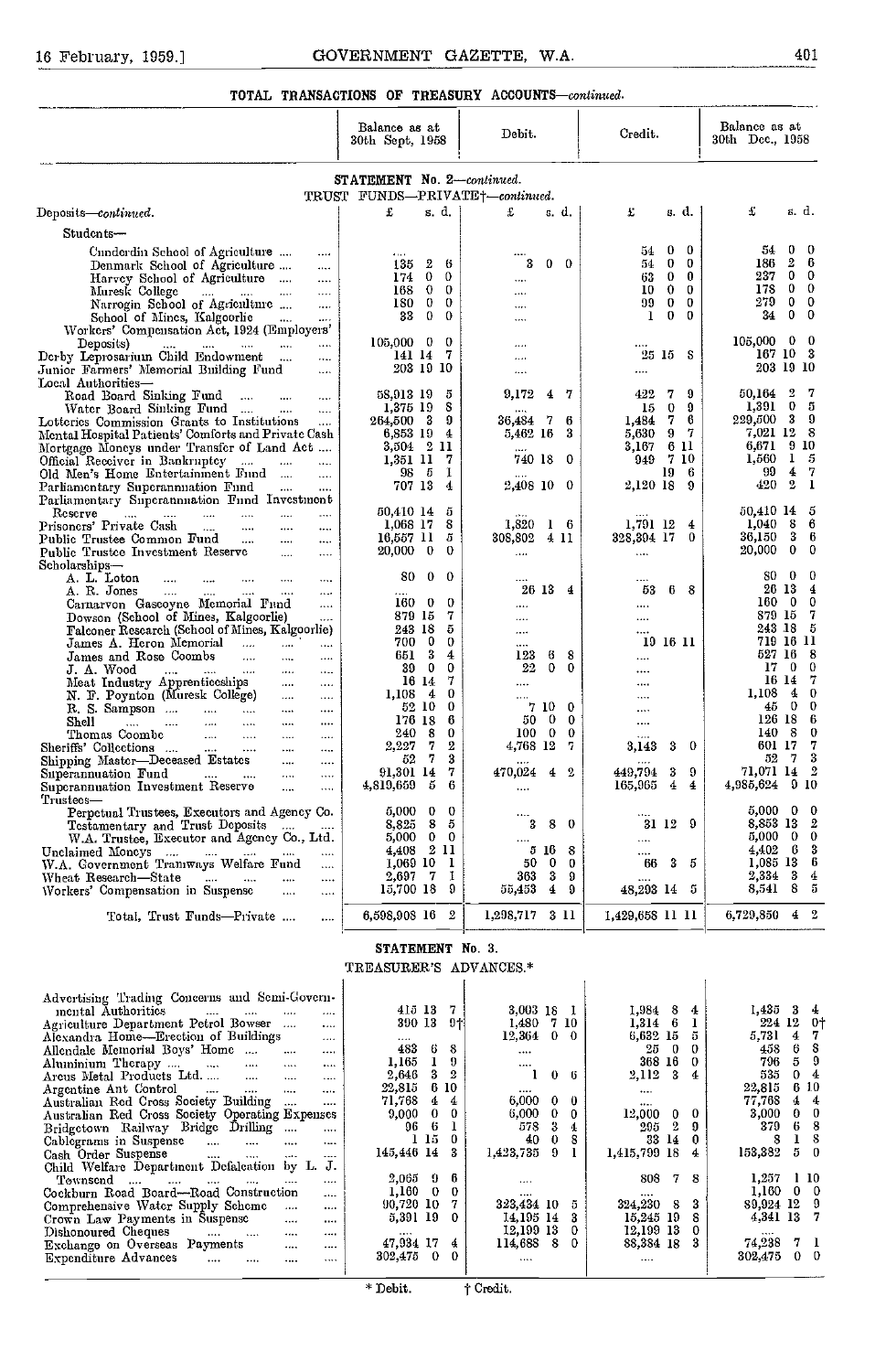#### TOTAL TRANSACTIONS OF TREASURY ACCOUNTS—continued.

|                                                                                                                  | TOTAL TRANSACTIONS OF TREASURY ACCOUNTS—continued. |                           |                         |                                  |
|------------------------------------------------------------------------------------------------------------------|----------------------------------------------------|---------------------------|-------------------------|----------------------------------|
|                                                                                                                  | Balance as at<br>30th Sept., 1958                  | Debit.                    | Credit.                 | Balance as at<br>31st Dec., 1958 |
|                                                                                                                  | STATEMENT No. 3-continued.                         |                           |                         |                                  |
|                                                                                                                  | TREASURER'S ADVANCES*-continued.                   |                           |                         |                                  |
|                                                                                                                  | s.d.<br>£                                          | $\mathbf{f}$<br>s. d.     | £<br>s. d.              | £<br>s. d.                       |
| Free Milk for School Children<br>$\cdots$<br>$\cdots$                                                            | 57,060 13<br>- 3                                   | 63,264 10 0               | 8 3<br>57,103           | 63.221 15 0                      |
| Fremantle Harbour Trust Attendance Money<br>                                                                     | 1,308 18 5                                         | $1,803 \quad 6 \quad 1$   |                         | $3,112$ 4<br>-6                  |
| Fremantle Railway Bridge Drilling<br>$\cdots$                                                                    | 63 2 0                                             | 1.018 13 3                | 706 14 6                | 375 0<br>9                       |
| Frozen Lamb and Mutton for Local Requirements                                                                    | 37126                                              | $\cdots$                  | $\cdots$                | 37 12 6                          |
| Fruit Fly Eradication<br>الراسيان ستاد الشاد                                                                     | 5,000 0 0                                          |                           | $\sim 0.00$             | 5,000 0 0                        |
| Harbour and Light-Defalcation by R. G. Currie                                                                    |                                                    | 211 10 10                 | 1.111                   | 211 10 10                        |
| Hydrological Drilling<br>$\cdots$<br>$\cdots$                                                                    | 4.073<br>-7<br>0                                   | 3,038 2 10                | 196<br>59               | 6,914 17 8                       |
| Industries Assistance Board-Advance to Drought-                                                                  |                                                    |                           |                         |                                  |
| affected Settlers<br>$\sim$<br>$\cdots$<br>$\cdots$<br>$\cdots$<br>                                              | 2,982<br>9<br>8                                    | 172 16 9                  | $\cdots$                | $3,155$ 5 6                      |
| Kwinana Road Board<br><b>Contract Contract</b><br>$\cdots$<br>$\cdots$<br>$\cdots$                               | 7,000 0 0                                          |                           |                         | 7,000 0 0                        |
| London Payments in Suspense<br>$\cdots$<br>                                                                      | $2,063$ 6<br>6                                     | 28,300 13 5               | 29,359<br>44            | $1,004$ 15<br>7                  |
| Manjimup Dairy Produce Co.<br>$\cdots$<br>$\cdots$                                                               | $\ldots$                                           | 5,886 0 0                 |                         | 5,886 0 0                        |
| Medical Department Markets Depot<br>$\cdots$<br>                                                                 | 11,403 16 9                                        | 27,458 16 0               | 30,303 14 0             | 8,558 18 9                       |
| Mental Institutions State Grants<br>$\cdots$<br>$\ddotsc$                                                        | 5<br>11,287<br>-5                                  | 13,969 17 8               | 11,387<br>5<br>4        | 13,869 17 9                      |
| Metropolitan Perth Passenger Transport Trusts'                                                                   |                                                    |                           |                         |                                  |
| General Fund<br>$\cdots$<br>$\sim$ $\sim$<br>$\sim$ and $\sim$                                                   | 16,384 13 10+                                      | 108,222 13 6              | 91,837 19 8             |                                  |
| Motor Vehicles for use of Departmental Officers                                                                  | 24,420 2<br>- 8                                    | 34,306 11 2               | 33,188 12 3             | 25,538<br>1 <sub>7</sub>         |
| Mine Workers' Relief Fund<br>$\mathbf{r}$<br>$\mathbf{1}$<br>$\cdots$                                            | $2,500 \quad 0 \quad 0$                            | $\cdots$                  | $2,500 \quad 0 \quad 0$ |                                  |
| Narrows Drilling<br><b>Sales Control</b><br>$\cdots$<br>$\cdots$<br>$\cdots$                                     | $1,800 \quad 4 \quad 6$                            |                           |                         | 1,800<br>$4\quad 6$              |
| Native Missions-Purchase of Stores<br>$\cdots$<br>                                                               | 6,730 15 6                                         | 13,512 6 11               | 12,666 13 11            | 7,576<br>8<br>6                  |
| Northern Development-W.A.<br>$\sim$ 100 $\sim$<br>$\cdots$<br>                                                   |                                                    | 18,703 18 0               | 7 10 6                  | $\mathbf{7}$<br>6<br>18,696      |
| Overseas Trade Delegation<br>$\sim$ $\sim$<br>$\cdots$<br>$\cdots$                                               | 6,178 1 7                                          |                           | 1,882 12<br>4           | 3<br>4,295<br>9                  |
| Physiotherapists Registration Board<br>$\cdots$<br>$\cdots$                                                      |                                                    | 1,000<br>$0\quad 0$       |                         | 1,000<br>$0\quad 0$              |
| Public Works Cash Order Suspense<br>$\cdots$<br>                                                                 | 171,621 13<br>- 5                                  | 011<br>2,070,786          | 1,702,963<br>$9\quad 4$ | 539,444<br>$5\quad 0$            |
| Public Works Departmental Works and Sales<br>$\sim$                                                              | 379,187 0 3                                        | 2 4<br>682,167            | 788,823 16 4            | 272,530<br>6<br>3                |
| Purchase of Tailings Advance Account<br>$\cdots$                                                                 | $5,000 \quad 0 \quad 0$                            |                           |                         | 5,000 0 0                        |
| Railways Departmental Works and Sales<br>                                                                        | 67,414 16<br>$\mathbf{1}$                          | 55,772 11 2               | 50,819<br>7 0           | 3<br>$\mathbf{0}$<br>72,368      |
| Remittances in Transit<br><br>$\cdots$                                                                           | -6<br>$1,552$ 8                                    | 14,901 3<br>$\mathbf{1}$  | 14,290<br>$4\quad0$     | 7 <sup>7</sup><br>2,163<br>7     |
| Rural and Industries Bank Commissioners' Tempo-                                                                  |                                                    |                           |                         |                                  |
| rary Accommodation<br>$\cdots$<br>$\cdots$<br>$\cdots$<br>$\cdots$                                               | 600,000 0 0                                        | $150,000 \quad 0 \quad 0$ | 400.000<br>$0\quad 0$   | 350,000 0 0                      |
| State Government Housing Scheme<br>$\cdots$<br>$\cdots$                                                          | 41,892 12<br>$\overline{2}$                        | 3<br>148,074 10           | 137,057 11 10           | 52,909 10 7                      |
| Stock and Plant on Properties acquired for W.S.L.S.                                                              | 66,661 4 0                                         | $10,460$ 0<br>3           | 24,560<br>13            | 52,561 3 0                       |
| Strategic Roads and Roads of Access to Common-                                                                   |                                                    |                           |                         |                                  |
| wealth Property<br>$\mathbf{1}$<br>$\cdots$<br><br>$\cdots$                                                      | 2,965<br>16                                        | 4,071 10<br>4             | 29<br>5.599             | $1.437$ 9 1                      |
| Sundry Debtors<br>$\cdots$<br>$\mathbf{r}$ and $\mathbf{r}$ and $\mathbf{r}$<br>$\cdots$<br>$\cdots$<br>$\cdots$ | 2 11<br>58,722                                     | 8<br>143,504<br>4<br>5    | 14,765 17 3             | 187,460 14 0                     |
| Treasury Paymaster<br>$\mathbf{r}$ and $\mathbf{r}$ are associated as $\mathbf{r}$<br>$\ddotsc$<br>$\cdots$      | 45,739 18 0                                        | - 5<br>192,035            | 191,928 14 11           | 45,846 8 6                       |

Total, Treasurer's Advances ....... 2,498,696 5 10 15,777,943 16 <sup>6</sup> 15,643,205 <sup>4</sup> <sup>5</sup> 2,633,439 17 11

#### STATEMENT No. 4.

Tuberculosis Treatment (Erection of Buildings) .... | 152,219 0 1 | 67,585 2 10 | 159,821 7 10 | 59,982 15 1<br>Wyndham Meatworks .... .... .... .... | 75,000 0 0 | .... ... ... | 75,000 0 0

#### SUSPENSE ACCOUNTS.<sup>†</sup>

| 6<br>5,955 12<br>2<br>1,913<br>5,210<br>9<br>2,658 15<br>Child Welfare Dept. Suspense<br>8<br>$\sim 10$<br>$\cdots$<br>$\cdots$<br>12<br>$\boldsymbol{2}$<br>299<br>304<br>21<br>16<br>10<br>6<br>6<br>0<br>0<br>$\cdots$<br>253,760 12<br>6<br>261,098<br>5<br>122,789 14<br>130,127<br>11<br>5<br><b>Sales Control</b><br>$\cdots$<br>$\cdots$<br><br>681,458 17<br>73,303<br>Departmental Receipts in Suspense<br>90,709 12<br>698,865<br>9<br>5<br>4<br>-10<br>1<br>$\cdots$<br>$\cdots$<br>8,057<br>2<br>2<br>7,508<br>13<br>6<br>520<br>9<br>1,068 17<br>-10<br>$\cdots$<br><b>Sales Control</b><br>$\cdots$<br><br>2<br>5<br>1,014,062<br>986.885<br>318,042<br>-6<br>6<br>6<br>2<br>0<br>Federal Income Tax Departmental Collections<br>345,219 | 3<br>0<br>3<br>2<br>2<br>6 |
|---------------------------------------------------------------------------------------------------------------------------------------------------------------------------------------------------------------------------------------------------------------------------------------------------------------------------------------------------------------------------------------------------------------------------------------------------------------------------------------------------------------------------------------------------------------------------------------------------------------------------------------------------------------------------------------------------------------------------------------------------------|----------------------------|
| Commonwealth Fisheries Act Licence Fees<br>Crown Law Suspense<br>Drafts in Suspense                                                                                                                                                                                                                                                                                                                                                                                                                                                                                                                                                                                                                                                                     |                            |
|                                                                                                                                                                                                                                                                                                                                                                                                                                                                                                                                                                                                                                                                                                                                                         |                            |
|                                                                                                                                                                                                                                                                                                                                                                                                                                                                                                                                                                                                                                                                                                                                                         |                            |
|                                                                                                                                                                                                                                                                                                                                                                                                                                                                                                                                                                                                                                                                                                                                                         |                            |
|                                                                                                                                                                                                                                                                                                                                                                                                                                                                                                                                                                                                                                                                                                                                                         |                            |
|                                                                                                                                                                                                                                                                                                                                                                                                                                                                                                                                                                                                                                                                                                                                                         |                            |
| 6<br>3<br>2,128,002<br>2,635,543<br>0<br>153,519 10<br>Interest on Stock<br>661,060 16<br>9<br>0<br>$\cdots$<br>$\cdots$<br><br><br>$\cdots$                                                                                                                                                                                                                                                                                                                                                                                                                                                                                                                                                                                                            |                            |
| 3<br>6,572 14<br>1,403<br>- 3<br>6,344<br>1,631 14<br>Interstate Destitute Persons Suspense<br>5<br>$\cdots$<br>$\cdots$                                                                                                                                                                                                                                                                                                                                                                                                                                                                                                                                                                                                                                | 4                          |
| 144,605 15<br>144,605 15<br>9<br>9<br>Land Tax Collections<br>$\cdots$<br>$\cdots$<br><br><br><br>$\cdots$                                                                                                                                                                                                                                                                                                                                                                                                                                                                                                                                                                                                                                              |                            |
| 2,725 6<br>2,793 0<br>2<br>7,781 11<br>7,713 17<br>London Salaries<br>$\cdots$<br><br><br><br>1.114                                                                                                                                                                                                                                                                                                                                                                                                                                                                                                                                                                                                                                                     |                            |
| 337<br>468 15<br>0<br>9<br>0<br>50<br>0<br>0<br>756<br>4<br>Nominated Passages<br>$\cdots$<br><br>1.11<br>                                                                                                                                                                                                                                                                                                                                                                                                                                                                                                                                                                                                                                              | 0                          |
| 261,435 11<br>874 16<br>261,314<br>8<br>5<br>996<br>$\bf{0}$<br>-10<br>8<br>Pay Roll Tax<br>$\cdots$<br>$\mathbf{r}$<br>$\cdots$<br><br>$\cdots$                                                                                                                                                                                                                                                                                                                                                                                                                                                                                                                                                                                                        | -1                         |
| 4,433 15<br>4,687 17<br>300 12<br>46 10<br>0<br>0<br>0<br>Probate Fees in Suspense<br>$\cdots$<br>$\cdots$<br>$\cdots$                                                                                                                                                                                                                                                                                                                                                                                                                                                                                                                                                                                                                                  | 0                          |
| 14,626<br>19,543 13<br>72,456 19<br>67,539 10<br>Public Works Private Works and Sales<br>0<br>0<br>$\overline{4}$<br>5<br>$\ddotsc$<br>                                                                                                                                                                                                                                                                                                                                                                                                                                                                                                                                                                                                                 | 5                          |
| 261,400<br>261,400<br>0<br>0<br>0<br>0<br>Railways Depreciation<br>$\cdots$<br>$\cdots$<br><br><br><br>                                                                                                                                                                                                                                                                                                                                                                                                                                                                                                                                                                                                                                                 |                            |
| 43,253<br>37,212<br>5<br>13,831 8<br>2<br>19,872<br>9<br>6<br>- 9<br>Railways Private Works and Sales<br>$\cdots$<br>                                                                                                                                                                                                                                                                                                                                                                                                                                                                                                                                                                                                                                   | -10                        |
| 7<br>158,618<br>96,642 17 10<br>61,975<br>10<br>5<br>Railway Stores—Adjustment<br>$\cdots$<br>$\cdots$<br>$\cdots$<br>                                                                                                                                                                                                                                                                                                                                                                                                                                                                                                                                                                                                                                  | 8                          |
| 5,000<br>$\mathbf{0}$<br>2,500<br>0<br>0<br>2,500<br>0<br>0<br>Railway Stores Depreciation Suspense<br>$\cdots$<br><br>                                                                                                                                                                                                                                                                                                                                                                                                                                                                                                                                                                                                                                 | 0                          |
| 27,497<br>41,702<br>21,818<br>36,023<br>7<br>7 11<br>1<br>-6<br>Sundry Creditors<br>-1<br>4<br>$\sim$<br>$\sim$<br>$\cdots$<br>$\cdots$<br>$\cdots$                                                                                                                                                                                                                                                                                                                                                                                                                                                                                                                                                                                                     | 9                          |
| 118,742 12<br>102,971<br>6.<br>9<br>48.784<br>64,555<br>-9<br>$\Omega$<br>1<br>Tourist Bureau<br>$\mathbf{r}$<br>$\cdots$<br>$\cdots$<br>$\cdots$<br>                                                                                                                                                                                                                                                                                                                                                                                                                                                                                                                                                                                                   | 3 10                       |
| Unclaimed Wages and Other Payments in Suspense                                                                                                                                                                                                                                                                                                                                                                                                                                                                                                                                                                                                                                                                                                          |                            |
| 6,734 8<br>6,550 12<br>6,039 18<br>- 2<br>3<br>5,856<br>3<br>2<br>—Railways<br>the company of the company of the company of the company of the company of the company of the company of the company of the company of the company of the company of the company of the company of the company of the company<br>1.111<br>                                                                                                                                                                                                                                                                                                                                                                                                                               | 2                          |
| 765 12<br>816 18<br>8<br>3<br>2,117<br>-9<br>Unclaimed Wages-Metropohtan Water Supply<br>2,168 15<br>8                                                                                                                                                                                                                                                                                                                                                                                                                                                                                                                                                                                                                                                  |                            |
| 23,318 17<br>24,010 13<br>8<br>22,157 13<br>- 9<br>22,849<br>Unclaimed Wages-Public Works Department                                                                                                                                                                                                                                                                                                                                                                                                                                                                                                                                                                                                                                                    |                            |
| 1,430<br>6<br>1,485 13<br>685<br>629<br>17<br>4<br>-6<br>0<br>Unclaimed Wages-Tramways<br><b>Separation</b><br>$\cdots$<br>$\cdots$                                                                                                                                                                                                                                                                                                                                                                                                                                                                                                                                                                                                                     |                            |
| 86,933<br>482,513 11<br>9<br>32,747<br>14<br>428,327<br>16 10<br>9<br>War Service Homes Receipts in Suspense<br>9<br>$\cdots$                                                                                                                                                                                                                                                                                                                                                                                                                                                                                                                                                                                                                           | 8                          |
| 13<br>186,292<br>3<br>237,542<br>135,556 15<br>84,306<br>-5<br>8<br>War Service Land Settlement Settlers' Proceeds<br>0                                                                                                                                                                                                                                                                                                                                                                                                                                                                                                                                                                                                                                 | -1                         |
| 2,024<br>7<br>2,911 16 11<br>9<br>387<br>10<br>W.A. Trotting Association Betting Tax<br>$\cdots$<br>$\cdots$                                                                                                                                                                                                                                                                                                                                                                                                                                                                                                                                                                                                                                            |                            |
| 1,835 17<br>2,977 17<br>4,813 14 2<br>2<br>0<br>W.A. Turf Club Betting Tax<br>$\cdots$<br>$\cdots$<br>$\cdots$                                                                                                                                                                                                                                                                                                                                                                                                                                                                                                                                                                                                                                          |                            |
|                                                                                                                                                                                                                                                                                                                                                                                                                                                                                                                                                                                                                                                                                                                                                         |                            |
| 1,215,364 9 11<br>$\mathbf{2}$<br>5,802,008<br>1,631,800 2<br>7.<br>2<br>6.<br>6,218,444<br>9<br>Total, Suspense<br>$\cdots$<br>                                                                                                                                                                                                                                                                                                                                                                                                                                                                                                                                                                                                                        |                            |

\* Debit, Credit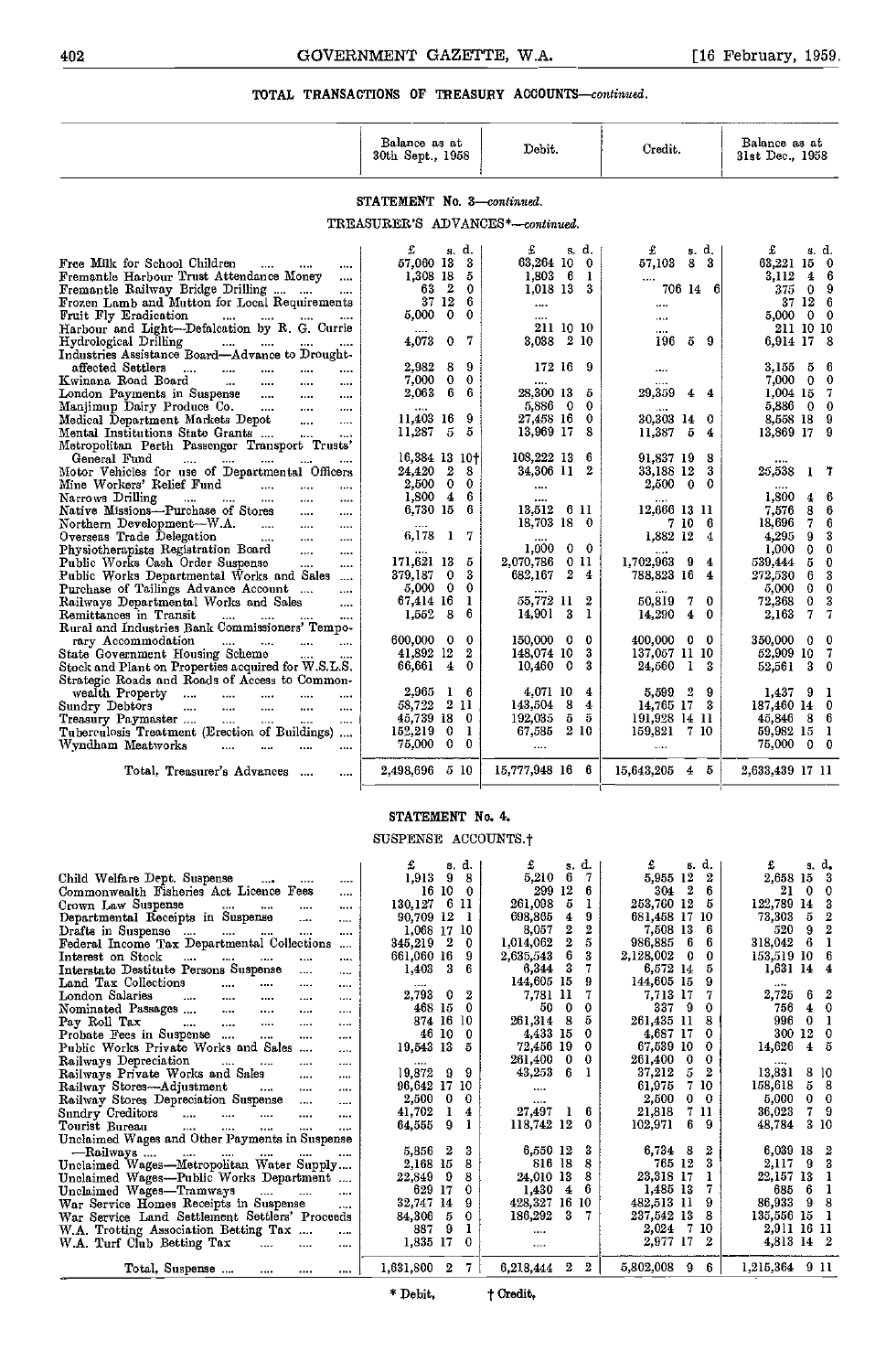#### TOTAL TRANSACTIONS OF TREASURY ACCOUNTS-continued.

| Balance as at<br>1958<br>30th Sept., | Debit. | Credit. | Balance as at<br>31st Dec., 1958. |
|--------------------------------------|--------|---------|-----------------------------------|
|                                      |        |         |                                   |

#### STATEMENT No. 5.

#### COMMONWEALTH GRANTS AND ADVANCES.<sup>†</sup>

|                                                                                            | £            | s. d.                   |       | £                  | s. d.            | £<br>s. d.                    | £<br>s. d.                      |
|--------------------------------------------------------------------------------------------|--------------|-------------------------|-------|--------------------|------------------|-------------------------------|---------------------------------|
| Administration of Scholarship and Migrant Educa-                                           |              |                         |       |                    |                  |                               |                                 |
| tion Schemes<br>$\cdots$<br>$\cdots$<br>$\sim$ $\sim$<br><br>$\cdots$                      | 617 11       |                         | 8     | 1,729 18           | $\boldsymbol{2}$ | 0<br>1,701<br>4.              | 588 17<br>6                     |
| Agriculture Extension Services<br>$\sim$<br>$\cdots$<br>$\cdots$                           | 427          | 8                       | $2^*$ | 4,567<br>9         | 3                | 6,003<br>8<br>6               | 1.008 11<br>-1                  |
| Assistance to Distressed Farmers<br>$\cdots$<br>$\cdots$                                   | 11.036       | -8                      | 5     | 6<br>19            | 3                |                               | 11,017<br>2<br>$\boldsymbol{2}$ |
| Assistance to Gold Mining Industry<br>$\cdots$<br>$\cdots$                                 | 7,926        | -6                      | 4     | $\cdots$           |                  | 36<br>2<br>5                  | 7,962<br>8<br>9                 |
| Assistance to Metalliferous Mining<br>$\cdots$<br>                                         | 137          | $\overline{\mathbf{4}}$ | 4     |                    |                  |                               | 137<br>4<br>4                   |
| Coal Mining Industry Long Service Leave<br>$\cdots$                                        | 2,835        | 15                      | 0     | 8,988 14           | 3                | 5,832<br>2<br>5               | 270 16 10*                      |
| Dairying Industry<br>$\sim$ $\sim$ $\sim$<br>$\cdots$<br>$\ddotsc$<br>$\cdots$<br>$\cdots$ | 2,899        | 3                       | 7     | 8,685 10           | 9                | 10,351<br>5<br>$\bf{0}$       | 4,564 17 10                     |
| Drought Relief<br>$\cdots$<br>$\cdots$<br>$\cdots$<br>$\cdots$<br>$- - -$                  | 1,768        | $\overline{9}$          | -11   | $\cdots$           |                  |                               | 1,768<br>9 11                   |
| Emergency Housekceping Service<br>$\cdots$<br>$\cdots$                                     |              |                         |       |                    |                  | 1,000<br>0<br>0               | 1,000<br>$\bf{0}$<br>-0         |
| Flecce Analysis Equipment<br>$\cdots$<br><br>                                              |              | 15 10                   | 1     |                    |                  |                               | 15 10<br>-1                     |
| Gold Mining Encouragement<br><b>College</b><br>$\cdots$<br>$\cdots$                        | 60,973 13    |                         | 0     | $\ddotsc$          |                  | 734 18<br>5                   | 61,708 11<br>5                  |
| Housing-                                                                                   |              |                         |       |                    |                  |                               |                                 |
| Commonwealth-State Housing Agreement<br>$\cdots$                                           | 268,330 12   |                         | 4     | 855,341<br>4       | 2                | 945,760 11<br>6               | 358,749 19<br>8                 |
| Home Builders<br>$\cdots$<br>$\cdots$<br>$\cdots$<br>                                      | 100,345      | - 1                     | 4     | 8<br>453,407       | 2                | 3<br>378,459<br>9             | 5<br>25,397<br>2                |
| War Service Homes<br>$\cdots$<br><br>$\cdots$<br>                                          | 107,250      | - 6                     | 6     | 6<br>777,491       | 5                | 906,593<br>0 11               | 236,352<br>0<br>$\mathbf{1}$    |
| Meat Production Encouragement<br><br>                                                      | 6,220 13     |                         | 9     | $\bf{0}$<br>517    | 7.               |                               | 5,703 13<br>2                   |
| Migrant Education<br>$\cdots$<br>$\cdots$<br>$\cdots$<br>                                  | 5,039 18     |                         | 8     | 3<br>7,959         |                  | 4,659<br>5.<br>-6             | 1,740<br>$\bf{0}$<br>7          |
| Murine Typhus Research<br>$\cdots$<br>$\cdots$<br>$\cdots$<br>$\cdots$                     |              | 67 12 10                |       |                    |                  |                               | 67 12 10                        |
| National Safety Council<br>$\cdots$<br>$\cdots$<br>$\cdots$<br>                            | $\cdots$     |                         |       | $3,712$ 10         | - 0              | 3,712 10 0                    |                                 |
| Pharmaccutical Benefits<br>$\mathcal{L}^{\text{max}}$<br>$\cdots$<br>$\cdots$<br>$\cdots$  | 5,800        | $\mathbf{0}$            | 0     |                    |                  |                               | 5,800<br>- 0<br>0               |
| Private Hospitals Benefit<br>$\sim$<br>$\cdots$<br>$\cdots$<br>$\cdots$                    | 559 18       |                         | 3     | 52,222<br>8        | 0                | 63,000<br>0<br>0              | 11,337 10<br>3                  |
| Public Hospitals Benefit<br>$\cdots$<br>$\mathbf{r}$<br>$\cdots$<br>$\cdots$               | 14,413 16    |                         | 6     | 129,630<br>4       | 0                | 0<br>122,000<br>0             | 6,783 12<br>-6                  |
| Reconstruction Training Scheme<br>$\cdots$<br>                                             | 1,611 15     |                         | 1     | 1.559<br>9         | 3                | 1<br>2<br>0                   | 6 10<br>54                      |
| Research Laboratory—Kalgoorlic School of Mines                                             | 498 14       |                         | 4     | 267 15             | - 1              | 2,025<br>$\bf{0}$<br>$\bf{0}$ | 2,255 19 3                      |
| Roads-                                                                                     |              |                         |       |                    |                  |                               |                                 |
| Commonwealth Aid Roads Act. 1954<br>$\cdots$                                               | 559,885      | - 6                     | 6     | 1,693,494 11 11    |                  | 1,757,674 17<br>-3            | 624,065 11 10                   |
| Rural Relief<br>$\cdots$<br>$\cdots$<br>$\cdots$                                           | 202,345 19   |                         | 4     |                    |                  | 310<br>455                    | - 3<br>202,301<br>2             |
| <br><br>Scholarship Scheme                                                                 | 3,917 17     |                         | 6     | 9.432<br>9         | 9                | 7,492 16<br>0                 | 3<br>1,978<br>9                 |
| $\cdots$<br>$\cdots$<br><br>1.11<br>Sheep Fertility Investigations<br>$\cdots$             | 667          | 9                       | 1     |                    |                  | 1.111                         | 667<br>9<br>1                   |
| $\cdots$<br>$\cdots$<br>Social Services Training                                           | 94           | 9                       | 11    | 258 17             | 2                | 724 17<br>0                   | 560<br>9<br>9                   |
| $\cdots$<br>$\cdots$<br><br>War Scrvice Land Settlement<br>$\cdots$                        | 200,648 15   |                         | 5     | 736,835 11         | 7                | 594,829<br>6<br>6             | 58,642 10<br>4                  |
| $\cdots$<br>$\cdots$<br>Wheat Growers' Relief                                              | 828          | 2                       | 0     |                    |                  |                               | 828<br>2<br>0                   |
| <br>$\cdots$<br>$\cdots$<br>$\cdots$<br>Wheat Research--Commonwealth                       | 7,500        | 0                       | 0     | $\cdots$<br>450 15 | $\boldsymbol{2}$ |                               | 7.049<br>4 10                   |
| $\cdots$<br>$\cdots$<br>Wire Netting                                                       | 10,083 16    |                         | 2     |                    |                  | <br>-3<br>52 11               | 10,136<br>5<br>7                |
| $\cdots$<br>$\cdots$<br>$\cdots$<br>$\cdots$<br>$\cdots$<br>Youth Employment               |              | 62 18                   | 9     |                    |                  |                               | 62 18<br>-9                     |
| $\cdots$<br>$\cdots$<br>$\cdots$<br>$\cdots$                                               |              |                         |       |                    |                  |                               |                                 |
| Total, Commonwealth Grants and Ad-                                                         |              |                         |       |                    |                  |                               |                                 |
| vances<br>$\cdots$                                                                         | 1.583,955 18 |                         | 5     | 4,746,571 13 6     |                  | 4,813,150 10 9                | 1,650,534 15<br>-8              |
| <br><br>                                                                                   |              |                         |       |                    |                  |                               |                                 |

#### STATEMENT No. 6.

#### TRADING CONCERNS AND PUBLIC UTILITIES BANKING ACCOUNTS.<sup>†</sup>

|                                                                        | s. d.                    | £<br>s d.                 | s. d.            | £<br>s. d.        |
|------------------------------------------------------------------------|--------------------------|---------------------------|------------------|-------------------|
| Albany Harbour Board<br>$\sim$<br>$\cdots$<br>$\cdots$<br>             | 2<br>22,168<br>9.        | 17,910 13 11              | 31,451 14 2      | 35.709 9 5        |
| Bunbury Harbour Board<br>$\cdots$<br>$\cdots$<br>$\cdots$              | 2 1<br>22,537            | 41.984 7 4                | 25,731<br>-111   | 6.283 16 8        |
| Charcoal Iron and Steel Industry<br>$\cdots$<br>$\cdots$               | 88,002<br>$0.7*$         | $371.237 \quad 2 \quad 9$ | 46<br>282,298    | 176,940 18 10*    |
| Electricity Commission, General Fund Account<br>$\cdots$               | -9<br>999,297 6          | 2,913,344 9 1             | 2,383,870<br>22  | 469,822 19 10     |
| Fremantle Harbour Trust<br>$\cdots$<br>                                | 38,985 4<br>$\bf{0}$     | 737.513 9 8               | 757,875 9 9      | 59,347 4 1        |
| Metropolitan Perth Passenger Transport Trust's                         |                          |                           |                  |                   |
| General Fund Account<br>$\cdots$<br>$\cdots$<br>                       |                          | 215,353 3 1               | 294.413<br>18    | 79,059 18 7       |
| Midland Junction Abattoir Board<br>$\cdots$<br>$\cdots$                | 97,607 11<br>-6          | 202,880 11 7              | 184,956 0<br>- 8 | 79,683 0 7        |
| State Building Supplies<br>$\sim$<br>$\cdots$<br>$\cdots$<br>          | $16,862$ 7 2             | 912,067 11<br>- 6         | 920,295 11<br>4  | 25,090 7 0        |
| State Engineering Works<br>$\sim$<br><br><br>                          | 75,371 11<br>- 8         | 260.247 10 5              | 235,751 5 3      | 50.875 6 6        |
| State Hotels<br>$\cdots$<br>1111<br>$\cdots$<br>                       | 5,061 18 4               | 74,147 5                  | 76,847 18 10     | 7.762 11 7        |
| State Shipping Service<br>$\cdots$<br>$\cdots$<br>$\cdots$<br>$\cdots$ | 28,400 0<br>$\mathbf{0}$ | 808.650 13 5              | 785,508 8 6      | 5.257 15 1        |
| West Australian Meat Export Works<br>                                  | 103,807 19<br>-3*        | 359,194 14 6              | 258,205 19<br>-6 | $204.796$ 14 $3*$ |
|                                                                        |                          |                           |                  |                   |
| Total, Trading Concerns and Public                                     |                          |                           |                  |                   |
| Utilities Banking Accounts<br>$\cdots$                                 | 1,114,481 10 10          | 6,914,531 12 10           | 6,237,204 18     | 437,154 163       |
|                                                                        |                          |                           |                  |                   |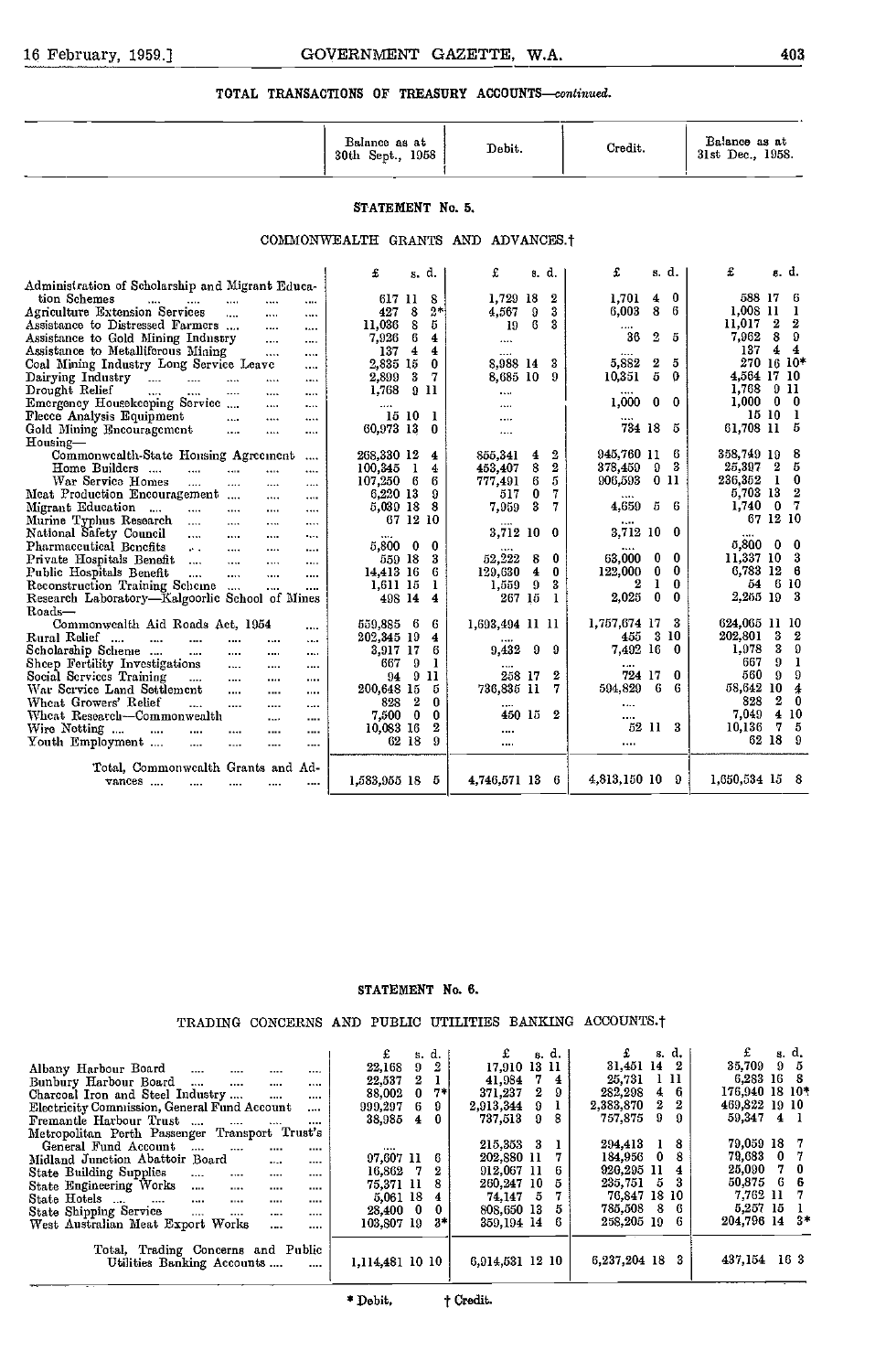$\begin{array}{c} \hline \end{array}$ 

#### TOTAL TRANSACTIONS OF TREASURY ACCOUNTS-continued.

|                                                                                                                                                                                                                                                                                                                                                                                                                                                                                                                                                                                                                                | Balance as at<br>30th Sept., 1958                                                                                                                                                                                                  | Debit                                                                                            | Credit                                                                                     | Balance as at<br>31st Dec., 1958                                                                                                                                                                                                                                   |
|--------------------------------------------------------------------------------------------------------------------------------------------------------------------------------------------------------------------------------------------------------------------------------------------------------------------------------------------------------------------------------------------------------------------------------------------------------------------------------------------------------------------------------------------------------------------------------------------------------------------------------|------------------------------------------------------------------------------------------------------------------------------------------------------------------------------------------------------------------------------------|--------------------------------------------------------------------------------------------------|--------------------------------------------------------------------------------------------|--------------------------------------------------------------------------------------------------------------------------------------------------------------------------------------------------------------------------------------------------------------------|
|                                                                                                                                                                                                                                                                                                                                                                                                                                                                                                                                                                                                                                | STATEMENT No. 7.<br>GOVERNMENTAL TRUST FUND                                                                                                                                                                                        | INVESTMENTS. *                                                                                   |                                                                                            |                                                                                                                                                                                                                                                                    |
| Agricultural Protection Board<br><br><br>Dairy Cattle Compensation<br><br>$\cdots$<br><br>Fremantle Harbour Trust Replacement<br>                                                                                                                                                                                                                                                                                                                                                                                                                                                                                              | £<br>s.d.<br>5.000<br>0<br>0<br>0<br>0<br>41,000<br>55,104<br>0<br>7                                                                                                                                                               | £<br>s. d.<br><br>1,000<br>0.<br>- 0<br>607 16 3                                                 | £<br>s.d.<br><br>$\cdots$<br>$\cdots$                                                      | s. d.<br>£<br>5,000<br>0<br>0<br>42,000<br>$0\quad 0$<br>55,711 16 10                                                                                                                                                                                              |
| Fruit Growing Industry<br>$\cdots$<br><br><br>Insurance—<br>Government Fire and Marine Insurance<br>$\cdots$<br>Railway Accident and Fire Insurance<br>Sheriff's Assurance<br>$\cdots$<br>$\cdots$<br>$\ddotsc$<br>                                                                                                                                                                                                                                                                                                                                                                                                            | 8<br>22,478<br>9<br>139,150<br>0<br>0<br>122,732<br>0<br>9<br>10,261<br>3<br>7                                                                                                                                                     | <br>2,330 19<br>6<br>0<br>708<br>9                                                               | <br>0<br>0<br>10<br>8<br>0<br>2,171<br>0<br>0<br>640                                       | 22,478<br>- 8<br>-9<br>0<br>189.140<br>- 0<br>122,891 12<br>3<br>10,329<br>$\overline{\mathbf{4}}$<br>4                                                                                                                                                            |
| State Insurance<br>$\cdots$<br>$\cdots$<br>$\cdots$<br>$\cdots$<br>Titles Office Assurance<br><b></b><br>$\cdots$<br><br>McNess Housing<br><b>Contractor</b><br>$\mathbf{1}$ and $\mathbf{1}$<br>$\cdots$<br>$\sim$ $\sim$<br>$\cdots$<br>Metropohtan Markets Trust<br>$\cdots$<br>$\cdots$<br><br>Milk Board<br>$\cdots$<br>$\cdots$<br>$\cdots$<br>                                                                                                                                                                                                                                                                          | 395,366 18<br>2<br>62,823 14 10<br>9,629 12<br>2<br>20,000<br>$\mathbf{0}$<br>0<br>21,626<br>-5<br>0                                                                                                                               | 150,000<br>0<br>0<br>0<br>1,010<br>0<br>$\cdots$<br><br>                                         | 8<br>1<br>181.912<br>3<br>568 13<br><br>20,000<br>0<br>0<br>0<br>0<br>1,000                | 363,454 10<br>1<br>63,265<br>$\mathbf{I}$<br>7<br>$9,629$ 12<br>-2<br>20,626<br>-5<br>0                                                                                                                                                                            |
| Perth Technical School Trustees Self Supporting<br>Classes<br>$\cdots$<br>$\cdots$<br>$\cdots$<br><br>$\cdots$<br>Pig Industry Compensation<br>$\cdots$<br>$\cdots$<br>$\cdots$<br>Potato Growing Industry<br>$\cdots$<br>$\cdots$<br>$\cdots$<br>Poultry Industry<br>المستردات المساردات المسارد<br>$\cdots$<br>$\cdots$<br>Public Debt Sinking Fund<br>$\sim$<br>$\cdots$<br>$\cdots$<br>Rural and Industries Bank<br>$\sim$<br><br>State Electricity Commission Private Loans Sink-                                                                                                                                         | 10,000<br>$\mathbf{0}$<br>0<br>$60,000 \quad 0$<br>0<br>16,316 10 11<br>$\bf{0}$<br>12,760<br>0<br>$\mathbf{I}$<br>73,659<br>0<br>$\cdots$                                                                                         | <br><br><br><br>850,000<br>0<br>$\Omega$                                                         | <br><br><br>$\cdots$<br>$\cdots$<br>550,000<br>0<br>0                                      | 10,000<br>0<br>0<br>60,000<br>$0\quad 0$<br>16,316 10 11<br>$\mathbf{0}$<br>12,760<br>-0<br>73,659<br>$\mathbf{I}$<br>0<br>0<br>0<br>300,000                                                                                                                       |
| ing Fund<br><b>Service</b> Contractor<br>1.144<br>$\cdots$<br>1.111<br>State Electricity Commission Public Loans Sinking<br>Fund<br>                                                                                                                                                                                                                                                                                                                                                                                                                                                                                           | 8 10<br>354<br>146,684<br>- 6<br>7                                                                                                                                                                                                 | 242 12<br>-6<br>$\mathbf 0$<br>0<br>1,575                                                        | 3 11<br>167<br>28,128 12 0                                                                 | 429 17<br>-5<br>120,130 14 7                                                                                                                                                                                                                                       |
| State Shipping Service Depreciation<br>$\cdots$<br><br>Workers' Compensation Board<br>$\cdots$<br><br><br>Wyndham Meatworks Superannuation Reserve                                                                                                                                                                                                                                                                                                                                                                                                                                                                             | 4,954 16 10<br>$10,561 \quad 4 \quad 6$                                                                                                                                                                                            | 0<br>1,307<br>0<br>1,967<br>6<br>0                                                               | <br><br>685 11 2                                                                           | 6,261 16 10<br>11,842 19 4                                                                                                                                                                                                                                         |
| Total, Governmental Trust Fund Invest-<br>ments                                                                                                                                                                                                                                                                                                                                                                                                                                                                                                                                                                                | 2,290,462 12 6                                                                                                                                                                                                                     | $1,010,748$ 15 0                                                                                 | 785,283 16 5                                                                               | 2,515,927 11 1                                                                                                                                                                                                                                                     |
|                                                                                                                                                                                                                                                                                                                                                                                                                                                                                                                                                                                                                                | STATEMENT No. 8.                                                                                                                                                                                                                   |                                                                                                  |                                                                                            |                                                                                                                                                                                                                                                                    |
| PRIVATE<br>Benefit and Provident Funds-                                                                                                                                                                                                                                                                                                                                                                                                                                                                                                                                                                                        | £<br>s. d.                                                                                                                                                                                                                         | TRUST FUND INVESTMENTS. *<br>s. d.<br>£.                                                         | s d<br>£                                                                                   | s. d.<br>£                                                                                                                                                                                                                                                         |
| Public Service Provident Fund<br><br><br>Railway Servants' Benefit Fund<br><br><br>W.A. Government Tramways and Ferries Provi-                                                                                                                                                                                                                                                                                                                                                                                                                                                                                                 | 4,824 14 7<br>-3<br>5,823<br>- 1                                                                                                                                                                                                   | 428 16<br>- 8<br>200<br>$0\quad 0$                                                               | 425<br>4 11<br>                                                                            | 4,828<br>6 <sub>4</sub><br>6,023<br>3<br>-1                                                                                                                                                                                                                        |
| dent Fund<br><br>$\cdots$<br><br><br>Water Supply Provident Fund<br>$\cdots$<br>$\cdots$<br>Bequests and Donations-                                                                                                                                                                                                                                                                                                                                                                                                                                                                                                            | 1,676 16 10<br>$\mathbf{0}$<br>- 0<br>1,356                                                                                                                                                                                        | <br>                                                                                             | 300<br>$0\quad 0$<br>                                                                      | 1,376 16 10<br>1,356<br>0<br>0                                                                                                                                                                                                                                     |
| Bussell<br>$\cdots$<br>$\cdots$<br>$\cdots$<br>$\cdots$<br><br>Charitable Institutions<br>$\cdots$<br>$\cdots$<br><br>Child Welfare Benevolent Fund<br><br>G. C. W. Robinson (Kalgoorlie Hospital)<br>$\cdots$<br>McKellar Estate (Geraldton Hospital)<br>$\cdots$<br>Rush (Geraldton Hospital)<br><b>Contract Contract</b><br><br>Sargent (Three Springs Hospital)<br>$\sim 100$<br>William Samuel (White Gum Valley School)<br>Cadetship Bonds<br><br>$\cdots$<br><br><br>Charitable Collections Account<br><br>$\cdots$<br><br>Coal Mine Workers' Pensions<br>$\cdots$<br><br><br>Companies Act Stockbrokers' Bonds<br><br> | 188<br>4<br>8<br>3<br>4<br>25,014<br>590<br>- 9<br>0<br>11,906 13 11<br>920<br>$\mathbf{0}$<br>0<br>$3,934$ 7<br>2<br>67 II<br>2<br>400<br>$\mathbf{0}$<br>0<br><br>0<br>0<br>800<br>656,842<br>4<br>6<br>$\mathbf{0}$<br>500<br>0 | <br><br><br>300<br>0<br>0<br><br>12<br>6<br>1<br><br><br>500<br>0.<br>- 0<br><br>23,401 14 5<br> | <br><br>0<br>0<br>15<br><br><br>3<br>0<br>17<br><br><br><br>.<br><br>                      | 8<br>188<br>$\mathbf 4$<br>3<br>25,014<br>4<br>-9<br>575<br>0<br>12,206 13 11<br>0<br>920<br>$\mathbf{0}$<br>$3,932$ 2<br>8<br>2<br>67 II<br>400<br>$\mathbf{0}$<br>0<br>500<br>$\mathbf{0}$<br>0<br>800<br>$0\quad 0$<br>680,243 18 11<br>500<br>$\mathbf 0$<br>0 |
| $D$ eposits—<br>Betting Board<br><br>$\cdots$<br><br>$\cdots$<br>Contractors<br><br>$\cdots$<br><br><br><br>Railway Traffic<br>$\cdots$<br><br>$\cdots$<br>$\cdots$<br>Workers' Compensation Act, 1924 (Employers'                                                                                                                                                                                                                                                                                                                                                                                                             | 3,151 17 11<br>95,149 18 5<br>111,075 17<br>0                                                                                                                                                                                      | <br>10,791 16 1<br>$15,350 \quad 0 \quad 0$                                                      | 1,037 19<br>-2<br>7.<br>12,216<br>10<br>20,250<br>$0\quad 0$                               | 2,113 18<br>-9<br>$93,725$ 6<br>8<br>106,175 17<br>$\mathbf{0}$                                                                                                                                                                                                    |
| Deposits)<br>$\ldots$<br>$\ddotsc$<br><br><br><br>Local Authorities-<br>Road Board Sinking Fund<br>$\cdots$<br><br><br>Water Boards Sinking Fund<br><br>                                                                                                                                                                                                                                                                                                                                                                                                                                                                       | $105,000 \quad 0$<br>0<br>58,696 4 1<br>8<br>1,375 19                                                                                                                                                                              | <br>7,156 17<br>- 6<br>298 12<br>8                                                               | $\cdots$<br>15,728<br>58<br>283<br>-11-11                                                  | $105,000 \quad 0 \quad 0$<br>50,124 15 11<br>1,391<br>0 <sub>5</sub>                                                                                                                                                                                               |
| Lotteries Commission<br><b>Contract Contract Contract</b><br><br><br>Mortgage Moneys under Transfer of Land Act<br>Old Men's Home Entertainment Fund<br>$\cdots$<br><br>Parliamentary Superannuation Fund<br>$\cdots$<br><br>Public Trustee<br>$\cdots$<br>$\cdots$<br>$\cdots$<br>$\cdots$<br><br>Scholarships—                                                                                                                                                                                                                                                                                                               | - 3<br>264,500<br>9<br>3,504 2 11<br>60 0<br>0<br>50,410 14<br>5<br>$\mathbf{0}$<br>20,000<br>0                                                                                                                                    | $\cdots$<br>3,167 6 11<br><br>$\cdots$<br>20,000<br>$0\quad 0$                                   | $\mathbf{0}$<br>35,000<br>$\mathbf{0}$<br>$\cdots$<br>60<br>0<br>0<br><br>20,000<br>0<br>0 | 229,500<br>39<br>-910<br>6,671<br>$\cdots$<br>50,410 14<br>-5<br>20,000<br>$\mathbf 0$<br>0                                                                                                                                                                        |
| Dowson (School of Mines, Kalgoorlie)<br>Falconer Research (School of Mines, Kalgoorlie)<br>James A. Heron Memorial<br>$\cdots$<br>$\cdots$<br><br>N. F. Poynton (Muresk College)<br>$\cdots$<br><br>Superannuation Fund<br>$\cdots$<br><br>$\cdots$<br>$Trustees$ —                                                                                                                                                                                                                                                                                                                                                            | 879 15<br>7<br>- 8<br>243<br>5<br>$\mathbf{0}$<br>700<br>0<br>0<br>1,000<br>0<br>5<br>4,819,659<br>6                                                                                                                               | <br>10 O<br>19 16 11<br><br>165,965<br>44                                                        | <br><br><br>$\cdots$                                                                       | 7<br>879 15<br>243 18 5<br>719 16 11<br>1,000<br>$0\quad 0$<br>-910<br>4,985,624                                                                                                                                                                                   |
| Perpetual Trustees Executors and Agency Co.<br>Testamentary and Trust Deposits<br>$\cdots$<br>W.A. Trustee Executor and Agency Co. Ltd.<br>Wooroloo Swimming Pool (Charitable Institutions)                                                                                                                                                                                                                                                                                                                                                                                                                                    | 5,000 0 0<br>8,530<br>4 10<br>5,000 0<br>0<br>1,083 14 2                                                                                                                                                                           | <br>2,029 10 5<br><br>$\cdots$                                                                   | <br>2,001<br>-8<br>5<br><br>$\cdots$                                                       | 0<br>5,000<br>0<br>8,558<br>-9<br>-7<br>$\mathbf{0}$<br>0<br>5,000<br>1,083 14<br>-2                                                                                                                                                                               |
| Total, Private Trust Fund Investments                                                                                                                                                                                                                                                                                                                                                                                                                                                                                                                                                                                          | 6,269,865 14 11                                                                                                                                                                                                                    | 249,611 18 5                                                                                     | 107,321 12<br>2 <sub>1</sub>                                                               | 6,412,156 1 2                                                                                                                                                                                                                                                      |

\* Debit.  $\dagger$  Credit.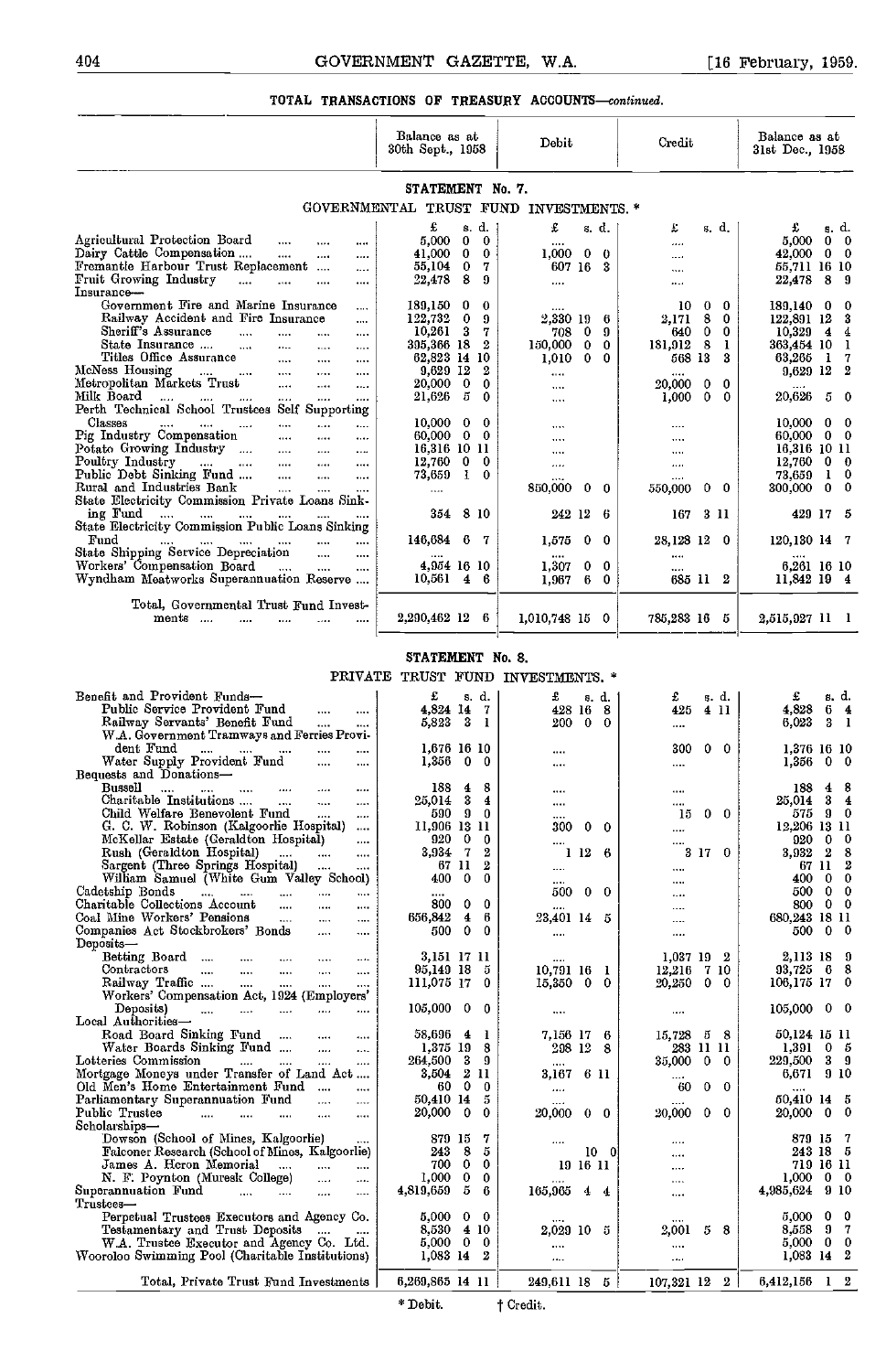## THE GENERAL LOAN FUND

<del>ॾढ़ज़ॸ</del>ज़ज़ॸढ़ढ़ढ़ढ़ढ़ढ़ढ़ढ़ढ़ढ़ढ़ढ़ढ़ढ़ढ़ढ़ढ़ढ़ढ़ढ़ढ़क़क़॔ढ़ढ़ढ़ज़ज़क़क़ढ़ज़ऀढ़ज़क़ढ़ढ़ढ़ढ़ढ़ढ़ढ़क़क़ज़ज़ऀक़ऀक़क़ज़क़ख़ज़क़ऀक़ऀक़ऀक़ऀक़ऀक़क़क़क़क़क़क़

# RECEIPTS AND EXPENDITURE

FOR THE THREE MONTHS ENDED 30th SEPTEMBER. 1958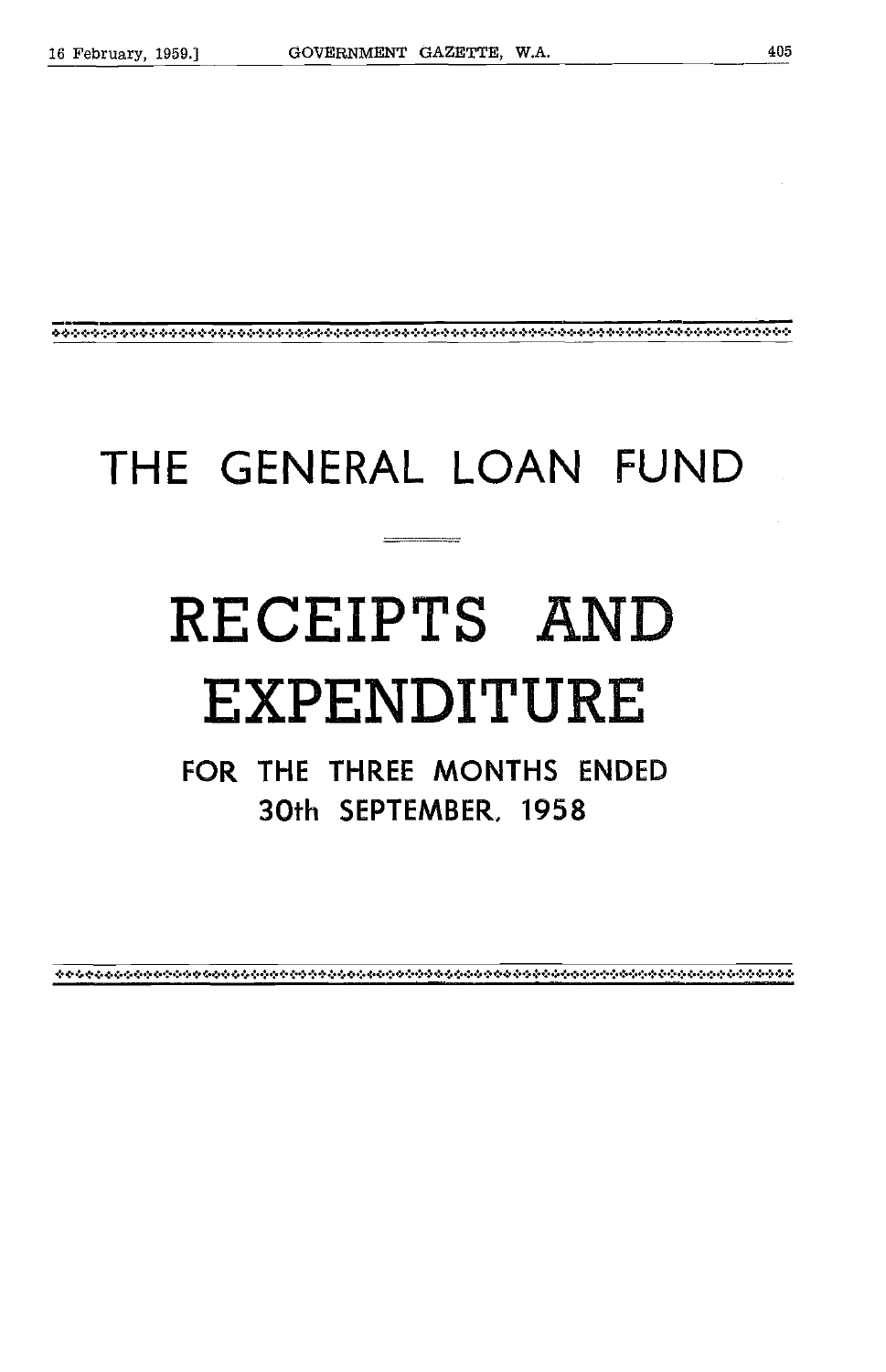| ľ                                                                                                                                                                                                                                                       |
|---------------------------------------------------------------------------------------------------------------------------------------------------------------------------------------------------------------------------------------------------------|
| $\frac{1}{2}$<br>ŗ                                                                                                                                                                                                                                      |
| $\frac{1}{6}$                                                                                                                                                                                                                                           |
| <br> <br>                                                                                                                                                                                                                                               |
| <b>CITATION VIA ATA VIA 101</b><br>u ani                                                                                                                                                                                                                |
| $\frac{1}{2}$                                                                                                                                                                                                                                           |
|                                                                                                                                                                                                                                                         |
| $\frac{1}{2}$                                                                                                                                                                                                                                           |
| <b>If the second with the first party of the second second the second second second second second second second second second second second second second second second second second second second second second second second </b><br>i<br>i<br> <br> |
|                                                                                                                                                                                                                                                         |
| きょう とうしょう<br>l                                                                                                                                                                                                                                          |
| š                                                                                                                                                                                                                                                       |
|                                                                                                                                                                                                                                                         |
|                                                                                                                                                                                                                                                         |
|                                                                                                                                                                                                                                                         |

|                                                        | Informative only               |                                                                                                                                                                                        |                                  | Debt<br>New                                   |                                                                           |                                                                                                                                                                                              |                                                                                             |                        |
|--------------------------------------------------------|--------------------------------|----------------------------------------------------------------------------------------------------------------------------------------------------------------------------------------|----------------------------------|-----------------------------------------------|---------------------------------------------------------------------------|----------------------------------------------------------------------------------------------------------------------------------------------------------------------------------------------|---------------------------------------------------------------------------------------------|------------------------|
| Lapenses and<br>Expenditure<br>Charged to<br>Discounts | Redemptions and<br>Conversions | Details of Loan Flotations                                                                                                                                                             | Nomina<br>Amount                 | Discounts<br>Deducted                         | Available for<br>Works and<br>Services                                    | Works and Services                                                                                                                                                                           | Amount                                                                                      | Total                  |
| ಕ<br>to.<br>44                                         | ن.<br>س<br>Щ                   | Commonwealth Loans                                                                                                                                                                     | ರ<br>4                           | ಕ<br>a)<br>ч                                  | d<br>ai<br>په                                                             | Improvements to Opened<br>Railways<br>Additions and                                                                                                                                          | ಕ<br>ŵ<br>$\mathbf{q}$                                                                      | ರ<br>ú<br>ખ            |
| 0<br>3,892 16                                          | ŧ                              | May,<br>15th<br>Loan 109:                                                                                                                                                              |                                  |                                               |                                                                           | Coogee-Kwinana, including Land Resump-<br>tion and Survey<br>Railways                                                                                                                        | co<br>1,247,388 14<br>នី                                                                    |                        |
| $4 - 1$<br>000<br>1,332<br>8,325                       | ŧ<br>Ŧ                         | $4\%$ 15th May, 1961, at $4\%$ 17s. 6d.<br>$4\%$ 15th February, 1967, at 599<br>$6\%$ 15th February, 1973, at par 5% 15th February, 1973, at par New York Loan, March, 1957            |                                  | Froceeds credited in previous Financial Year. |                                                                           | including<br>Yards,<br>Welshpool Marshalling<br>Land Resumption<br>Rolling Stock                                                                                                             | $\begin{smallmatrix} 0 & 1 \\ 0 & 0 \end{smallmatrix}$<br>e<br>$\circ$<br>45,388<br>113,494 |                        |
|                                                        | ŧ                              | $\begin{array}{rl} \text{Lom }110: \\ 4\% & \text{I5th} \end{array}$                                                                                                                   |                                  |                                               |                                                                           | Fremantle-North Fremantle-New River<br>İ<br>İ<br>ļ<br><b>Bridge Construction</b>                                                                                                             | 6<br>∞<br>2,562                                                                             | −<br>1,409,063 15      |
| 1,373 14 10                                            | ŧ                              | $4\%$ 15th May, 1961, at $4\%$ 15th $6d$<br>For Conversion $4\%$ 15th May<br>May,                                                                                                      | ł<br>÷                           | ŧ<br>Ť                                        | ŧ<br>ŧ                                                                    | Tramways, Trolley Bus and Omnibus Ser-<br>Trams and Ferries                                                                                                                                  |                                                                                             |                        |
| r<br>95 12                                             | ŧ                              | $4\frac{3}{5}\%$ 15th February, 1967, at £99<br>For Conversion $4\%$ 15th May,<br>1958                                                                                                 | ŧ                                | ŧ                                             | ŧ                                                                         | j<br>ł<br>$\vdots$<br>$\vdots$<br>$\vdots$<br>vices                                                                                                                                          | S<br>∞<br>4,468                                                                             | œ<br>S<br>4,468        |
| 222 12 10                                              | ŧ                              | $5\%$ 15th February, 1973, at particle Conversion $4\%$ 15th May,<br>1958                                                                                                              | Ť<br>ŧ                           | ŧ<br>ŧ                                        | ŧ<br>ŧ                                                                    | <i>State Electricity Commission</i><br>Electricity Frequency Change 40-50 cycle                                                                                                              | c<br>M<br>40,680                                                                            | Ġ.<br>$\sim$<br>40,680 |
|                                                        |                                | $\begin{array}{rl} & \text{1958} & \dots & \text{1958} \ & \text{London} & \text{Lober, } 1958 : \end{array}$<br>$\begin{array}{rl} \text{London} & \text{1958} : \end{array}$<br>1958 | 0<br>1,200,000<br>ŧ              | $\Rightarrow$<br>$\Rightarrow$<br>24,000<br>İ | $\bullet$<br>$\circ$<br>1,176,000<br>ļ                                    | i<br>ļ<br>Public Works                                                                                                                                                                       | $\frac{28}{18}$<br>30,358<br>3,164                                                          |                        |
| ç,<br>16,174 12                                        |                                | $\mathcal{C}^{\mathcal{A}}$<br>Loan Repayments Receipts<br>Commonwealth Advances                                                                                                       | $\bullet$<br>1,200,000<br>ţ<br>ł | $\bullet$<br>$\bullet$<br>24,000<br>ł<br>j.   | 00 <sub>h</sub><br>00 m<br>1,176,000<br>7,206,000<br>7,206,000<br>793,140 | ŧ<br>ŧ<br>÷<br>÷<br><b>Suggy</b><br>÷<br>ţ<br>$\vdots$<br>Country Areas and Town Water<br>Abattoirs and Saleyards<br>Albany Harbour Works<br>Bulk Handling of Wheat<br>Bunbury Harbour Works | Haawa Ha<br>$\mathbf{r}$<br>œ<br>$\Xi$<br>448<br>502,500<br>35,602                          |                        |
|                                                        |                                |                                                                                                                                                                                        |                                  |                                               |                                                                           | ţ<br>İ<br>ŧ<br>Rivers<br>ţ<br>Improvements to Harbours and<br>ļ<br>Kwinana Area Development<br>Drainage and Irrigation<br>Geraldton Harbour Works                                            | $\equiv$<br>L7<br>64,894<br>156,060<br>S<br>132                                             |                        |
|                                                        |                                |                                                                                                                                                                                        |                                  |                                               |                                                                           | Ť<br>ŧ<br>ŧ<br>ĵ<br>ţ<br>İ<br>$\frac{1}{4}$<br>j.<br>Salaries and Incidentals<br>Sewerage for Country Towns<br>Public Buildings                                                              | 生8121<br>0 r<br>œ<br>$\Xi$<br>1,583,615<br>32,996<br>168,737                                |                        |
|                                                        |                                |                                                                                                                                                                                        |                                  |                                               |                                                                           | ţ<br>to Jetties,<br>Ord River Investigations and Surveys<br>Ì<br>$\frac{1}{2}$<br>Additions and Improvements the Tramways and Rolling Stock<br>Í<br>North West<br>Public Buildings           | ကောကကောတ<br>စာတက္ တက္က<br>56,528<br>75,992<br>7,278<br>641                                  | N<br>2,578,565 11      |
|                                                        |                                |                                                                                                                                                                                        |                                  |                                               |                                                                           | ł<br>Salaries and Incidentals<br>State Shipping Service<br>Water Supplies and Loans to Local Authori-<br>ţ<br>ļ<br>į<br>ļ<br>ties                                                            | $\Xi$<br>80,864 19<br>230,847                                                               | ය<br>452,152 16        |

[16 February, 1959.